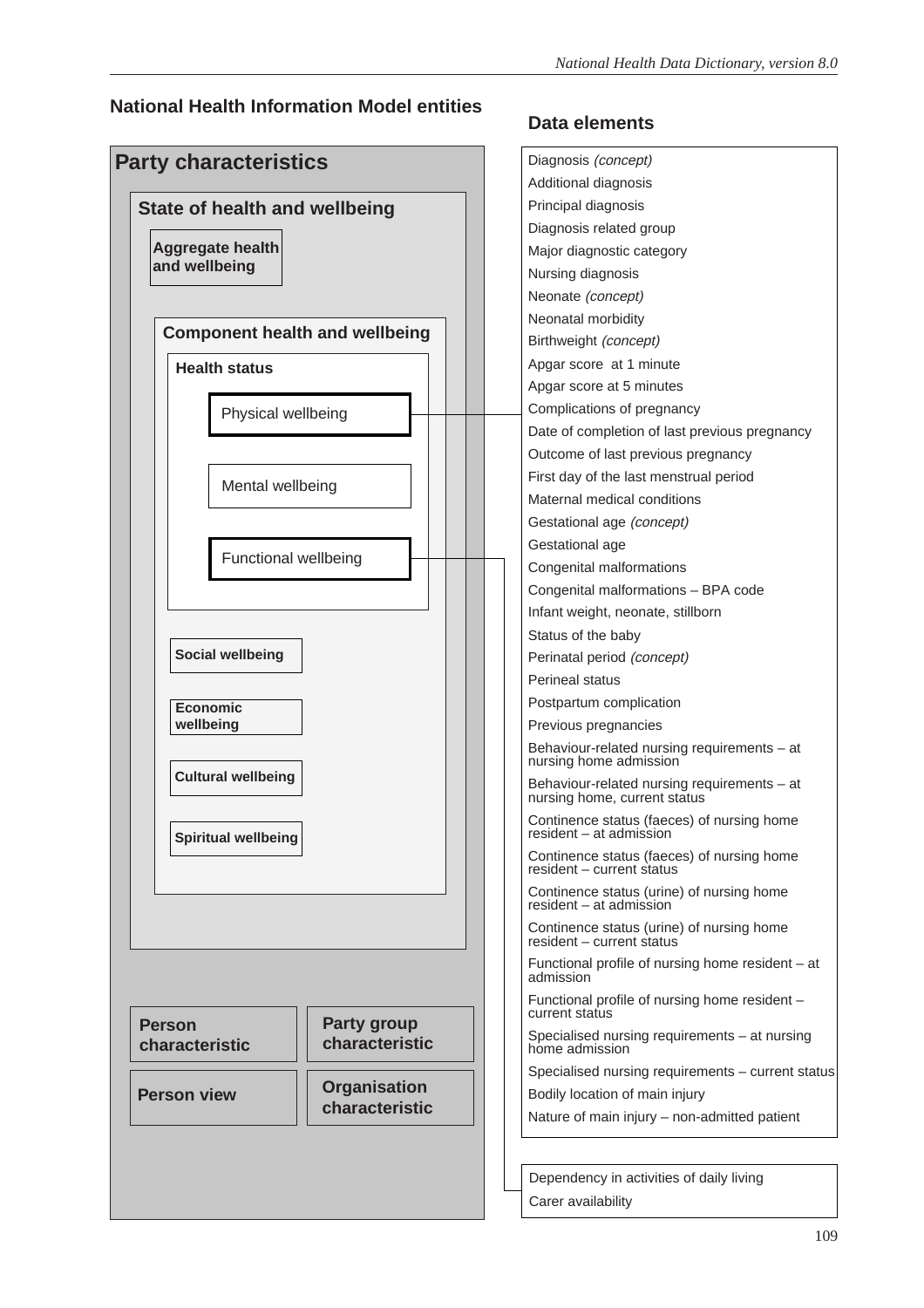## **Diagnosis**

| Admin. status:                          | <b>CURRENT</b>                         | 1/07/98                                                                                                                                                                  |                   |  |
|-----------------------------------------|----------------------------------------|--------------------------------------------------------------------------------------------------------------------------------------------------------------------------|-------------------|--|
| Identifying and definitional attributes |                                        |                                                                                                                                                                          |                   |  |
| Knowledgebase ID:                       | 000398                                 |                                                                                                                                                                          | Version number: 1 |  |
| Data element type:                      | DATA ELEMENT CONCEPT                   |                                                                                                                                                                          |                   |  |
| Definition:                             | the disease or condition of a patient. | A diagnosis is the decision reached, after assessment, of the nature and identity of                                                                                     |                   |  |
| Context:                                |                                        | Health services: Diagnostic information provides the basis for analysis of health<br>service usage, epidemiological studies and monitoring of specific disease entities. |                   |  |

#### **Relational and representational attributes**

| Datatype:           |      |      | Representational form:                                                     |
|---------------------|------|------|----------------------------------------------------------------------------|
| Field size:         | Min. | Max. | Representational layout:                                                   |
| Data domain:        |      |      |                                                                            |
| Guide for use:      |      |      |                                                                            |
| Verification rules: |      |      |                                                                            |
| Collection methods: |      |      |                                                                            |
| Related data:       |      |      | relates to the data element Complications of pregnancy, version 2          |
|                     |      |      | relates to the data element Maternal medical conditions, version 2         |
|                     |      |      | relates to the data element External cause - admitted patient, version 4   |
|                     |      |      | relates to the data element Principal diagnosis, version 3                 |
|                     |      |      | relates to the data element Complication of labour and delivery, version 2 |
|                     |      |      | relates to the data element Postpartum complication, version 2             |
|                     |      |      | relates to the data element Neonatal morbidity, version 2                  |
|                     |      |      | relates to the data element Congenital malformations, version 2            |
|                     |      |      | relates to the data element Additional diagnosis, version 4                |

#### **Administrative attributes**

| Source document:            |                                                            |
|-----------------------------|------------------------------------------------------------|
|                             | <b>Source organisation:</b> National Health Data Committee |
| National minimum data sets: |                                                            |

*Comments:* Classification systems which enable the allocation of a code to the diagnostic information: International Statistical Classification of Diseases and Related Health Problems – Tenth Revision – Australian Modification (1998) (ICD-10-AM)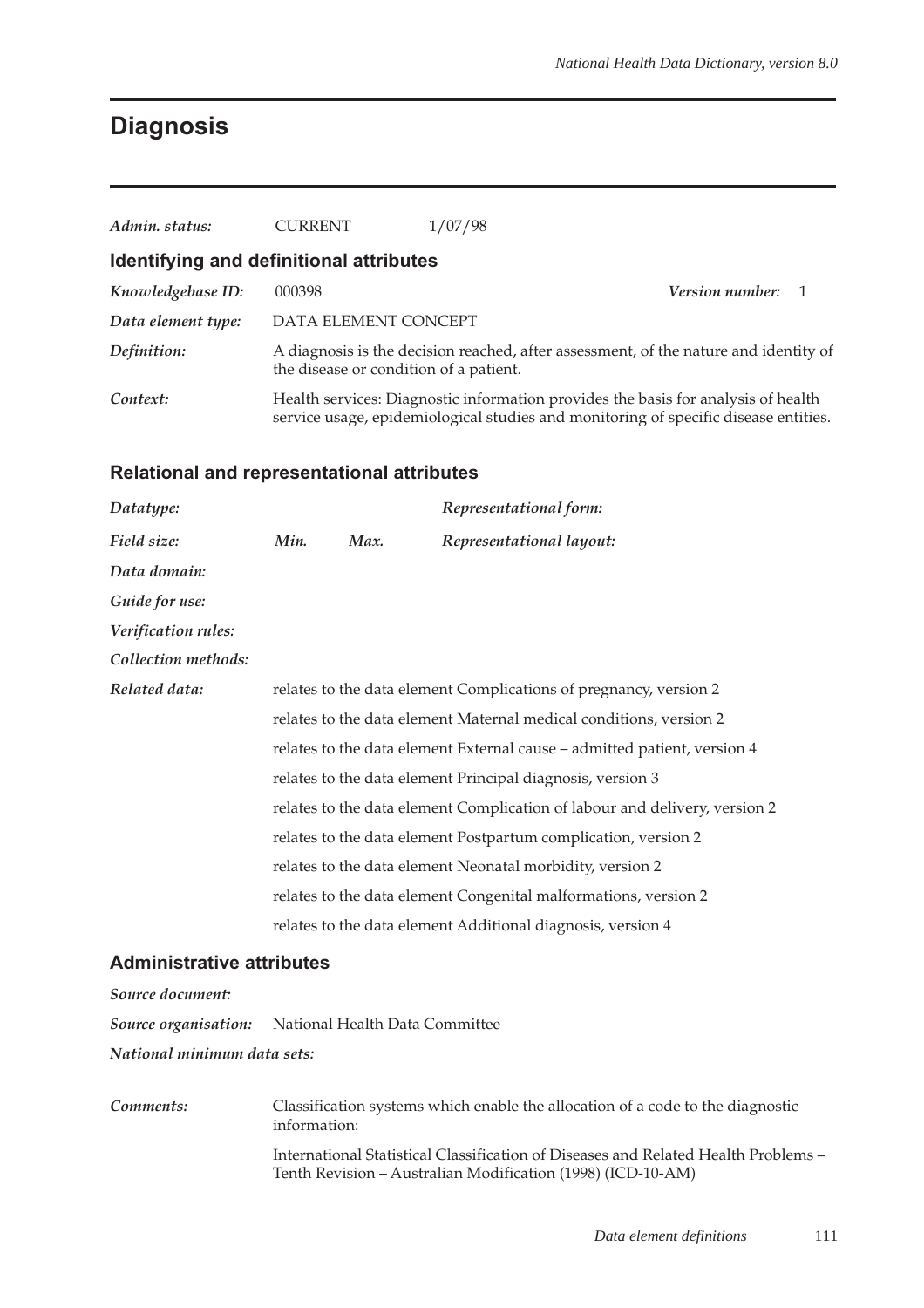## **Diagnosis (continued)**

*Comments (cont'd):* British Paediatric Association Classification of Diseases (1979) North America Nursing Diagnosis Association (NANDA) International Classification of Primary Care (1987) International Classification of Impairments, Disabilities and Handicaps (1980) International Classification of Impairments, Disabilities and HandicapsBeta/1 draft revised classification (1997).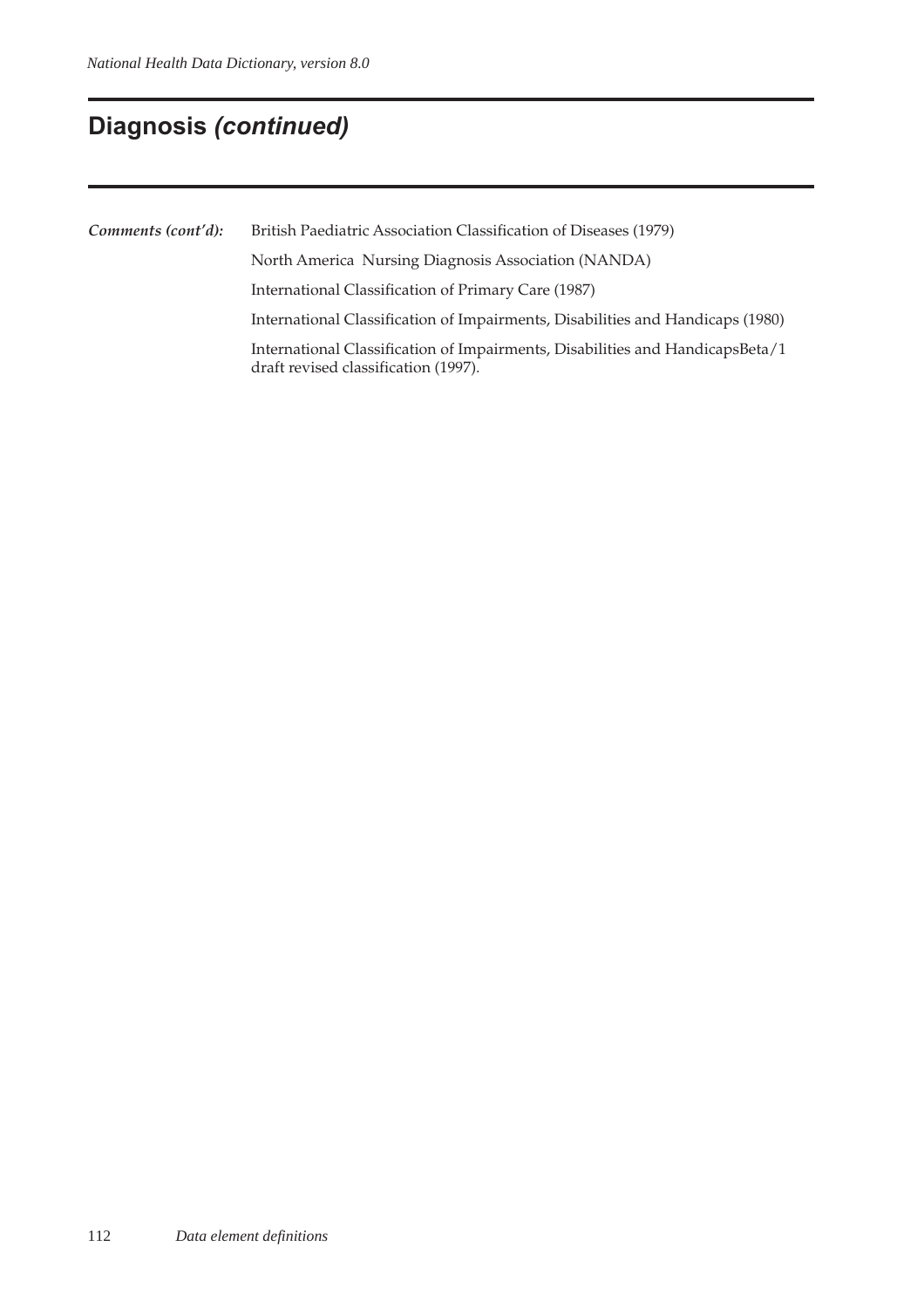# **Additional diagnosis**

| Admin. status:                                    | CURRENT      | 1/07/98                                                                                                                                                                                                                                                                                                                                          |                        |  |
|---------------------------------------------------|--------------|--------------------------------------------------------------------------------------------------------------------------------------------------------------------------------------------------------------------------------------------------------------------------------------------------------------------------------------------------|------------------------|--|
| Identifying and definitional attributes           |              |                                                                                                                                                                                                                                                                                                                                                  |                        |  |
| Knowledgebase ID:                                 | 000005       |                                                                                                                                                                                                                                                                                                                                                  | <b>Version number:</b> |  |
| Data element type:                                | DATA ELEMENT |                                                                                                                                                                                                                                                                                                                                                  |                        |  |
| Definition:                                       |              | A condition or complaint either coexisting with the principal diagnosis or arising<br>during the episode of care or attendance at a health care facility.                                                                                                                                                                                        |                        |  |
| Context:                                          | Groups.      | Institutional health care: additional diagnoses give information on factors which<br>result in increased length of stay, more intensive treatment or the use of greater<br>resources. They are used for casemix analyses relating to severity of illness and for<br>correct classification of patients into Australian Refined Diagnosis Related |                        |  |
| <b>Relational and representational attributes</b> |              |                                                                                                                                                                                                                                                                                                                                                  |                        |  |

| Datatype:           | Alphanumeric                                                                                                                                                                                                                                                                                                                                                                                                                                                                                                                                                           |  |                           |   | Representational form:                                                                                                                                                                                                                                                                                                                                                                | <b>CODE</b>                                                                      |  |  |
|---------------------|------------------------------------------------------------------------------------------------------------------------------------------------------------------------------------------------------------------------------------------------------------------------------------------------------------------------------------------------------------------------------------------------------------------------------------------------------------------------------------------------------------------------------------------------------------------------|--|---------------------------|---|---------------------------------------------------------------------------------------------------------------------------------------------------------------------------------------------------------------------------------------------------------------------------------------------------------------------------------------------------------------------------------------|----------------------------------------------------------------------------------|--|--|
| Field size:         | Min. $3$                                                                                                                                                                                                                                                                                                                                                                                                                                                                                                                                                               |  | Max.                      | 6 | Representational layout:                                                                                                                                                                                                                                                                                                                                                              | ANN.NN                                                                           |  |  |
| Data domain:        |                                                                                                                                                                                                                                                                                                                                                                                                                                                                                                                                                                        |  | ICD-10-AM - disease codes |   |                                                                                                                                                                                                                                                                                                                                                                                       |                                                                                  |  |  |
| Guide for use:      | Record each additional diagnosis relevant to the episode of care in accordance<br>with the ICD-10-AM Australian Coding Standards. An unlimited number of<br>diagnosis and procedure codes should be able to be collected in hospital<br>morbidity systems. Where this is not possible, a minimum of 20 codes should be<br>able to be collected.<br>Generally, External cause, Place of occurrence and Activity codes will be included<br>in the string of additional diagnosis codes. In some data collections these codes<br>may also be copied into specific fields. |  |                           |   |                                                                                                                                                                                                                                                                                                                                                                                       |                                                                                  |  |  |
|                     |                                                                                                                                                                                                                                                                                                                                                                                                                                                                                                                                                                        |  |                           |   |                                                                                                                                                                                                                                                                                                                                                                                       |                                                                                  |  |  |
|                     | The diagnosis can include a disease, condition, injury, poisoning, sign, symptom,<br>abnormal finding, complaint, or other factor influencing health status.                                                                                                                                                                                                                                                                                                                                                                                                           |  |                           |   |                                                                                                                                                                                                                                                                                                                                                                                       |                                                                                  |  |  |
|                     |                                                                                                                                                                                                                                                                                                                                                                                                                                                                                                                                                                        |  |                           |   | The first edition of ICD-10-AM, the Australian modification of ICD-10, was<br>published by the National Centre for Classification in Health and implemented<br>from July 1998. New South Wales, Victoria, the Australian Capital Territory and<br>the Northern Territory implemented ICD-10-AM from 1 July 1998. Other States<br>will implement this classification from 1 July 1999. |                                                                                  |  |  |
| Verification rules: |                                                                                                                                                                                                                                                                                                                                                                                                                                                                                                                                                                        |  |                           |   |                                                                                                                                                                                                                                                                                                                                                                                       |                                                                                  |  |  |
| Collection methods: |                                                                                                                                                                                                                                                                                                                                                                                                                                                                                                                                                                        |  |                           |   | separation of an episode of admitted patient care. The additional diagnosis is<br>derived from and must be substantiated by clinical documentation.                                                                                                                                                                                                                                   | An additional diagnosis should be recorded and coded where appropriate upon      |  |  |
| Related data:       |                                                                                                                                                                                                                                                                                                                                                                                                                                                                                                                                                                        |  |                           |   |                                                                                                                                                                                                                                                                                                                                                                                       | supersedes previous data element Additional diagnosis - ICD-9-CM code, version 3 |  |  |
|                     |                                                                                                                                                                                                                                                                                                                                                                                                                                                                                                                                                                        |  |                           |   | is used in the derivation of Diagnosis related group, version 1                                                                                                                                                                                                                                                                                                                       |                                                                                  |  |  |
|                     |                                                                                                                                                                                                                                                                                                                                                                                                                                                                                                                                                                        |  |                           |   | supplements the data element Principal diagnosis, version 3                                                                                                                                                                                                                                                                                                                           |                                                                                  |  |  |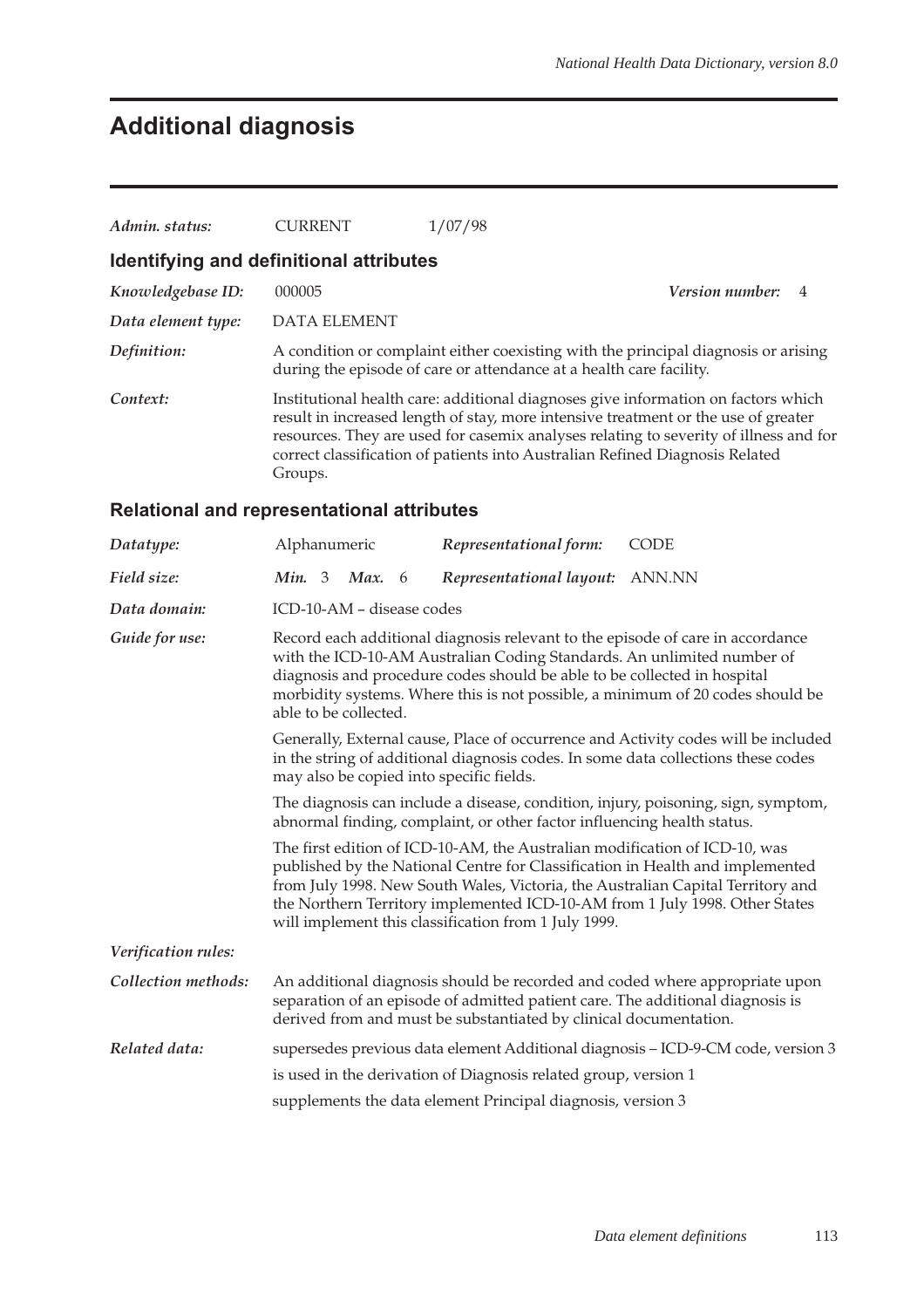# **Additional diagnosis** *(continued)*

#### **Administrative attributes**

| Source document:                 | Classification in Health, Sydney.                     | International Statistical Classification of Diseases and Related Health Problems -<br>Tenth Revision – Australian Modification (1998); National Centre for                                                                                                                                                                                                                                                                                                                               |
|----------------------------------|-------------------------------------------------------|------------------------------------------------------------------------------------------------------------------------------------------------------------------------------------------------------------------------------------------------------------------------------------------------------------------------------------------------------------------------------------------------------------------------------------------------------------------------------------------|
| Source organisation:             | National Centre for Classification in Health (Sydney) |                                                                                                                                                                                                                                                                                                                                                                                                                                                                                          |
| National minimum data sets:      |                                                       |                                                                                                                                                                                                                                                                                                                                                                                                                                                                                          |
| Institutional health care        |                                                       | from $1/07/89$ to                                                                                                                                                                                                                                                                                                                                                                                                                                                                        |
| Institutional mental health care |                                                       | from $1/07/97$ to                                                                                                                                                                                                                                                                                                                                                                                                                                                                        |
| Community mental health care     |                                                       | from $1/07/2000$ to                                                                                                                                                                                                                                                                                                                                                                                                                                                                      |
| Palliative care                  |                                                       | from $1/07/2000$ to                                                                                                                                                                                                                                                                                                                                                                                                                                                                      |
| Comments:                        |                                                       | Additional diagnoses are significant for the allocation of Australian Refined<br>Diagnosis Related Groups. The allocation of patients to major problem or<br>complication and co-morbidity Diagnosis Related Groups is made on the basis of<br>the presence of certain specified Additional diagnoses. Additional diagnoses<br>should be recorded when relevant to the patient's episode of care and not<br>restricted by the number of fields on the morbidity form or computer screen. |
|                                  |                                                       | External cause codes, although not diagnosis or condition codes, should be<br>sequenced together with the additional diagnoses codes so that meaning is given                                                                                                                                                                                                                                                                                                                            |

to the data for use in injury surveillance and other monitoring activities.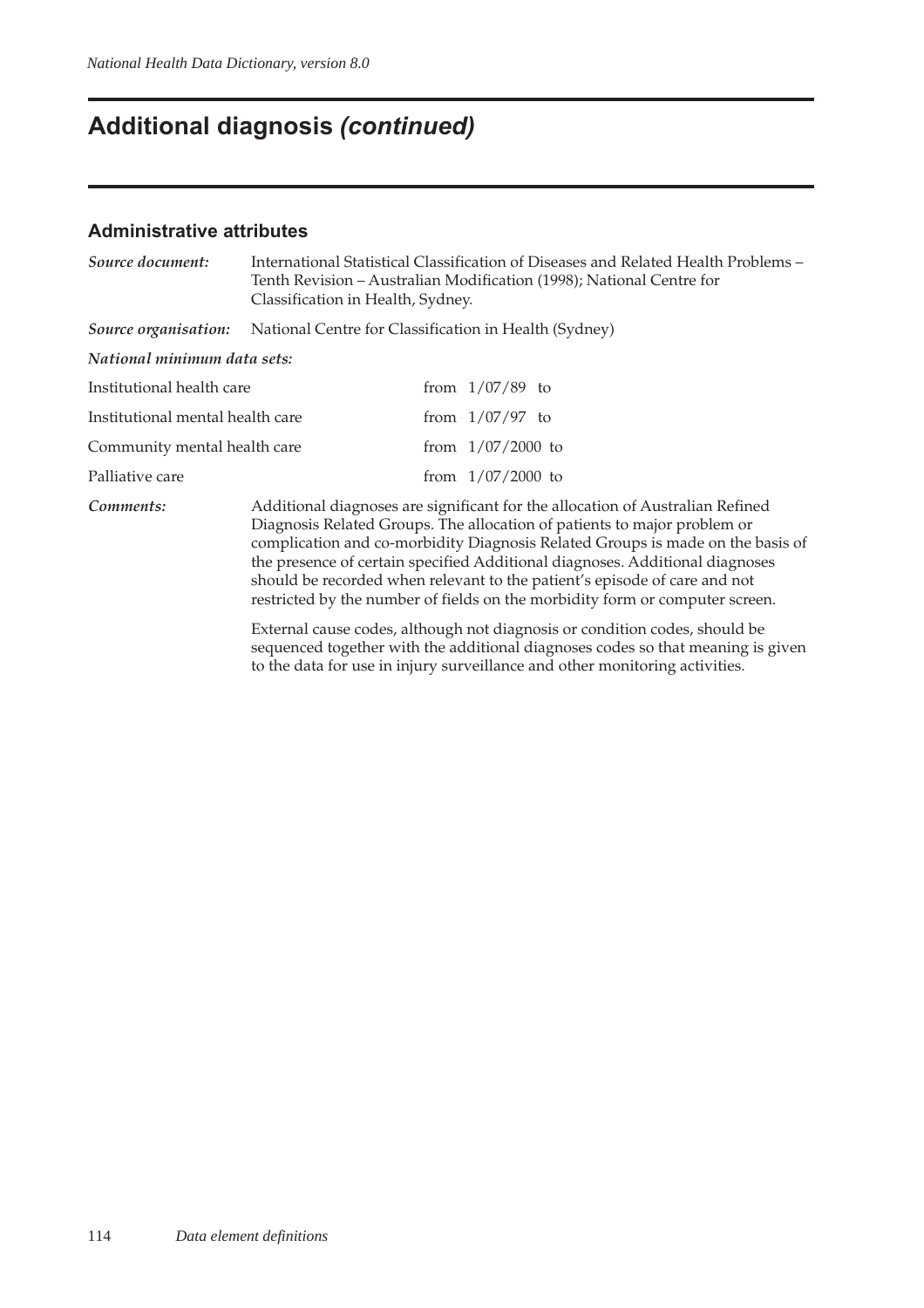# **Principal diagnosis**

| Admin. status:                          | <b>CURRENT</b>         | 1/07/98                                                                                                                                                                   |                        |     |
|-----------------------------------------|------------------------|---------------------------------------------------------------------------------------------------------------------------------------------------------------------------|------------------------|-----|
| Identifying and definitional attributes |                        |                                                                                                                                                                           |                        |     |
| Knowledgebase ID:                       | 000136                 |                                                                                                                                                                           | <b>Version number:</b> | - 3 |
| Data element type:                      | DATA ELEMENT           |                                                                                                                                                                           |                        |     |
| Definition:                             |                        | The diagnosis established after study to be chiefly responsible for occasioning the<br>patient's episode of care in hospital (or attendance at the health care facility). |                        |     |
| Context:                                | purposes.              | Health services: the principal diagnosis is one of the most valuable health data<br>elements. It is used for epidemiological research, casemix studies and planning       |                        |     |
|                                         | Diagnostic Categories. | Admitted patients: The principal diagnosis is a major determinant in the<br>classification of Australian Refined Diagnosis Related Groups and Major                       |                        |     |

### **Relational and representational attributes**

| Datatype:           | Alphanumeric                                                                                                                                                                                                                                                             | Representational form:                                                                                                                                                                                                                          | <b>CODE</b>                                                                                                                                                   |  |  |  |
|---------------------|--------------------------------------------------------------------------------------------------------------------------------------------------------------------------------------------------------------------------------------------------------------------------|-------------------------------------------------------------------------------------------------------------------------------------------------------------------------------------------------------------------------------------------------|---------------------------------------------------------------------------------------------------------------------------------------------------------------|--|--|--|
| Field size:         | <i>Min.</i> 3 <i>Max.</i> 6                                                                                                                                                                                                                                              | Representational layout:                                                                                                                                                                                                                        | ANN.NN                                                                                                                                                        |  |  |  |
| Data domain:        | ICD-10-AM                                                                                                                                                                                                                                                                |                                                                                                                                                                                                                                                 |                                                                                                                                                               |  |  |  |
| Guide for use:      | diagnosis and may have additional diagnoses.                                                                                                                                                                                                                             |                                                                                                                                                                                                                                                 | The principal diagnosis must be determined in accordance with the Australian<br>Coding Standards. Each episode of admitted patient care must have a principal |  |  |  |
|                     | The diagnosis can include a disease, condition, injury, poisoning, sign, symptom,<br>abnormal finding, complaint, or other factor influencing health status.                                                                                                             |                                                                                                                                                                                                                                                 |                                                                                                                                                               |  |  |  |
|                     | The first edition of ICD-10-AM, the Australian modification of ICD-10, was<br>published by the National Centre for Classification in Health in 1998 and<br>implemented from July 1998. The second edition will be published for use from<br><b>July 2000.</b>            |                                                                                                                                                                                                                                                 |                                                                                                                                                               |  |  |  |
| Verification rules: | from ICD-10-AM.                                                                                                                                                                                                                                                          | As a minimum requirement the Principal diagnosis code must be a valid code                                                                                                                                                                      |                                                                                                                                                               |  |  |  |
|                     | Department of Health and Aged Care.                                                                                                                                                                                                                                      | Some diagnosis codes are too imprecise or inappropriate to be acceptable as a<br>principal diagnosis and will group to 951Z, 955Z and 956Z in the Australian<br>Refined Diagnosis Related Groups, Version 4. A list of these diagnosis codes is | available from the Acute and Coordinated Care Branch, Health Services Division,                                                                               |  |  |  |
|                     | Diagnosis codes starting with a V, W, X or Y, describing the circumstances that<br>cause an injury, rather than the nature of the injury, cannot be used as principal<br>diagnosis. Diagnosis codes which are morphology codes, cannot be used as<br>principal diagnosis |                                                                                                                                                                                                                                                 |                                                                                                                                                               |  |  |  |
| Collection methods: | substantiated by clinical documentation.                                                                                                                                                                                                                                 | episode of patient care. The principal diagnosis is derived from and must be                                                                                                                                                                    | A principal diagnosis should be recorded and coded upon separation, for each                                                                                  |  |  |  |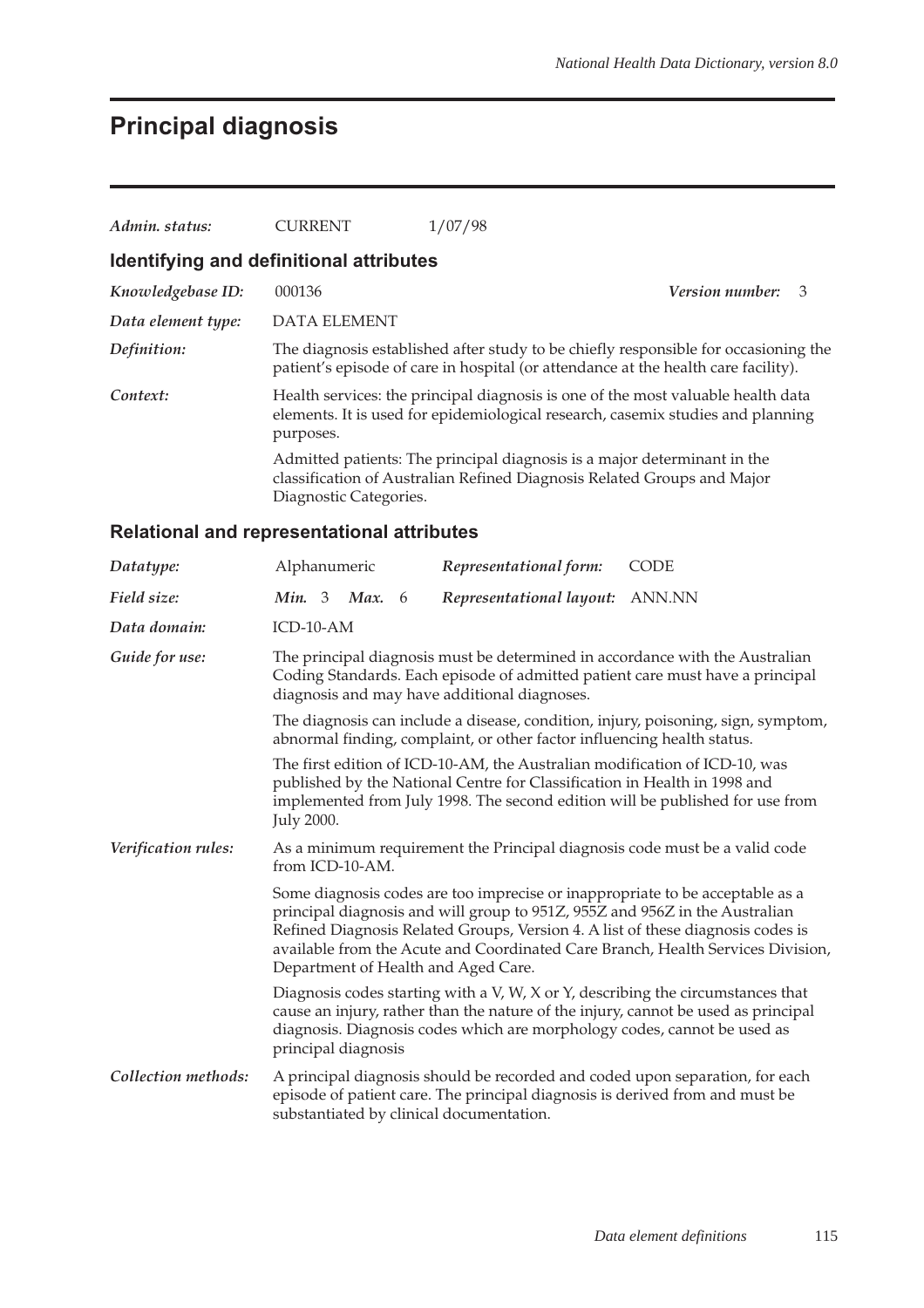## **Principal diagnosis** *(continued)*

| Collection methods<br>(cont'd): | Admitted patients: where the principal diagnosis is recorded prior to discharge<br>(as in the annual census of public psychiatric hospital inpatients), it is the current<br>provisional principal diagnosis. Only use the admission diagnosis when no other<br>diagnostic information is available. The current provisional diagnosis may be the<br>same as the admission diagnosis. |
|---------------------------------|---------------------------------------------------------------------------------------------------------------------------------------------------------------------------------------------------------------------------------------------------------------------------------------------------------------------------------------------------------------------------------------|
| Related data:                   | supersedes previous data element Principal diagnosis – ICD-9-CM code, version 2                                                                                                                                                                                                                                                                                                       |
|                                 | relates to the data element Diagnosis related group, version 1                                                                                                                                                                                                                                                                                                                        |
|                                 | is used in the derivation of Major diagnostic category, version 1                                                                                                                                                                                                                                                                                                                     |
|                                 | is used as an alternative to Nature of main injury – non-admitted patient, version 1                                                                                                                                                                                                                                                                                                  |
|                                 | is an alternative to Bodily location of main injury, version 1                                                                                                                                                                                                                                                                                                                        |
|                                 | relates to the data element External cause – human intent, version 4                                                                                                                                                                                                                                                                                                                  |
|                                 | relates to the data element External cause – admitted patient, version 4                                                                                                                                                                                                                                                                                                              |
|                                 | relates to the data element Additional diagnosis, version 4                                                                                                                                                                                                                                                                                                                           |
|                                 | relates to the data element External cause – non-admitted patient, version 4                                                                                                                                                                                                                                                                                                          |
|                                 | relates to the data element Procedure, version 5                                                                                                                                                                                                                                                                                                                                      |

#### **Administrative attributes**

| Source document:            | International Statistical Classification of Diseases and Related Health Problems –<br>Tenth Revision – Australian Modification (1998)             |
|-----------------------------|---------------------------------------------------------------------------------------------------------------------------------------------------|
|                             | National Centre for Classification in Health, Sydney                                                                                              |
| Source organisation:        | National Health Data Committee, National Centre for Classification in Health and<br>National Data Standard for Injury Surveillance Advisory Group |
| National minimum data sets: |                                                                                                                                                   |

| Institutional health care        | from $1/07/89$ to   |  |
|----------------------------------|---------------------|--|
| Institutional mental health care | from $1/07/97$ to   |  |
| Community mental health care     | from $1/07/2000$ to |  |
| Palliative care                  | from $1/07/2000$ to |  |
|                                  |                     |  |

*Comments:* The National Centre for Classification in Health advises the National Health Data Committee on relevant changes to the ICD-10-AM. New South Wales, Victoria, the Australian Capital Territory and the Northern Territory implemented ICD-10- AM from 1 July 1998. Other States implemented this classification from 1␣ July␣ 1999.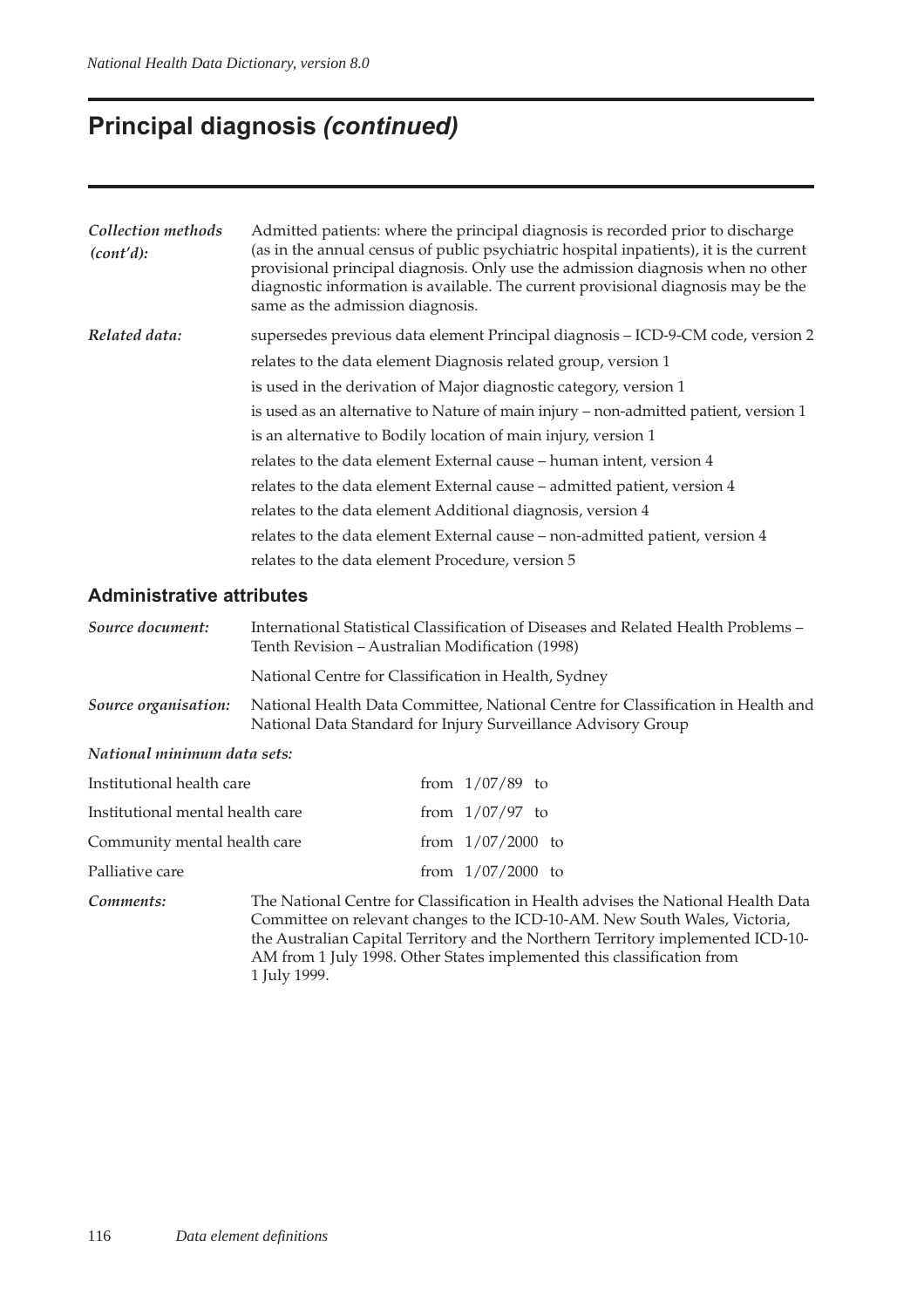## **Diagnosis related group**

| Admin. status:                          | <b>CURRENT</b>      | 1/07/93                                                                                                                                                                                                                                                                                                                                                                                                                                                                                                                                                       |
|-----------------------------------------|---------------------|---------------------------------------------------------------------------------------------------------------------------------------------------------------------------------------------------------------------------------------------------------------------------------------------------------------------------------------------------------------------------------------------------------------------------------------------------------------------------------------------------------------------------------------------------------------|
| Identifying and definitional attributes |                     |                                                                                                                                                                                                                                                                                                                                                                                                                                                                                                                                                               |
| Knowledgebase ID:                       | 000042              | <i>Version number:</i>                                                                                                                                                                                                                                                                                                                                                                                                                                                                                                                                        |
| Data element type:                      | <b>DATA ELEMENT</b> |                                                                                                                                                                                                                                                                                                                                                                                                                                                                                                                                                               |
| Definition:                             | hospital.           | A patient classification scheme which provides a means of relating the number<br>and types of patients treated in a hospital to the resources required by the                                                                                                                                                                                                                                                                                                                                                                                                 |
| Context:                                |                     | Institutional health care: the development of Australian Refined Diagnosis<br>Related Groups has created a descriptive framework for studying hospitalisation.<br>Diagnosis Related Groups provide a summary of the varied reasons for<br>hospitalisation and the complexity of cases a hospital treats. Moreover, as a<br>framework for describing the products of a hospital (that is, patients receiving<br>services), they allow meaningful comparisons of hospitals' efficiency and<br>effectiveness under alternative systems of health care provision. |

### **Relational and representational attributes**

| Datatype:           | Alphanumeric                                  |  |                                |  | Representational form:                                                                                              | <b>CODE</b> |  |
|---------------------|-----------------------------------------------|--|--------------------------------|--|---------------------------------------------------------------------------------------------------------------------|-------------|--|
| Field size:         |                                               |  | <i>Min.</i> 4 <i>Max.</i> 4    |  | Representational layout: ANNA                                                                                       |             |  |
| Data domain:        |                                               |  |                                |  | Australian Refined Diagnosis Related Groups, Commonwealth of Australia.<br>Version effective from 1 July each year. |             |  |
| Guide for use:      |                                               |  |                                |  |                                                                                                                     |             |  |
| Verification rules: |                                               |  |                                |  |                                                                                                                     |             |  |
| Collection methods: |                                               |  |                                |  |                                                                                                                     |             |  |
| Related data:       |                                               |  | is derived from Sex, version 2 |  |                                                                                                                     |             |  |
|                     |                                               |  |                                |  | is derived from Date of birth, version 2                                                                            |             |  |
|                     | is derived from Mode of separation, version 2 |  |                                |  |                                                                                                                     |             |  |
|                     |                                               |  |                                |  | is derived from Intended length of hospital stay, version 1                                                         |             |  |
|                     |                                               |  |                                |  | is derived from Infant weight, neonate, stillborn, version 3                                                        |             |  |
|                     |                                               |  |                                |  | is derived from Principal diagnosis, version 3                                                                      |             |  |
|                     |                                               |  |                                |  | is derived from Additional diagnosis, version 4                                                                     |             |  |
|                     |                                               |  |                                |  | is derived from Procedure, version 5                                                                                |             |  |
|                     |                                               |  |                                |  | is derived from Separation date, version 5                                                                          |             |  |
|                     |                                               |  |                                |  | is derived from Admission date, version 4                                                                           |             |  |

#### **Administrative attributes**

#### *Source document:*

*Source organisation:* National Health Data Committee, National Centre for Classification in Health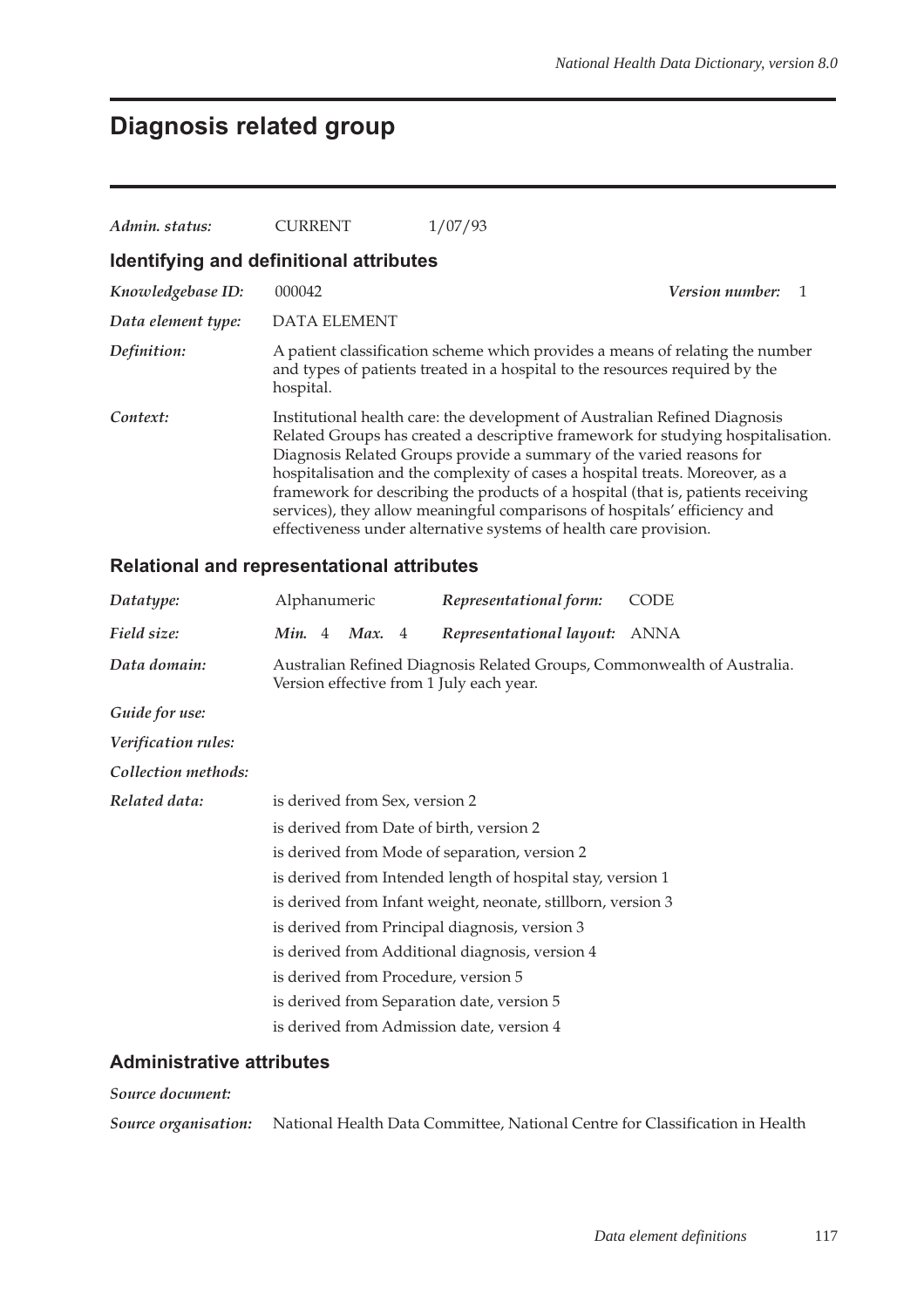### **Diagnosis related group** *(continued)*

*National minimum data sets:* Institutional health care from  $1/07/89$  to Institutional mental health care  $\frac{1}{07/97}$  to

*Comments:* The Australian Refined Diagnosis Related Group is derived from a range of data collected on admitted patients, including diagnosis and procedure information, classified using ICD-10-AM. The data elements required are described in Related data elements.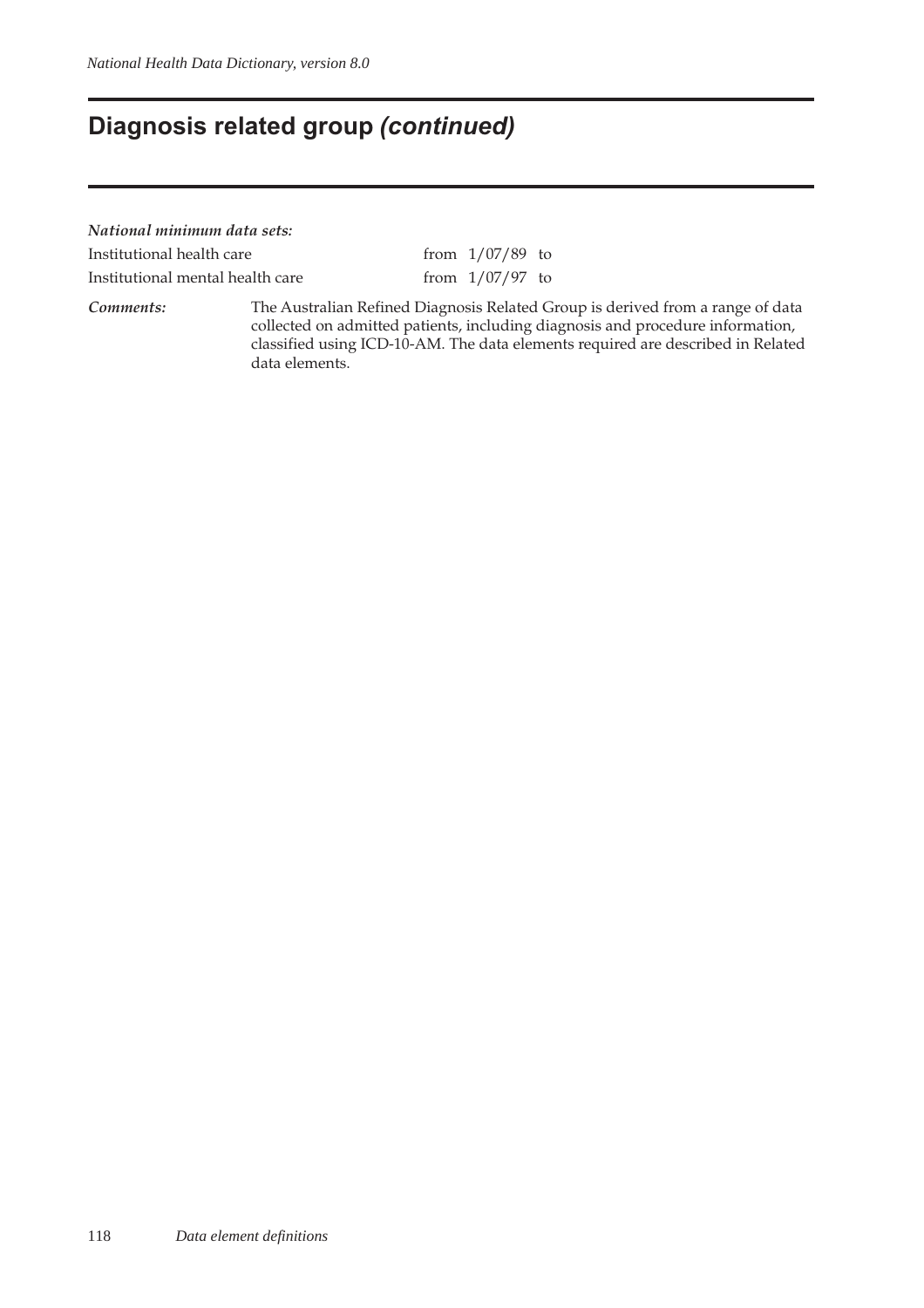# **Major diagnostic category**

| Admin. status:                          | <b>CURRENT</b> | 1/07/93                                                                                                                                                                                                                                                                                                                                                                                                                                                                                                                                               |  |
|-----------------------------------------|----------------|-------------------------------------------------------------------------------------------------------------------------------------------------------------------------------------------------------------------------------------------------------------------------------------------------------------------------------------------------------------------------------------------------------------------------------------------------------------------------------------------------------------------------------------------------------|--|
| Identifying and definitional attributes |                |                                                                                                                                                                                                                                                                                                                                                                                                                                                                                                                                                       |  |
| Knowledgebase ID:                       | 000088         | <i>Version number:</i><br>-1                                                                                                                                                                                                                                                                                                                                                                                                                                                                                                                          |  |
| Data element type:                      | DATA ELEMENT   |                                                                                                                                                                                                                                                                                                                                                                                                                                                                                                                                                       |  |
| Definition:                             |                | Major Diagnostic Categories are 23 mutually exclusive categories into which all<br>possible principal diagnoses fall. The diagnoses in each category correspond to a<br>single body system or aetiology, broadly reflecting the speciality providing care.                                                                                                                                                                                                                                                                                            |  |
|                                         |                | Each category is partitioned according to whether or not a surgical procedure was<br>performed. This preliminary partitioning into Major Diagnostic Categories occurs<br>before a Diagnosis Related Group is assigned.                                                                                                                                                                                                                                                                                                                                |  |
|                                         |                | The Australian Refined Diagnosis Related Groups departs from the use of<br>principal diagnosis as the initial variable in the assignment of some groups. A<br>hierarchy of all exceptions to the principal diagnosis-based assignment to a Major<br>Diagnostic Category has been created. As a consequence, certain Australian<br>Refined Diagnosis Related Groups are not unique to a Major Diagnostic Category.<br>This requires both a Major Diagnostic Category and an Australian Refined<br>Diagnosis Related Group to be generated per patient. |  |
| Context:                                |                | Institutional health care: the generation of a Major Diagnostic Category to<br>accompany each Australian Refined Diagnosis Related Group is a requirement of<br>the latter as Diagnosis Related Groups are not unique.                                                                                                                                                                                                                                                                                                                                |  |

### **Relational and representational attributes**

| Datatype:           | Numeric |                                    |        |  | Representational form:                                          | CODE      |  |
|---------------------|---------|------------------------------------|--------|--|-----------------------------------------------------------------|-----------|--|
| Field size:         | Min. 2  |                                    | Max. 2 |  | Representational layout:                                        | <b>NN</b> |  |
| Data domain:        |         |                                    |        |  | Australian Refined Diagnosis Related Groups                     |           |  |
| Guide for use:      |         | Version effective 1 July each year |        |  |                                                                 |           |  |
| Verification rules: |         |                                    |        |  |                                                                 |           |  |
| Collection methods: |         |                                    |        |  |                                                                 |           |  |
| Related data:       |         |                                    |        |  | is derived from Date of birth, version 2                        |           |  |
|                     |         |                                    |        |  | is derived from Admission date, version 4                       |           |  |
|                     |         |                                    |        |  | is used in the derivation of Diagnosis related group, version 1 |           |  |
|                     |         |                                    |        |  | is derived from Infant weight, neonate, stillborn, version 3    |           |  |
|                     |         |                                    |        |  | is derived from Principal diagnosis, version 3                  |           |  |
|                     |         |                                    |        |  | is derived from Additional diagnosis, version 4                 |           |  |

### **Administrative attributes**

#### *Source document:*

*Source organisation:* Department of Health and Aged Care, Acute and Co-ordinated Care Branch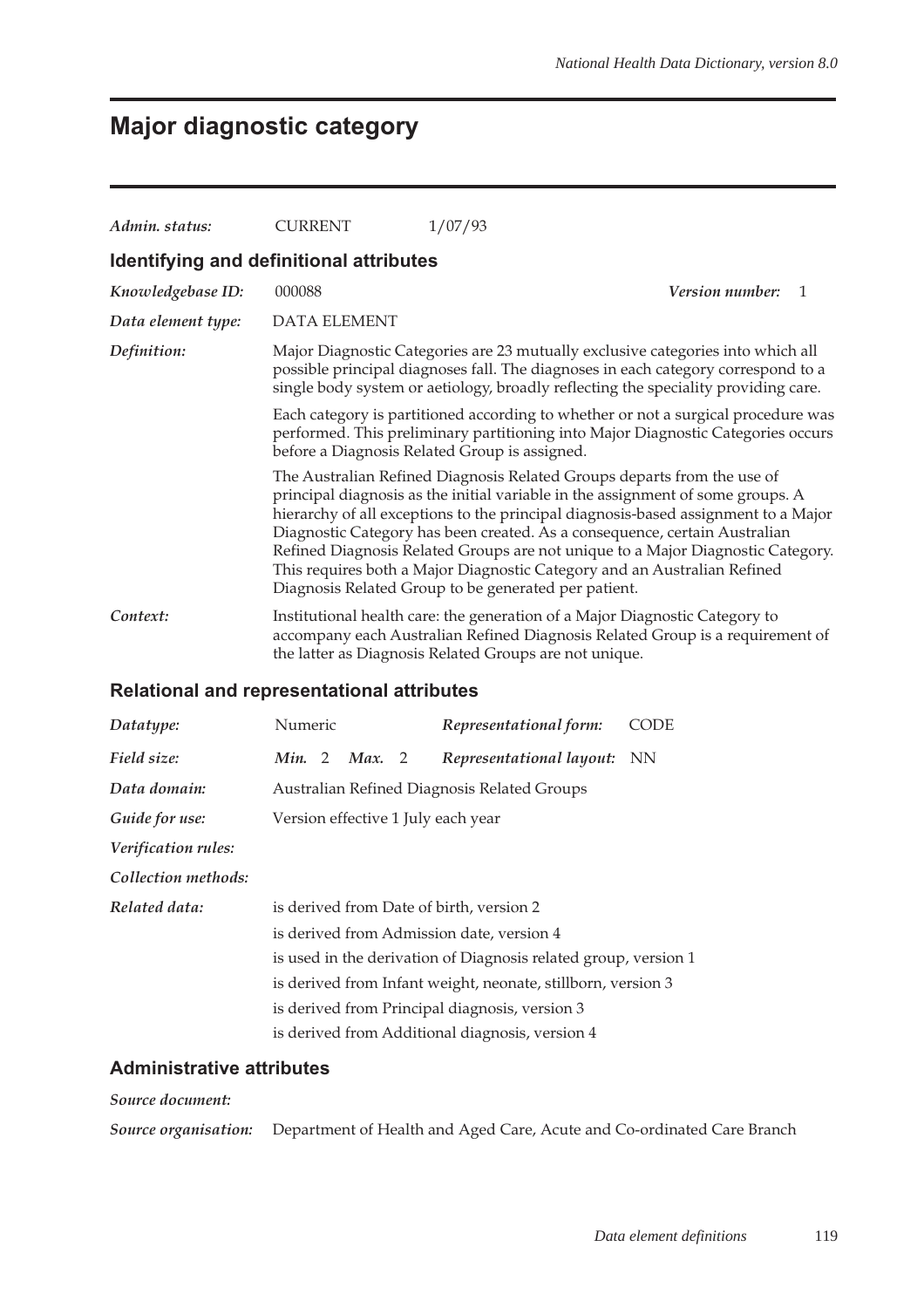### **Major diagnostic category** *(continued)*

*National minimum data sets:* Institutional health care  $\frac{1}{07/89}$  to Institutional mental health care  $\frac{1}{07/97}$  to

*Comments:* This data item has been created to reflect the development of Australian Refined Diagnosis Related Groups (as defined in the data element Diagnosis related group) by the Acute and Co-ordinated Care Branch, Commonwealth Department of Health and Aged Care. Due to the modifications in the Diagnosis Related Group logic for the Australian Refined Diagnosis Related Groups, it is necessary to generate the Major Diagnostic Category to accompany each Diagnosis Related Group. The construction of the pre-Major Diagnostic Category logic means Diagnosis Related Groups are no longer unique. Certain pre-Major Diagnostic Category Diagnosis Related Groups may occur in more than one of the 23 Major Diagnostic Categories. For example, liver transplant DRG 005, may occur in any of the Major Diagnostic Categories according to the principal diagnosis. AR-DRGs 950-954 (excluding AR-DRG 952 in most cases) also require the allocation of a Major Diagnostic Category according to the principal diagnosis.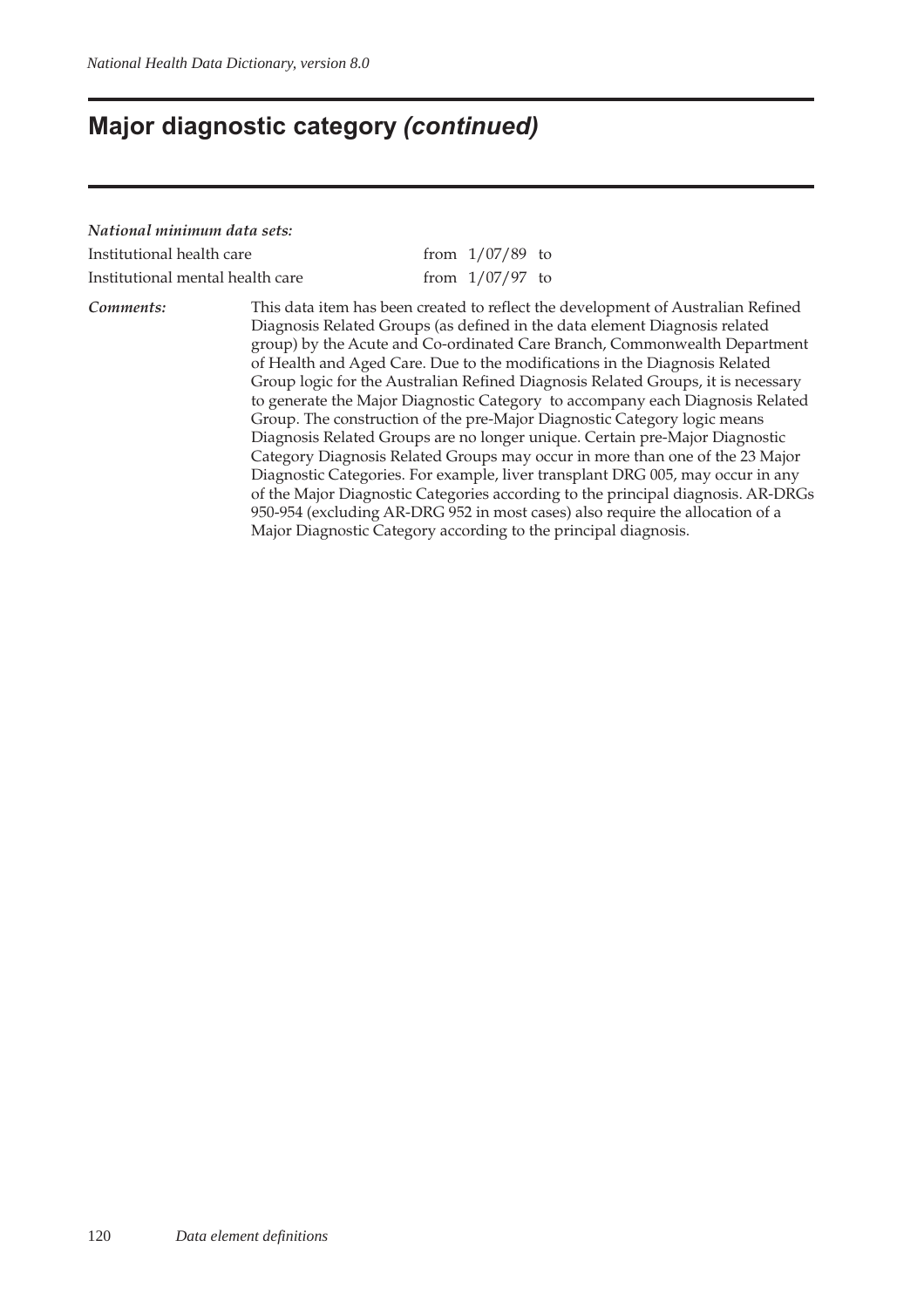# **Nursing diagnosis**

| Admin. status:     | <b>CURRENT</b>                          | 1/07/98                                                                                                                                                                                                                                                                                                                           |                   |  |
|--------------------|-----------------------------------------|-----------------------------------------------------------------------------------------------------------------------------------------------------------------------------------------------------------------------------------------------------------------------------------------------------------------------------------|-------------------|--|
|                    | Identifying and definitional attributes |                                                                                                                                                                                                                                                                                                                                   |                   |  |
| Knowledgebase ID:  | 000110                                  |                                                                                                                                                                                                                                                                                                                                   | Version number: 2 |  |
| Data element type: | <b>DATA ELEMENT</b>                     |                                                                                                                                                                                                                                                                                                                                   |                   |  |
| Definition:        |                                         | Nursing diagnosis is a clinical judgement about individual, family or community<br>responses to actual or potential health problems/life processes. Nursing<br>diagnoses provide the basis for selection of nursing interventions to achieve<br>outcomes for which the nurse is accountable.                                      |                   |  |
| Context:           | diagnosis.                              | Enables analysis of information by diagnostic variables especially in relation to<br>the development of outcome information, Goal of care and Nursing intervention.<br>Nursing diagnosis and the data element Nursing intervention have shown to be<br>more predictive of resource use than client's functional status or medical |                   |  |

### **Relational and representational attributes**

| Datatype:           | Alphanumeric                                                                                                                                                                                                                                                                                                                                                                             |  |           | Representational form:                                                                                                                                                                                                                  | <b>CODE</b>                                                                                                                                                           |  |
|---------------------|------------------------------------------------------------------------------------------------------------------------------------------------------------------------------------------------------------------------------------------------------------------------------------------------------------------------------------------------------------------------------------------|--|-----------|-----------------------------------------------------------------------------------------------------------------------------------------------------------------------------------------------------------------------------------------|-----------------------------------------------------------------------------------------------------------------------------------------------------------------------|--|
| Field size:         | Min. 3                                                                                                                                                                                                                                                                                                                                                                                   |  | $Max.$ 11 | Representational layout: N.N.N.N.N.N.                                                                                                                                                                                                   |                                                                                                                                                                       |  |
| Data domain:        | 1997-1998                                                                                                                                                                                                                                                                                                                                                                                |  |           | The North American Nursing Diagnosis Association (NANDA) Taxonomy,                                                                                                                                                                      |                                                                                                                                                                       |  |
| Guide for use:      |                                                                                                                                                                                                                                                                                                                                                                                          |  |           | Up to seven nursing diagnoses may be nominated, according to the following:                                                                                                                                                             |                                                                                                                                                                       |  |
|                     |                                                                                                                                                                                                                                                                                                                                                                                          |  |           |                                                                                                                                                                                                                                         | 1. Nursing diagnosis most related to the principal reason for admission (one only)                                                                                    |  |
|                     |                                                                                                                                                                                                                                                                                                                                                                                          |  |           | 2-6. Other nursing diagnoses of relevance to the current episode.                                                                                                                                                                       |                                                                                                                                                                       |  |
|                     | The NANDA codes should be used in conjunction with a nursing diagnosis text.<br>The NANDA coding structure is a standard format for reporting nursing<br>diagnosis. It is not intended in any way to change or intrude upon nursing<br>practice, provided the information available can transpose to the NANDA codes<br>for the Community Nursing Minimum Data Set - Australia (CNMDSA). |  |           |                                                                                                                                                                                                                                         |                                                                                                                                                                       |  |
| Verification rules: |                                                                                                                                                                                                                                                                                                                                                                                          |  |           |                                                                                                                                                                                                                                         |                                                                                                                                                                       |  |
| Collection methods: | in place.                                                                                                                                                                                                                                                                                                                                                                                |  |           | and reliable transfer to NANDA codes can be made from information already                                                                                                                                                               | In considering how nursing diagnosis could be implemented, agencies may opt to<br>introduce systems transparent to the clinician if there is confidence that a direct |  |
|                     | viable options.                                                                                                                                                                                                                                                                                                                                                                          |  |           | Agencies implementing new information systems should consider the extent to<br>which these can facilitate practice and at the same time lighten the burden of<br>when the information is at a more detailed level are equally valid and | documentation. Direct incorporation of the codeset or automated mapping to it                                                                                         |  |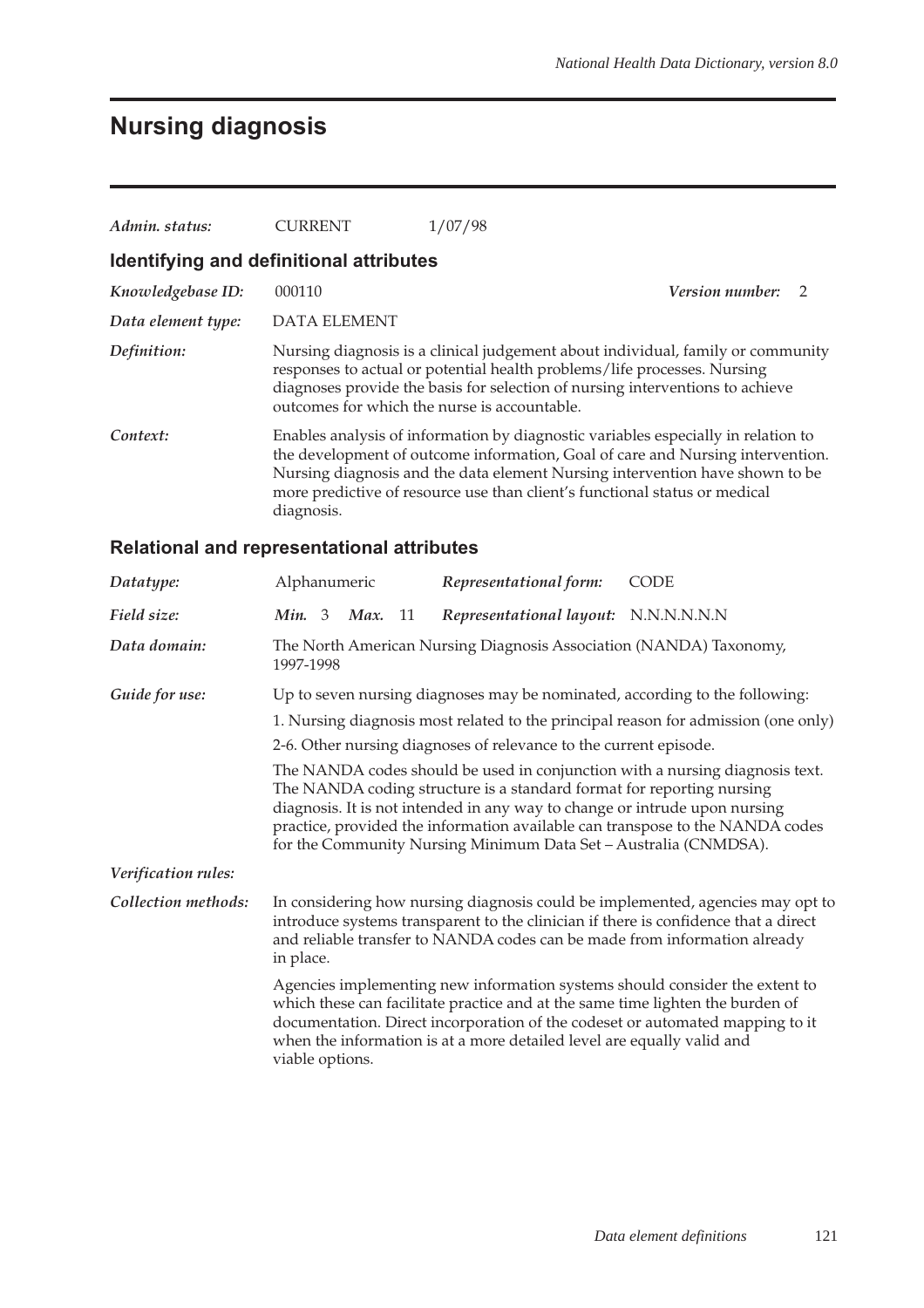### **Nursing diagnosis** *(continued)*

| Related data: | supserseds previous data element Nursing diagnosis, version 1 |  |  |  |
|---------------|---------------------------------------------------------------|--|--|--|
|               | relates to the data element Nursing interventions, version 2  |  |  |  |
|               | relates to the data element Goal of care, version 2           |  |  |  |

#### **Administrative attributes**

| Source document:     | NANDA Nursing Diagnoses: Definitions and Classification 1997-1998. (1997) |
|----------------------|---------------------------------------------------------------------------|
|                      | North American Nursing Diagnosis Association.                             |
| Source organisation: | <b>Australian Council of Community Nursing Services</b>                   |

#### *National minimum data sets:*

*Comments:* The CNMDSA Steering Committee considered information from users of the data in relation to Nursing diagnosis. Many users have found the taxonomy wanting in its ability to describe the full range of persons and conditions seen by community nurses in the Australian setting. In the absence of an alternative taxonomy with wide acceptance, the CNMDSA Steering Committee has decided to retain NANDA. The University of Iowa has a written agreement with NANDA to expand the relevance of NANDA. The Australian Council of Community Nursing Services (ACCNS) has sought collaboration with a US project at the University of Iowa which is seeking to refine, extend, validate and classify the NANDA taxonomy.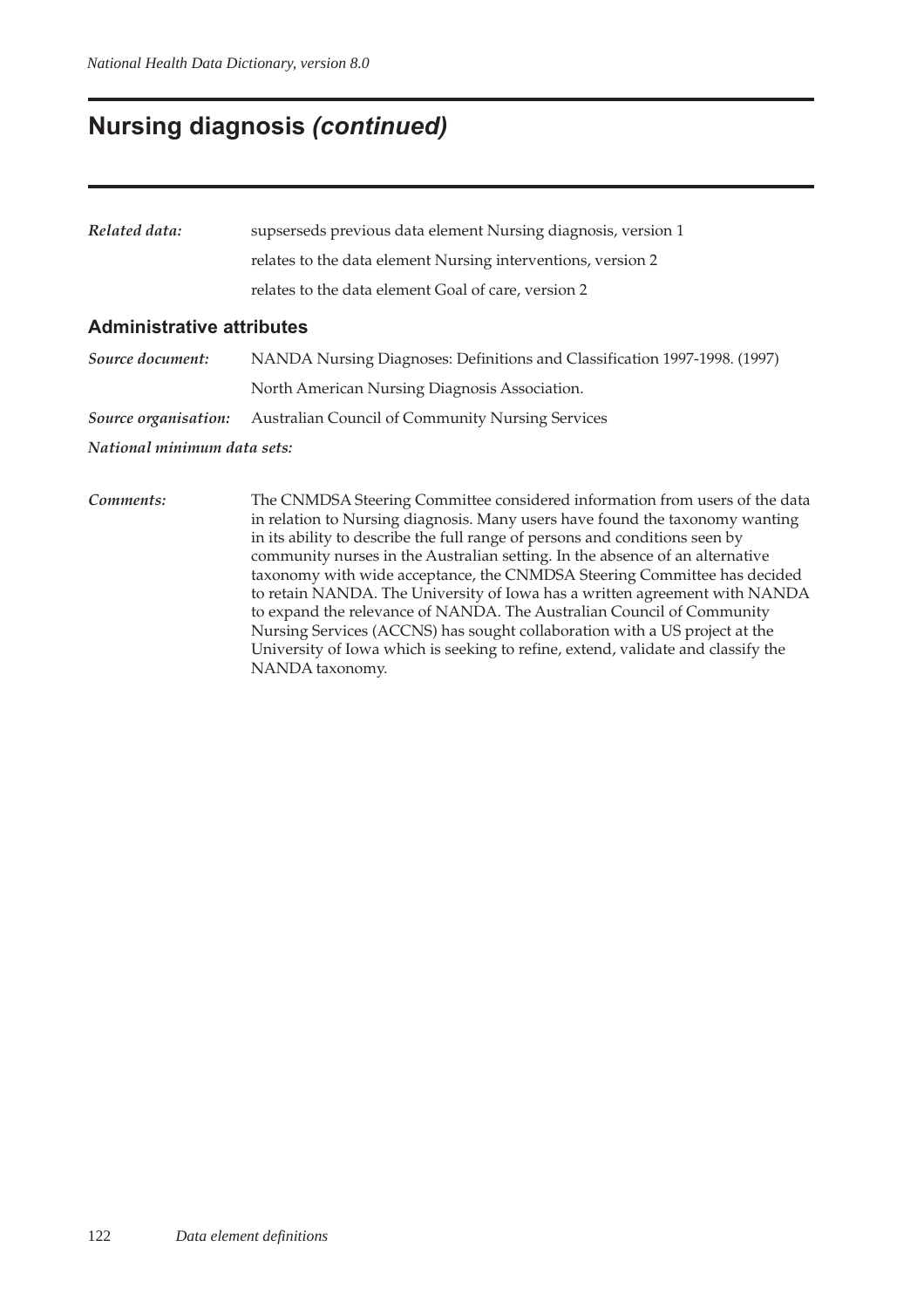## **Neonate**

| Admin. status:                                    | <b>CURRENT</b> |                      | 1/07/95                                              |  |                                                                                                                                                                                                                                                     |   |
|---------------------------------------------------|----------------|----------------------|------------------------------------------------------|--|-----------------------------------------------------------------------------------------------------------------------------------------------------------------------------------------------------------------------------------------------------|---|
| Identifying and definitional attributes           |                |                      |                                                      |  |                                                                                                                                                                                                                                                     |   |
| Knowledgebase ID:                                 | 000103         |                      |                                                      |  | Version number:                                                                                                                                                                                                                                     | 1 |
| Data element type:                                |                | DATA ELEMENT CONCEPT |                                                      |  |                                                                                                                                                                                                                                                     |   |
| Definition:                                       |                |                      | A live birth who is less than 28 days old.           |  |                                                                                                                                                                                                                                                     |   |
| Context:                                          | Perinatal      |                      |                                                      |  |                                                                                                                                                                                                                                                     |   |
| <b>Relational and representational attributes</b> |                |                      |                                                      |  |                                                                                                                                                                                                                                                     |   |
| Datatype:                                         |                |                      | Representational form:                               |  |                                                                                                                                                                                                                                                     |   |
| Field size:                                       | Min.           | Max.                 | Representational layout:                             |  |                                                                                                                                                                                                                                                     |   |
| Data domain:                                      |                |                      |                                                      |  |                                                                                                                                                                                                                                                     |   |
| Guide for use:                                    |                |                      |                                                      |  |                                                                                                                                                                                                                                                     |   |
| Verification rules:                               |                |                      |                                                      |  |                                                                                                                                                                                                                                                     |   |
| Collection methods:                               |                |                      |                                                      |  |                                                                                                                                                                                                                                                     |   |
| Related data:                                     |                |                      |                                                      |  |                                                                                                                                                                                                                                                     |   |
| <b>Administrative attributes</b>                  |                |                      |                                                      |  |                                                                                                                                                                                                                                                     |   |
| Source document:                                  |                | Revision, WHO, 1992  |                                                      |  | International Classification of Diseases and Related Health Problems, 10th                                                                                                                                                                          |   |
| Source organisation:                              | Committee      |                      |                                                      |  | National Health Data Committee, National Perinatal Data Development                                                                                                                                                                                 |   |
| National minimum data sets:                       |                |                      |                                                      |  |                                                                                                                                                                                                                                                     |   |
| Institutional health care                         |                |                      | from $1/07/89$ to                                    |  |                                                                                                                                                                                                                                                     |   |
| Perinatal                                         |                |                      | from $1/07/97$ to                                    |  |                                                                                                                                                                                                                                                     |   |
| Comments:                                         |                |                      | 28 October and is no longer a neonate on 29 October. |  | The neonatal period is exactly four weeks or 28 completed days, commencing on<br>the date of birth (day 0) and ending on the completion of day 27. For example, a<br>baby born on 1 October remains a neonate until completion of the four weeks on |   |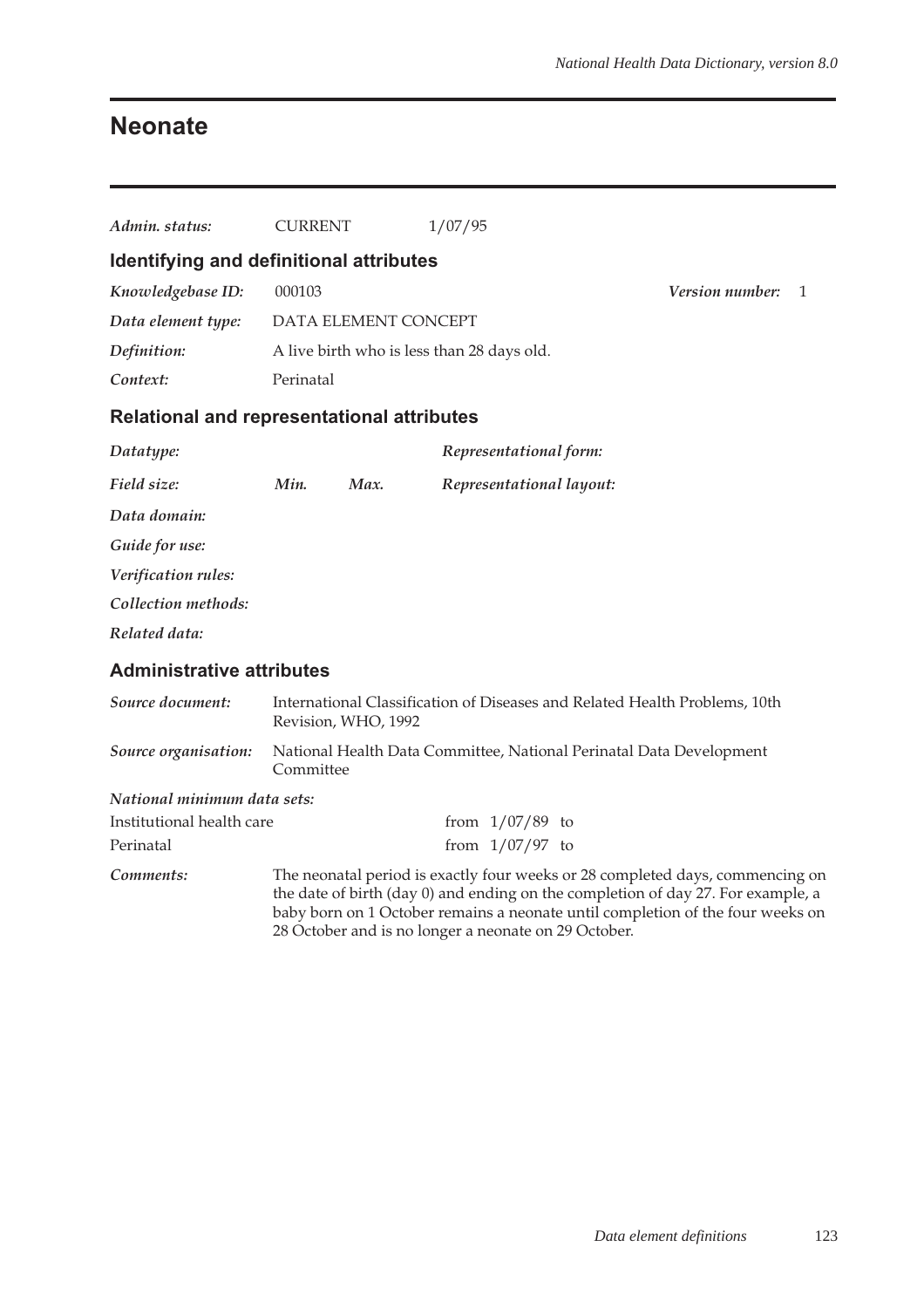# **Neonatal morbidity**

| Admin. status:      | <b>CURRENT</b>                                    | 1/07/98                                                                    |                                                                                  |
|---------------------|---------------------------------------------------|----------------------------------------------------------------------------|----------------------------------------------------------------------------------|
|                     | Identifying and definitional attributes           |                                                                            |                                                                                  |
| Knowledgebase ID:   | 000102                                            |                                                                            | <i>Version number:</i><br>2                                                      |
| Data element type:  | <b>DATA ELEMENT</b>                               |                                                                            |                                                                                  |
| Definition:         | Conditions or diseases of the baby.               |                                                                            |                                                                                  |
| Context:            | and duration of hospital stay.                    |                                                                            | Perinatal statistics: morbidity of a baby is an important determinant of outcome |
|                     | <b>Relational and representational attributes</b> |                                                                            |                                                                                  |
| Datatype:           | Alphanumeric                                      | Representational form:                                                     | <b>CODE</b>                                                                      |
| Field size:         | Max. $6$<br>Min. 3                                | Representational layout:                                                   | ANN.NN                                                                           |
| Data domain:        | ICD-10-AM                                         |                                                                            |                                                                                  |
| Guide for use:      |                                                   | There is no arbitrary limit on the number of conditions specified.         |                                                                                  |
|                     | ICD-10-AM from 1 July 1999.                       | New South Wales, Australian Capital Territory, Victoria and the Northern   | Territory implemented ICD-10-AM from 1 July 1998. Other States will implement    |
| Verification rules: |                                                   | Conditions should be coded within chapter of Volume 1, ICD-10-AM           |                                                                                  |
| Collection methods: |                                                   |                                                                            |                                                                                  |
| Related data:       | version 1                                         | supersedes previous data element Neonatal morbidity - ICD-9-CM code,       |                                                                                  |
|                     |                                                   | is used in conjunction with Congenital malformations - BPA code, version 1 |                                                                                  |
|                     |                                                   | is used in conjunction with Congenital malformations, version 2            |                                                                                  |
|                     |                                                   |                                                                            |                                                                                  |

### **Administrative attributes**

| Source document:            | International Statistical Classification of Diseases and Related health Problems –<br>10th Revision, Australian Modification (1998) National Centre for Classification in<br>Health, Sydney. |
|-----------------------------|----------------------------------------------------------------------------------------------------------------------------------------------------------------------------------------------|
| Source organisation:        | National Perinatal Data Development Committee                                                                                                                                                |
| National minimum data sets: |                                                                                                                                                                                              |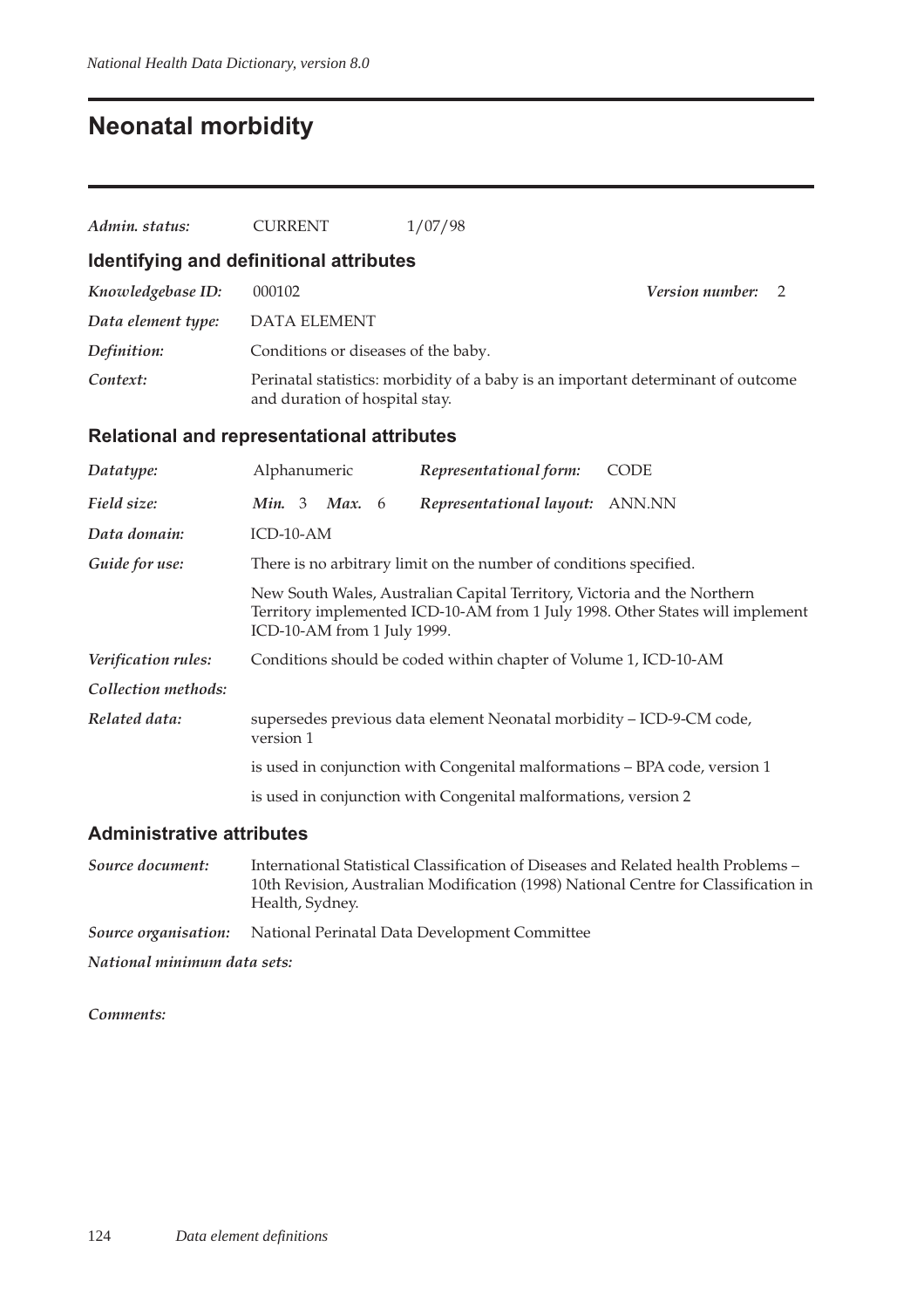### **Birthweight**

| Admin. status:                          | <b>CURRENT</b>       | 1/07/96                                                                                                                                 |                        |  |
|-----------------------------------------|----------------------|-----------------------------------------------------------------------------------------------------------------------------------------|------------------------|--|
| Identifying and definitional attributes |                      |                                                                                                                                         |                        |  |
| Knowledgebase ID:                       | 000021               |                                                                                                                                         | <i>Version number:</i> |  |
| Data element type:                      | DATA ELEMENT CONCEPT |                                                                                                                                         |                        |  |
| Definition:                             |                      | The first weight of the foetus or baby obtained after birth. The World Health<br>Organization further defines the following categories: |                        |  |
|                                         |                      | - Extremely low birthweight: less than 1,000 g (up to and including 999 g)                                                              |                        |  |
|                                         |                      | - Very low birthweight: less than 1,500 g (up to and including 1,499 g)                                                                 |                        |  |
|                                         |                      | - Low birthweight: less than 2,500 g (up to and including 2,499 g)                                                                      |                        |  |
| Context:                                | Perinatal            |                                                                                                                                         |                        |  |

#### **Relational and representational attributes**

| Datatype:                        |      |                     | Representational form:                                                     |  |  |
|----------------------------------|------|---------------------|----------------------------------------------------------------------------|--|--|
| Field size:                      | Min. | Max.                | Representational layout:                                                   |  |  |
| Data domain:                     |      |                     |                                                                            |  |  |
| Guide for use:                   |      |                     |                                                                            |  |  |
| Verification rules:              |      |                     |                                                                            |  |  |
| Collection methods:              |      |                     |                                                                            |  |  |
| Related data:                    |      |                     |                                                                            |  |  |
| <b>Administrative attributes</b> |      |                     |                                                                            |  |  |
| Source document:                 |      | Revision, WHO, 1992 | International Classification of Diseases and Related Health Problems, 10th |  |  |

*Source organisation:* National Perinatal Data Development Committee

#### *National minimum data sets:*

Perinatal from 1/07/97 to *Comments:* The definitions of low, very low, and extremely low birthweight do not constitute mutually exclusive categories. Below the set limits they are all-inclusive and therefore overlap (i.e. low includes very low and extremely low, while very low includes extremely low).

> For live births, birthweight should preferably be measured within the first hour of life before significant postnatal weight loss has occurred. While statistical tabulations include 500 g groupings for birthweight, weights should not be recorded in those groupings. The actual weight should be recorded to the degree of accuracy to which it is measured.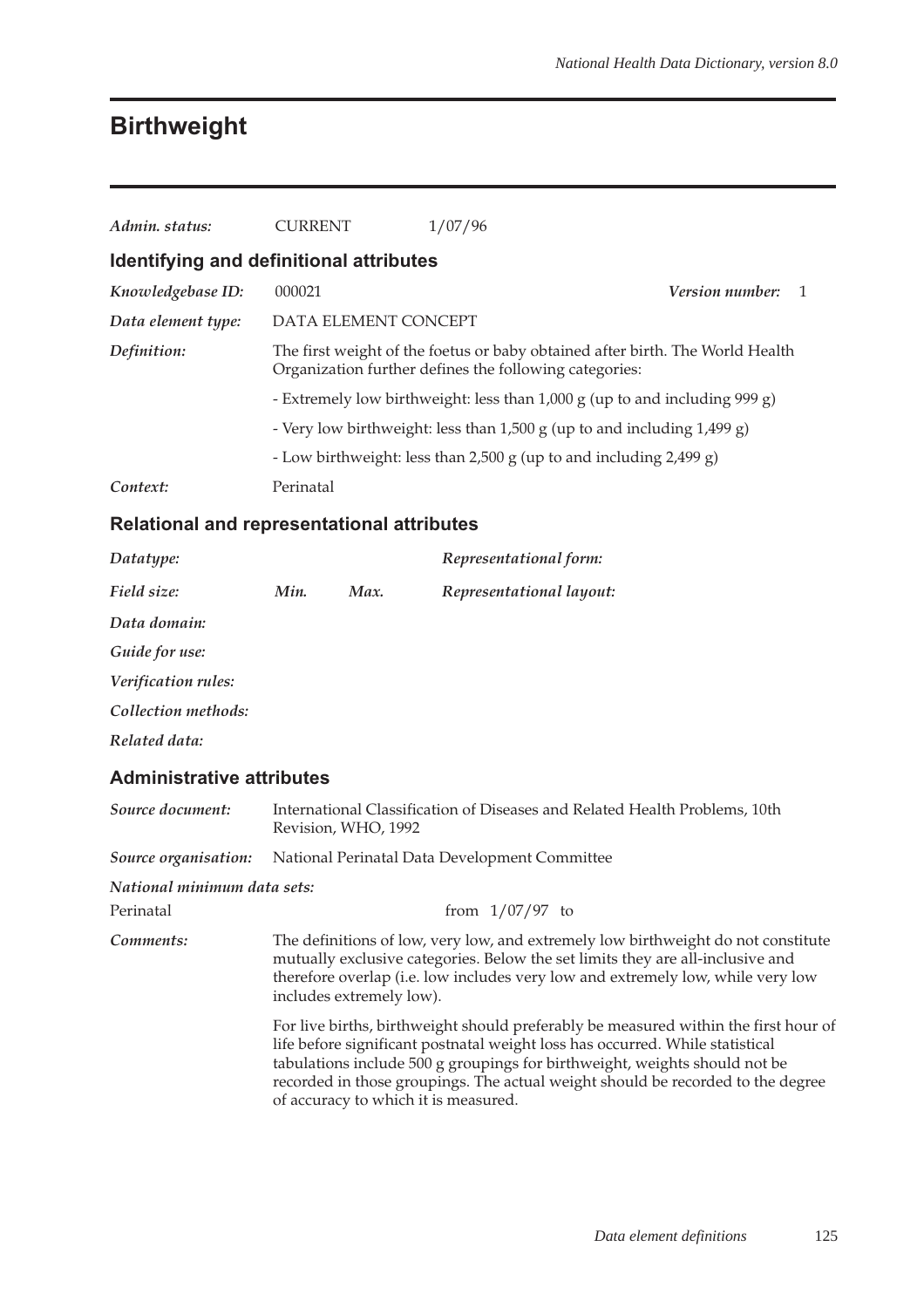## **Apgar score at 1 minute**

| Admin. status:     | <b>CURRENT</b>                              | 1/07/97                                                                                                                                                             |  |
|--------------------|---------------------------------------------|---------------------------------------------------------------------------------------------------------------------------------------------------------------------|--|
|                    | Identifying and definitional attributes     |                                                                                                                                                                     |  |
| Knowledgebase ID:  | 000344                                      | <i>Version number:</i>                                                                                                                                              |  |
| Data element type: | <b>DATA ELEMENT</b>                         |                                                                                                                                                                     |  |
| Definition:        |                                             | Numerical score to evaluate the baby's condition at 1 minute after birth.                                                                                           |  |
| Context:           | the health of a baby.                       | Perinatal statistics: required to analyse pregnancy outcome, particularly after<br>complications of pregnancy, labour and birth. The Apgar score is an indicator of |  |
|                    | Deletianal and venus sentational ethnikutas |                                                                                                                                                                     |  |

#### **Relational and representational attributes**

| Datatype:           | Numeric                                         | Representational form:                                                | <b>CODE</b>                                                                          |
|---------------------|-------------------------------------------------|-----------------------------------------------------------------------|--------------------------------------------------------------------------------------|
| Field size:         | Min. 2<br>Max. 2                                | Representational layout: NN                                           |                                                                                      |
| Data domain:        | Apgar score $(00-10)$ , or 99 (not stated)      |                                                                       |                                                                                      |
| Guide for use:      |                                                 | muscle tone, reflexes and colour. The maximum or best score being 10. | The score is based on the five characteristics of heart rate, respiratory condition, |
| Verification rules: |                                                 |                                                                       |                                                                                      |
| Collection methods: |                                                 |                                                                       |                                                                                      |
| Related data:       | is a qualifier of Status of the baby, version 1 |                                                                       |                                                                                      |
|                     |                                                 | supersedes previous data element Apgar score, version 1               |                                                                                      |

#### **Administrative attributes**

*Source document:*

*Source organisation:* National Perinatal Data Development Committee

*National minimum data sets:*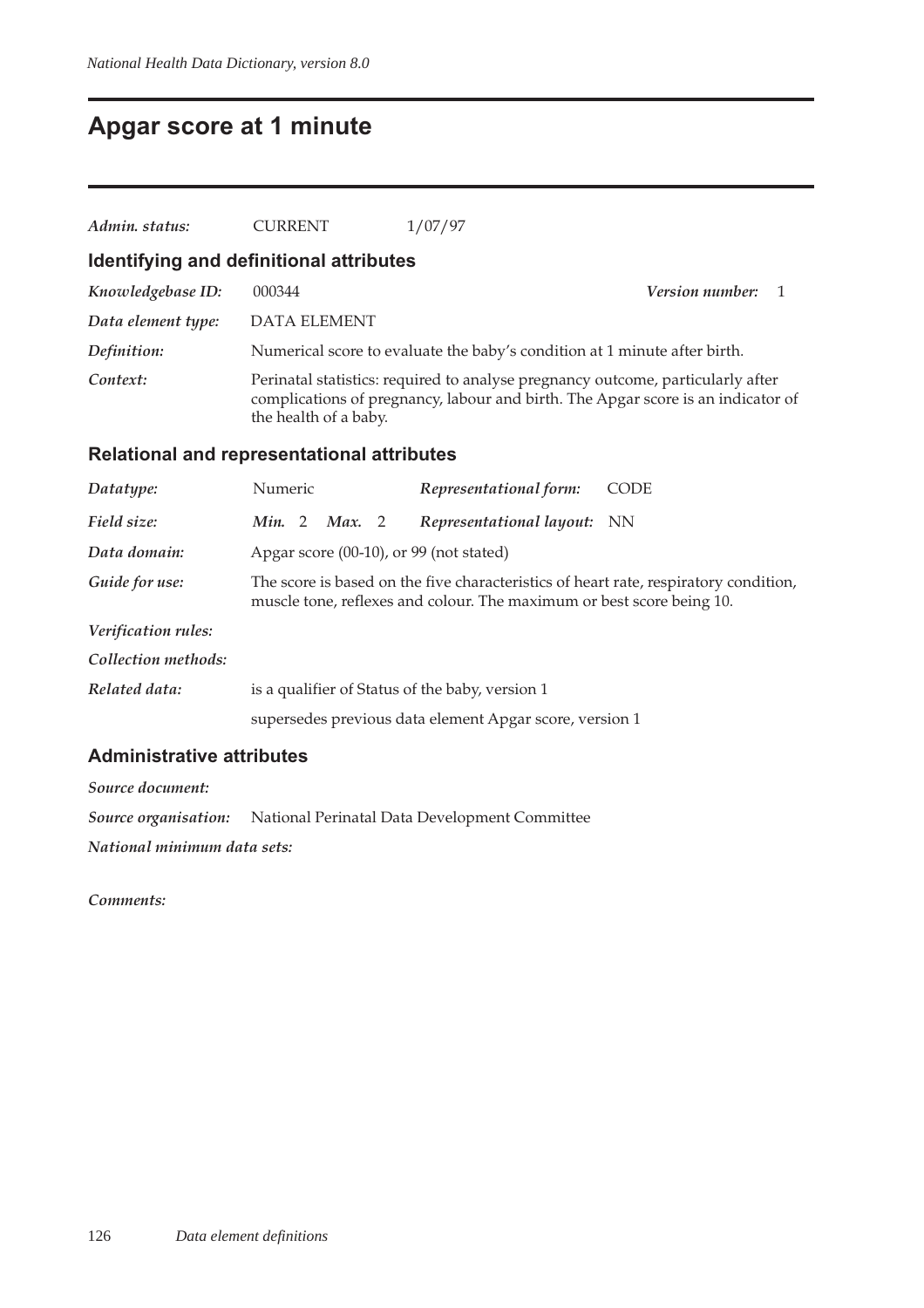# **Apgar score at 5 minutes**

| Admin. status:                          | <b>CURRENT</b>                                                                                                                                                                               | 1/07/97                                                                    |  |  |  |
|-----------------------------------------|----------------------------------------------------------------------------------------------------------------------------------------------------------------------------------------------|----------------------------------------------------------------------------|--|--|--|
| Identifying and definitional attributes |                                                                                                                                                                                              |                                                                            |  |  |  |
| Knowledgebase ID:                       | 000345                                                                                                                                                                                       | <b>Version number:</b><br>1                                                |  |  |  |
| Data element type:                      | <b>DATA ELEMENT</b>                                                                                                                                                                          |                                                                            |  |  |  |
| Definition:                             |                                                                                                                                                                                              | Numerical score to evaluate the baby's condition at 5 minutes after birth. |  |  |  |
| Context:                                | Perinatal statistics: required to analyse pregnancy outcome, particularly after<br>complications of pregnancy, labour and birth. The Apgar score is an indicator of<br>the health of a baby. |                                                                            |  |  |  |
|                                         | <b>Relational and representational attributes</b>                                                                                                                                            |                                                                            |  |  |  |
| Datatype:                               | Numeric                                                                                                                                                                                      | Representational form:<br><b>CODE</b>                                      |  |  |  |
| Field size:                             | Max. 2<br>Min. 2                                                                                                                                                                             | Representational layout:<br>NN                                             |  |  |  |
| Data domain:                            | Apgar score (00-10), or 99 (not stated)                                                                                                                                                      |                                                                            |  |  |  |
| Guide for use:                          | The score is based on the five characteristics of heart rate, respiratory condition,<br>muscle tone, reflexes and colour. The maximum or best score being 10.                                |                                                                            |  |  |  |
| Verification rules:                     |                                                                                                                                                                                              |                                                                            |  |  |  |
| Collection methods:                     |                                                                                                                                                                                              |                                                                            |  |  |  |
| Related data:                           |                                                                                                                                                                                              | supersedes previous data element Apgar score, version 1                    |  |  |  |
| <b>Administrative attributes</b>        |                                                                                                                                                                                              |                                                                            |  |  |  |
| Source document:                        |                                                                                                                                                                                              |                                                                            |  |  |  |
| Source organisation:                    |                                                                                                                                                                                              | National Perinatal Data Development Committee                              |  |  |  |

*National minimum data sets:*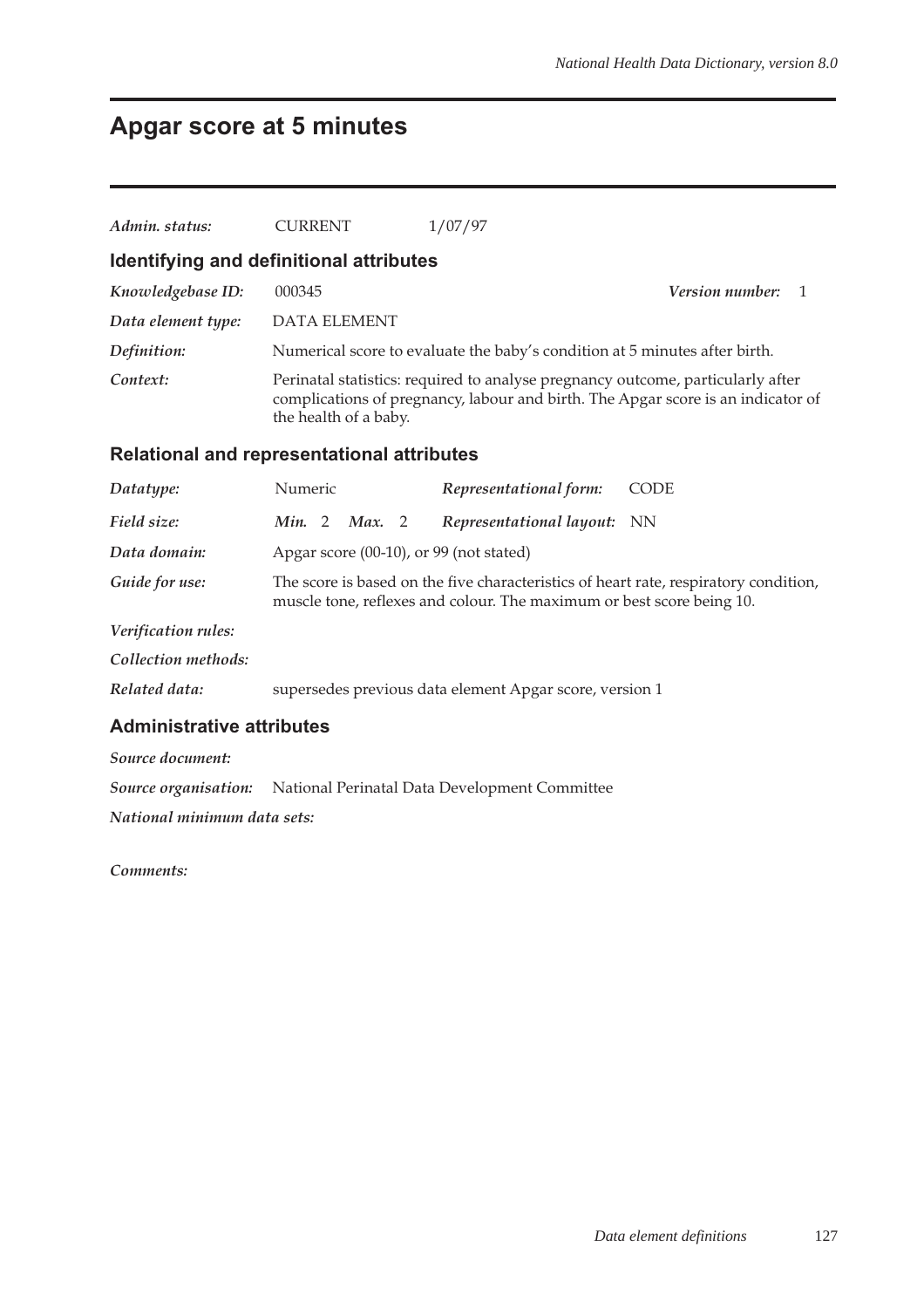# **Complications of pregnancy**

| Admin. status:                   | <b>CURRENT</b>                                                                                                                                                                                                         | 1/07/98                                                                                                                                                                                                                     |                                                                                    |  |  |
|----------------------------------|------------------------------------------------------------------------------------------------------------------------------------------------------------------------------------------------------------------------|-----------------------------------------------------------------------------------------------------------------------------------------------------------------------------------------------------------------------------|------------------------------------------------------------------------------------|--|--|
|                                  | Identifying and definitional attributes                                                                                                                                                                                |                                                                                                                                                                                                                             |                                                                                    |  |  |
| Knowledgebase ID:                | 000028                                                                                                                                                                                                                 |                                                                                                                                                                                                                             | Version number:<br>2                                                               |  |  |
| Data element type:               | <b>DATA ELEMENT</b>                                                                                                                                                                                                    |                                                                                                                                                                                                                             |                                                                                    |  |  |
| Definition:                      |                                                                                                                                                                                                                        | Complications arising up to the period immediately preceding delivery that are<br>directly attributable to the pregnancy and may have significantly affected care<br>during the current pregnancy and/or pregnancy outcome. |                                                                                    |  |  |
| Context:                         | the foetus and perinatal morbidity.                                                                                                                                                                                    | Perinatal statistics: complications often influence the course and outcome of<br>pregnancy, possibly resulting in hospital admissions and/or adverse effects on                                                             |                                                                                    |  |  |
|                                  | <b>Relational and representational attributes</b>                                                                                                                                                                      |                                                                                                                                                                                                                             |                                                                                    |  |  |
| Datatype:                        | Alphanumeric                                                                                                                                                                                                           | Representational form:                                                                                                                                                                                                      | <b>CODE</b>                                                                        |  |  |
| Field size:                      | Min. 3 Max. 6                                                                                                                                                                                                          | Representational layout:                                                                                                                                                                                                    | NNN.NN                                                                             |  |  |
| Data domain:                     | ICD-10-AM - disease codes                                                                                                                                                                                              |                                                                                                                                                                                                                             |                                                                                    |  |  |
| Guide for use:                   | Examples of these conditions include threatened abortion, antepartum<br>haemorrhage, pregnancy-induced hypertension and gestational diabetes. There is<br>no arbitrary limit on the number of complications specified. |                                                                                                                                                                                                                             |                                                                                    |  |  |
|                                  | ICD-10-AM from 1 July 1999.                                                                                                                                                                                            | New South Wales, Australian Capital Territory, Victoria and the Northern                                                                                                                                                    | Territory implemented ICD-10-AM from 1 July 1998. Other States will implement      |  |  |
| Verification rules:              | Complications should be coded within the Pregnancy, Childbirth, Puerperium<br>chapter 15 of Volume 1, ICD-10-AM                                                                                                        |                                                                                                                                                                                                                             |                                                                                    |  |  |
| Collection methods:              |                                                                                                                                                                                                                        |                                                                                                                                                                                                                             |                                                                                    |  |  |
| Related data:                    | version 1                                                                                                                                                                                                              |                                                                                                                                                                                                                             | supersedes previous data element Complications of pregnancy - ICD-9-CM code,       |  |  |
|                                  |                                                                                                                                                                                                                        | is used in conjunction with Maternal medical conditions, version 2                                                                                                                                                          |                                                                                    |  |  |
| <b>Administrative attributes</b> |                                                                                                                                                                                                                        |                                                                                                                                                                                                                             |                                                                                    |  |  |
| Source document:                 | in Health, Sydney.                                                                                                                                                                                                     | International Statistical Classification of Diseases and Related Health Problems -                                                                                                                                          | Tenth Revision - Australian Modification (1998) National Centre for Classification |  |  |
| Source organisation:             |                                                                                                                                                                                                                        | National Perinatal Data Development Committee                                                                                                                                                                               |                                                                                    |  |  |

*National minimum data sets:*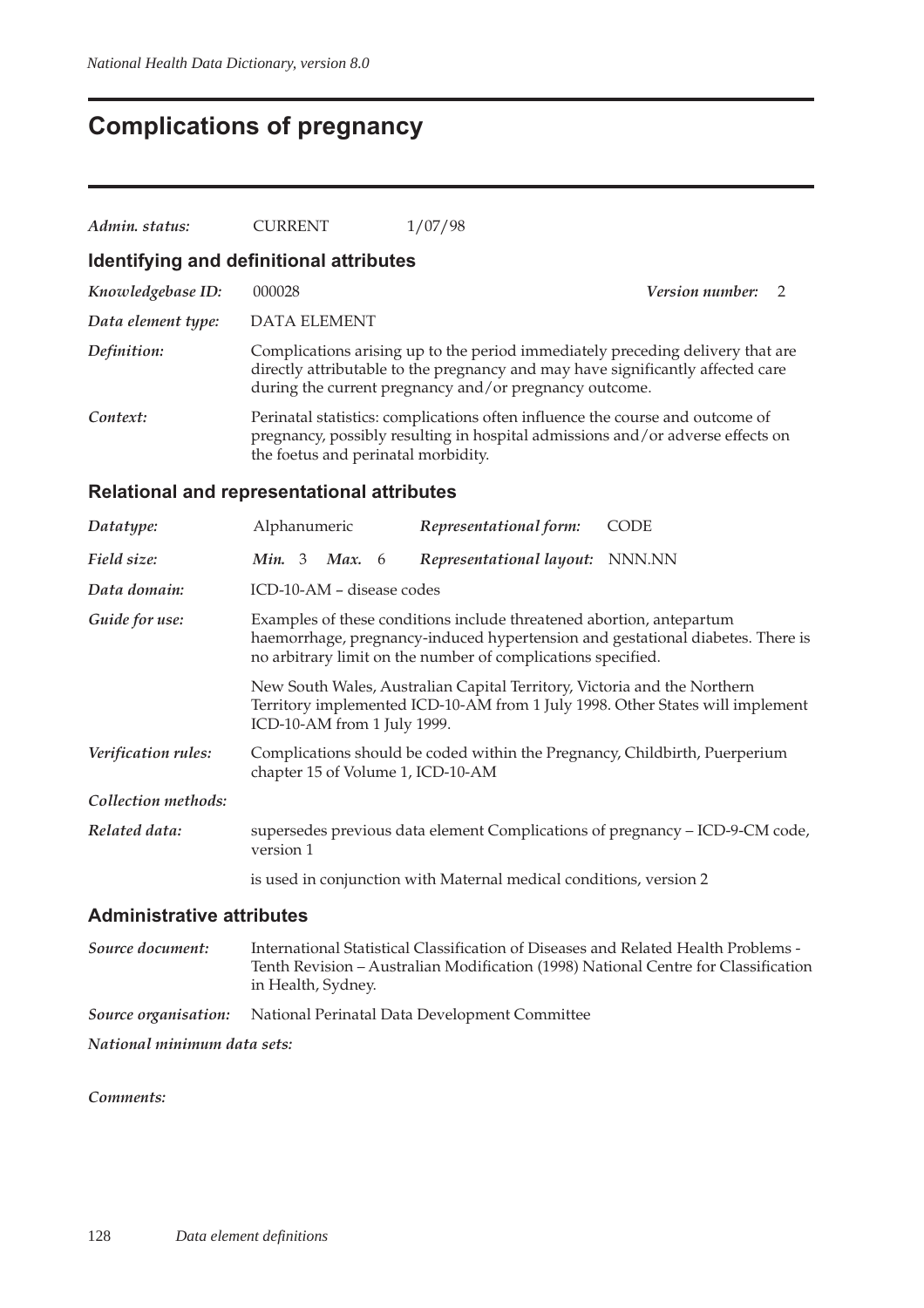# **Date of completion of last previous pregnancy**

| Admin, status:     | <b>CURRENT</b>                          | 1/07/96                                                                                                                                                              |
|--------------------|-----------------------------------------|----------------------------------------------------------------------------------------------------------------------------------------------------------------------|
|                    | Identifying and definitional attributes |                                                                                                                                                                      |
| Knowledgebase ID:  | 000037                                  | <i>Version number:</i><br>$\overline{1}$                                                                                                                             |
| Data element type: | DATA ELEMENT                            |                                                                                                                                                                      |
| Definition:        |                                         | Date on which the pregnancy preceding the current pregnancy was completed.                                                                                           |
| Context:           | birthweight.                            | Perinatal statistics: interval between pregnancies may be an important risk factor<br>for the outcome of the current pregnancy, especially for preterm birth and low |

#### **Relational and representational attributes**

| Datatype:           | Numeric                               | Representational form:                                        | <b>DATE</b> |
|---------------------|---------------------------------------|---------------------------------------------------------------|-------------|
| Field size:         | <i>Min.</i> $6$<br><b>Max.</b> 8      | Representational layout:                                      | DDMMYYYY    |
| Data domain:        | Valid dates                           |                                                               |             |
| Guide for use:      | Estimate DD, if first day is unknown. |                                                               |             |
| Verification rules: |                                       |                                                               |             |
| Collection methods: |                                       |                                                               |             |
| Related data:       |                                       | is a qualifier of Previous pregnancies, version 1             |             |
|                     |                                       | is qualified by Outcome of last previous pregnancy, version 1 |             |

#### **Administrative attributes**

*Source document:*

*Source organisation:* National Perinatal Data Development Committee

*National minimum data sets:*

*Comments:* This data item is recommended by the World Health Organization. It is currently collected in some States and Territories.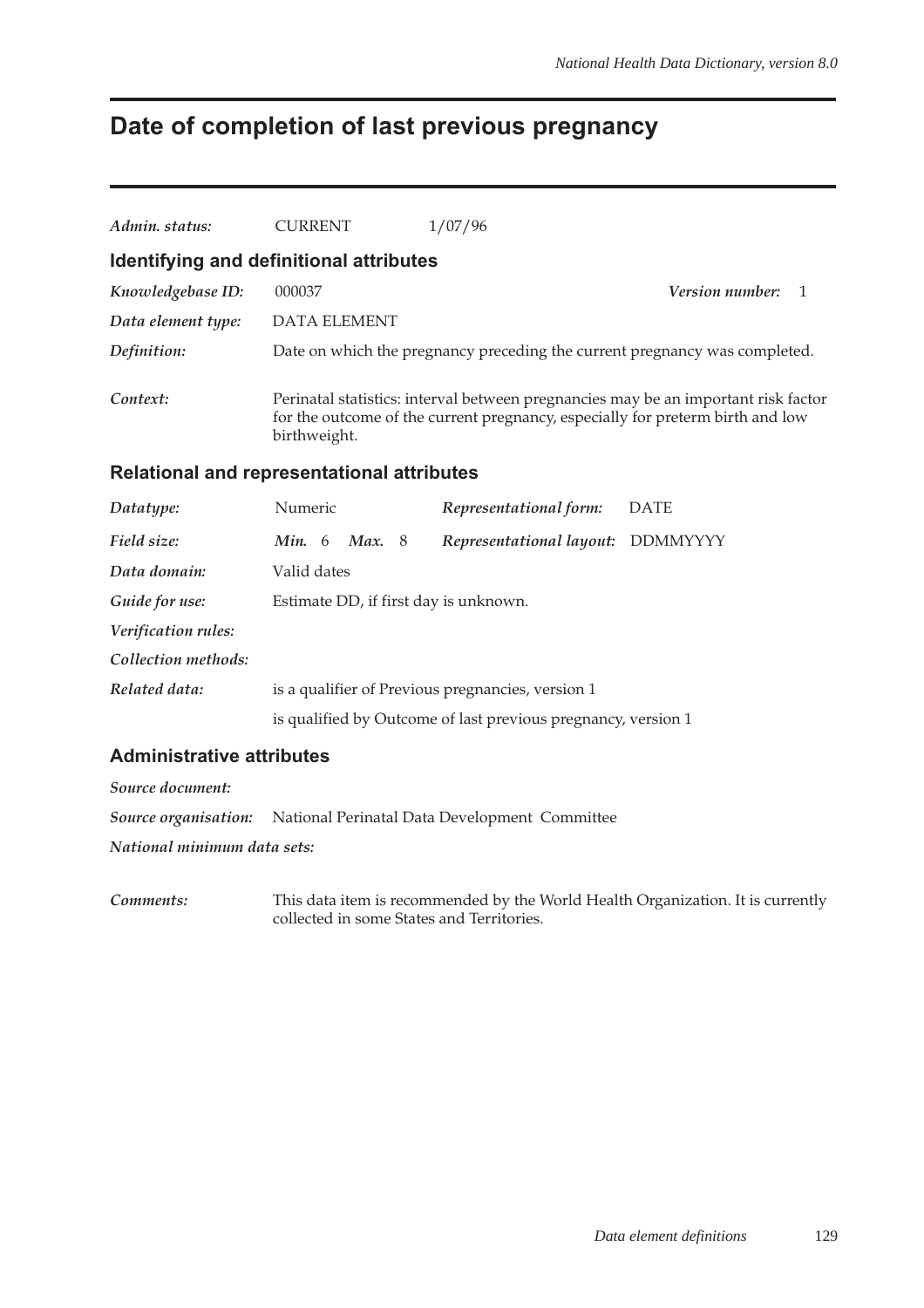# **Outcome of last previous pregnancy**

| Admin. status:                                    | <b>CURRENT</b>                                                                                                       |  |                   |  | 1/07/96                                                        |                                        |
|---------------------------------------------------|----------------------------------------------------------------------------------------------------------------------|--|-------------------|--|----------------------------------------------------------------|----------------------------------------|
| Identifying and definitional attributes           |                                                                                                                      |  |                   |  |                                                                |                                        |
| Knowledgebase ID:                                 | 000114                                                                                                               |  |                   |  |                                                                | <b>Version number:</b><br>$\mathbf{1}$ |
| Data element type:                                | DATA ELEMENT                                                                                                         |  |                   |  |                                                                |                                        |
| Definition:                                       |                                                                                                                      |  |                   |  | Outcome of the most recent pregnancy preceding this pregnancy. |                                        |
| Context:                                          | Perinatal statistics: adverse outcome in previous pregnancy is an important risk<br>factor for subsequent pregnancy. |  |                   |  |                                                                |                                        |
| <b>Relational and representational attributes</b> |                                                                                                                      |  |                   |  |                                                                |                                        |
| Datatype:                                         | Numeric                                                                                                              |  |                   |  | Representational form:                                         | <b>CODE</b>                            |
| Field size:                                       | <i>Min.</i> 1 <i>Max.</i> 1                                                                                          |  |                   |  | Representational layout:                                       | - N                                    |
| Data domain:                                      | 1                                                                                                                    |  |                   |  | Single live birth – survived at least 28 days                  |                                        |
|                                                   | $\overline{2}$                                                                                                       |  |                   |  | Single live birth – neonatal death (within 28 days)            |                                        |
|                                                   | 3                                                                                                                    |  | Single stillbirth |  |                                                                |                                        |
|                                                   | 4                                                                                                                    |  |                   |  | Spontaneous abortion                                           |                                        |
|                                                   | 5                                                                                                                    |  | Induced abortion  |  |                                                                |                                        |
|                                                   | 6                                                                                                                    |  | Ectopic pregnancy |  |                                                                |                                        |

7 Multiple live birth – all survived at least 28 days

*Guide for use:* In the case of multiple pregnancy with foetal loss before 20 weeks, code on outcome of surviving foetus(es) beyond 20 weeks.

*Related data:* is a qualifier of Date of completion of last previous pregnancy, version 1

8 Multiple birth – one or more neonatal deaths (within 28 days) or

#### **Administrative attributes**

*Verification rules: Collection methods:*

| Source document:            |                                                                           |  |  |  |  |
|-----------------------------|---------------------------------------------------------------------------|--|--|--|--|
|                             | <b>Source organisation:</b> National Perinatal Data Development Committee |  |  |  |  |
| National minimum data sets: |                                                                           |  |  |  |  |

stillbirths

*Comments:* This data item is recommended by the World Health Organization. It is collected in some States and Territories.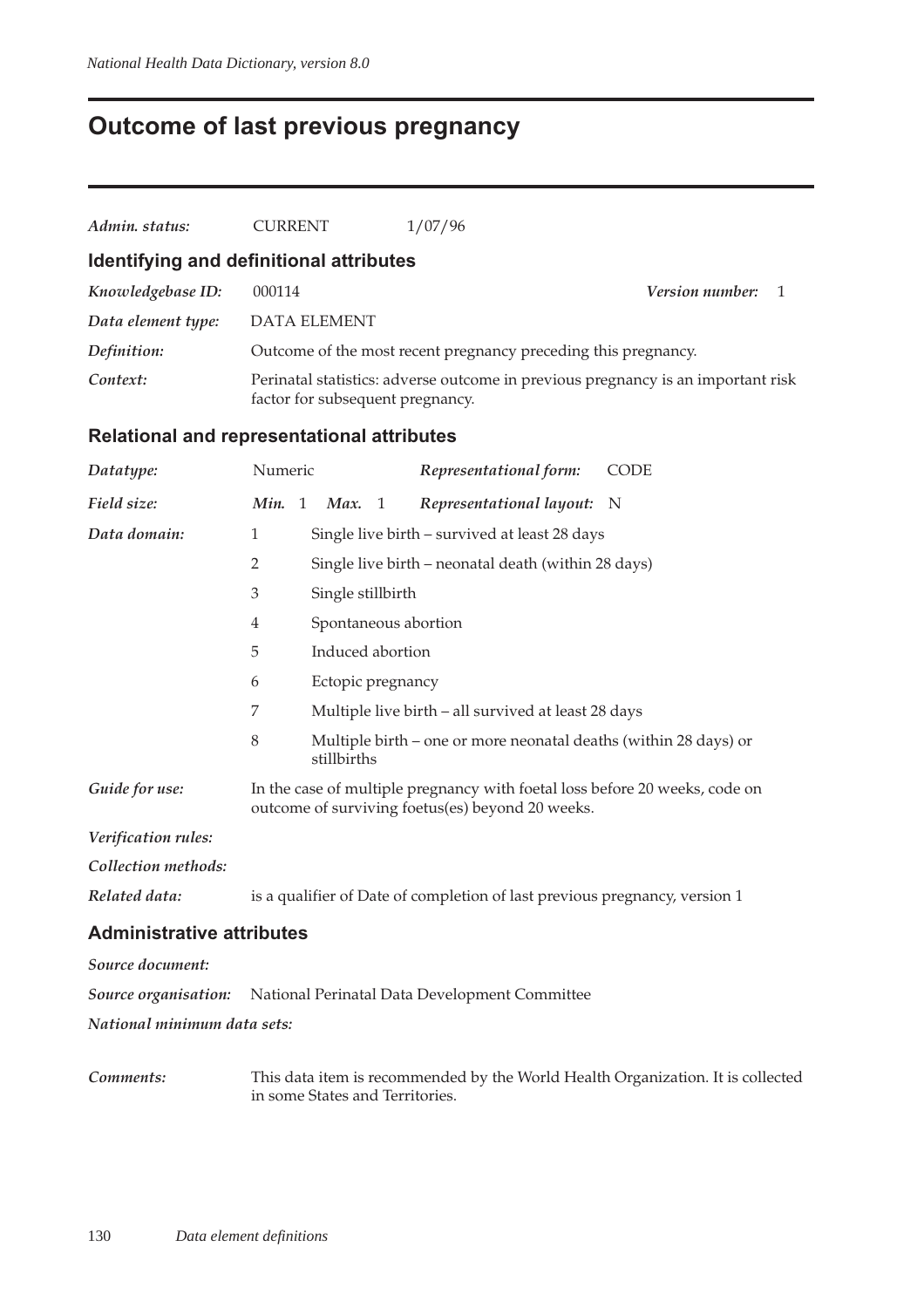## **First day of the last menstrual period**

| Admin. status:                          | <b>CURRENT</b> | 1/07/96                                                                                                                                                                                                                                                                                                                                                                                                                          |                        |  |
|-----------------------------------------|----------------|----------------------------------------------------------------------------------------------------------------------------------------------------------------------------------------------------------------------------------------------------------------------------------------------------------------------------------------------------------------------------------------------------------------------------------|------------------------|--|
| Identifying and definitional attributes |                |                                                                                                                                                                                                                                                                                                                                                                                                                                  |                        |  |
| Knowledgebase ID:                       | 000056         |                                                                                                                                                                                                                                                                                                                                                                                                                                  | <i>Version number:</i> |  |
| Data element type:                      | DATA ELEMENT   |                                                                                                                                                                                                                                                                                                                                                                                                                                  |                        |  |
| Definition:                             |                | Date of the first day of the mother's last menstrual period (LMP).                                                                                                                                                                                                                                                                                                                                                               |                        |  |
| Context:                                | of outcomes.   | Perinatal statistics: the first day of the LMP is required to estimate gestational age,<br>which is a key outcome of pregnancy and an important risk factor for neonatal<br>outcomes. Although the date of the LMP may not be known, or may sometimes<br>be erroneous, estimation of gestational age based on clinical assessment may also<br>be inaccurate. Both methods of assessing gestational age are required for analysis |                        |  |

#### **Relational and representational attributes**

| Datatype:           | Numeric                                                                                                        |  |               |  | Representational form:                          | <b>DATE</b> |
|---------------------|----------------------------------------------------------------------------------------------------------------|--|---------------|--|-------------------------------------------------|-------------|
| Field size:         | Min.8                                                                                                          |  | <b>Max.</b> 8 |  | Representational layout: DDMMYYYY               |             |
| Data domain:        |                                                                                                                |  |               |  | Valid dates or 99999999 if first day is unknown |             |
| Guide for use:      | If the first day is unknown, it is unnecessary to record the month and year<br>( <i>i.e.</i> record 99999999). |  |               |  |                                                 |             |
| Verification rules: |                                                                                                                |  |               |  |                                                 |             |

*Collection methods:*

*Related data:* is used in the calculation of Gestational age, version 1

#### **Administrative attributes**

| Source document:            |                                                                           |
|-----------------------------|---------------------------------------------------------------------------|
|                             | <b>Source organisation:</b> National Perinatal Data Development Committee |
| National minimum data sets: |                                                                           |
| Perinatal                   | from $1/07/97$ to                                                         |
| Comments:                   |                                                                           |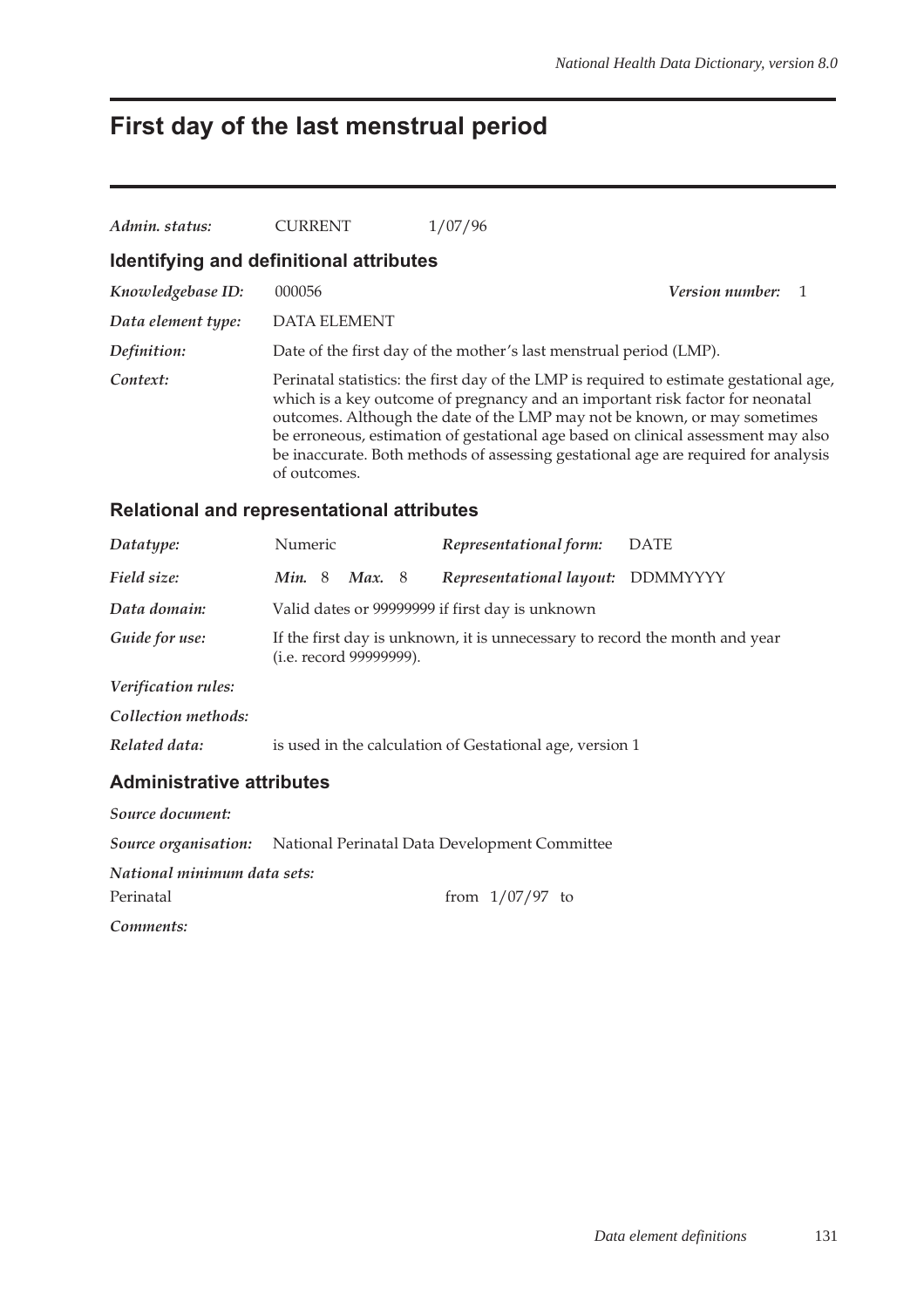## **Maternal medical conditions**

| Admin. status:                          | <b>CURRENT</b>        | 1/07/98                                                                                                                                                                                                                                                    |                 |               |  |  |  |  |  |
|-----------------------------------------|-----------------------|------------------------------------------------------------------------------------------------------------------------------------------------------------------------------------------------------------------------------------------------------------|-----------------|---------------|--|--|--|--|--|
| Identifying and definitional attributes |                       |                                                                                                                                                                                                                                                            |                 |               |  |  |  |  |  |
| Knowledgebase ID:                       | 000090                |                                                                                                                                                                                                                                                            | Version number: | $\mathcal{P}$ |  |  |  |  |  |
| Data element type:                      | <b>DATA ELEMENT</b>   |                                                                                                                                                                                                                                                            |                 |               |  |  |  |  |  |
| Definition:                             | or pregnancy outcome. | Pre-existing maternal diseases and conditions, and other diseases, illnesses or<br>conditions arising during the current pregnancy, that are not directly attributable<br>to pregnancy but may significantly affect care during the current pregnancy and/ |                 |               |  |  |  |  |  |
| Context:                                | morbidity.            | Perinatal statistics: maternal medical conditions may influence the course and<br>outcome of the pregnancy and may result in antenatal admission to hospital and/<br>or treatment that could have adverse effects on the foetus and perinatal              |                 |               |  |  |  |  |  |

### **Relational and representational attributes**

| Datatype:                        | Numeric                           | Representational form:                                                                                                                        | <b>CODE</b>                                                                        |
|----------------------------------|-----------------------------------|-----------------------------------------------------------------------------------------------------------------------------------------------|------------------------------------------------------------------------------------|
| Field size:                      | <b>Min.</b> 3 <b>Max.</b> 6       | Representational layout:                                                                                                                      | ANN.NN                                                                             |
| Data domain:                     | ICD-10-AM – disease codes         |                                                                                                                                               |                                                                                    |
| Guide for use:                   |                                   | Examples of such conditions include essential hypertension, psychiatric<br>There is no arbitrary limit on the number of conditions specified. | disorders, diabetes mellitus, epilepsy, cardiac disease and chronic renal disease. |
|                                  | ICD-10-AM from 1 July 1999.       | New South Wales, Australian Capital Territory, Victoria and the Northern                                                                      | Territory implemented ICD-10-AM from 1 July 1998. Other States will implement      |
| Verification rules:              | chapter 15 of Volume 1, ICD-10-AM | Conditions should be coded within the Pregnancy, Childbirth, Puerperium                                                                       |                                                                                    |
| Collection methods:              |                                   |                                                                                                                                               |                                                                                    |
| Related data:                    | version 1                         |                                                                                                                                               | supersedes previous data element Maternal medical conditions - ICD-9-CM code,      |
|                                  |                                   | is used in conjunction with Complications of pregnancy, version 2                                                                             |                                                                                    |
| <b>Administrative attributes</b> |                                   |                                                                                                                                               |                                                                                    |

| Source document:            | International Statistical Classification of Diseases and Related Health Problems -<br>Tenth Revision – Australian Modification (1998) National Centre for Classification<br>in Health, Sydney. |
|-----------------------------|------------------------------------------------------------------------------------------------------------------------------------------------------------------------------------------------|
|                             | <b>Source organisation:</b> National Perinatal Data Development Committee                                                                                                                      |
| National minimum data sets: |                                                                                                                                                                                                |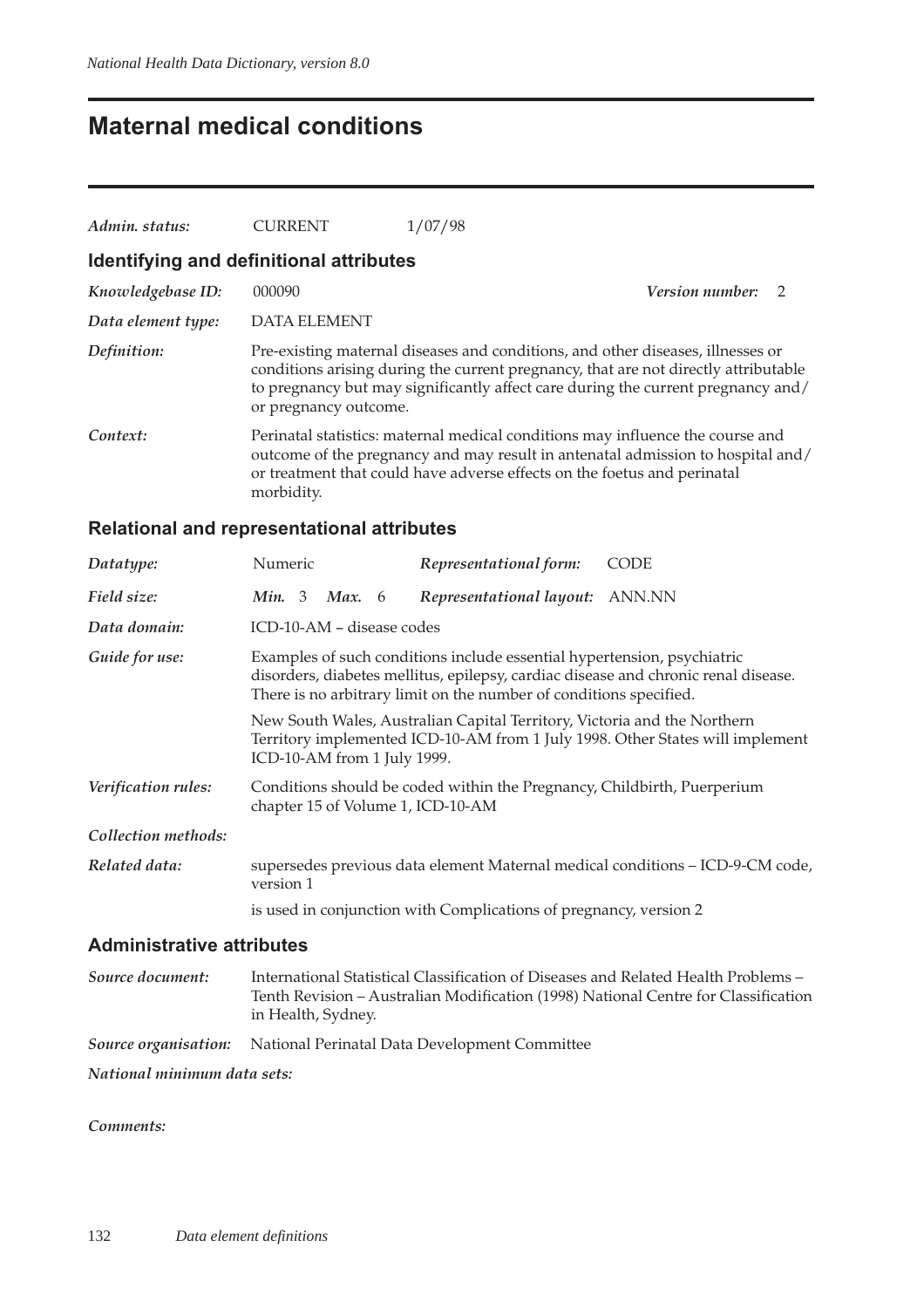# **Gestational age**

| Admin, status:                          | CURRENT                                                                                                                                                                                                                                                                                                                                     | 1/07/96                                                                         |                        |  |  |  |
|-----------------------------------------|---------------------------------------------------------------------------------------------------------------------------------------------------------------------------------------------------------------------------------------------------------------------------------------------------------------------------------------------|---------------------------------------------------------------------------------|------------------------|--|--|--|
| Identifying and definitional attributes |                                                                                                                                                                                                                                                                                                                                             |                                                                                 |                        |  |  |  |
| Knowledgebase ID:                       | 000059                                                                                                                                                                                                                                                                                                                                      |                                                                                 | <i>Version number:</i> |  |  |  |
| Data element type:                      | DATA ELEMENT CONCEPT                                                                                                                                                                                                                                                                                                                        |                                                                                 |                        |  |  |  |
| Definition:                             | The duration of gestation is measured from the first day of the last normal<br>menstrual period. Gestational age is expressed in completed days or completed<br>weeks (e.g. events occurring 280 to 286 completed days after the onset of the last<br>normal menstrual period are considered to have occurred at 40 weeks of<br>gestation). |                                                                                 |                        |  |  |  |
|                                         | WHO identifies the following categories:                                                                                                                                                                                                                                                                                                    |                                                                                 |                        |  |  |  |
|                                         |                                                                                                                                                                                                                                                                                                                                             | Pre-term: less than 37 completed weeks (less than 259 days) of gestation        |                        |  |  |  |
|                                         | of gestation                                                                                                                                                                                                                                                                                                                                | Term: from 37 completed weeks to less than 42 completed weeks (259 to 293 days) |                        |  |  |  |
|                                         |                                                                                                                                                                                                                                                                                                                                             | Post-term: 42 completed weeks or more (294 days or more) of gestation.          |                        |  |  |  |
| Context:                                | Perinatal                                                                                                                                                                                                                                                                                                                                   |                                                                                 |                        |  |  |  |

### **Relational and representational attributes**

| Datatype:                                                                 |      |      | Representational form:                                 |
|---------------------------------------------------------------------------|------|------|--------------------------------------------------------|
| Field size:                                                               | Min. | Max. | Representational layout:                               |
| Data domain:                                                              |      |      |                                                        |
| Guide for use:                                                            |      |      |                                                        |
| Verification rules:                                                       |      |      |                                                        |
| Collection methods:                                                       |      |      |                                                        |
| Related data:                                                             |      |      | relates to the data element Gestational age, version 1 |
| <b>Administrative attributes</b>                                          |      |      |                                                        |
| Source document:                                                          |      |      |                                                        |
| <b>Source organisation:</b> National Perinatal Data Development Committee |      |      |                                                        |
| National minimum data sets:                                               |      |      |                                                        |
| Perinatal                                                                 |      |      | from $1/07/97$ to                                      |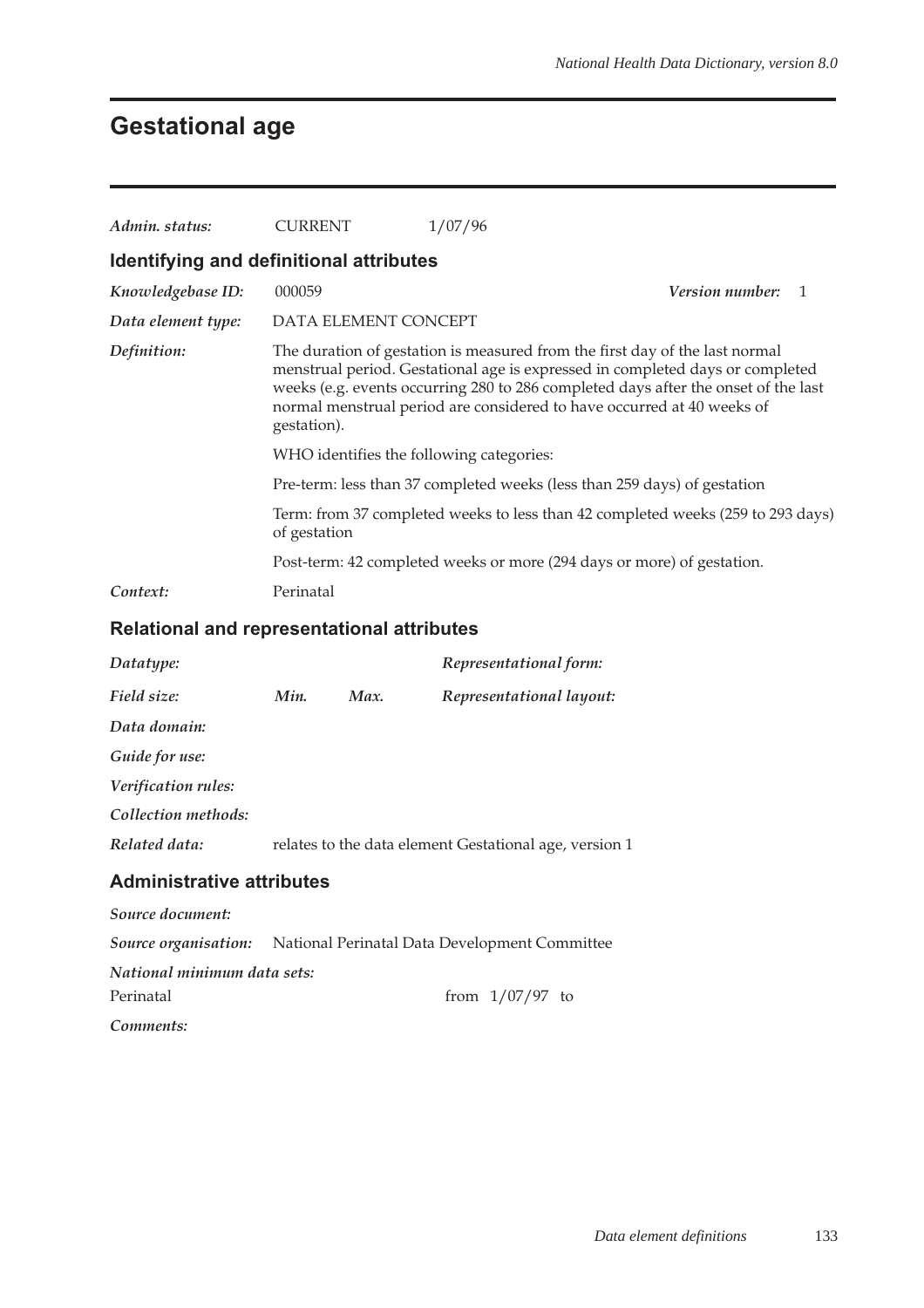# **Gestational age**

| Admin. status:                          | <b>CURRENT</b>       | 1/07/96                                                                                                                                                                                                                                                                                                                                                                                                                          |  |  |  |  |  |  |  |
|-----------------------------------------|----------------------|----------------------------------------------------------------------------------------------------------------------------------------------------------------------------------------------------------------------------------------------------------------------------------------------------------------------------------------------------------------------------------------------------------------------------------|--|--|--|--|--|--|--|
| Identifying and definitional attributes |                      |                                                                                                                                                                                                                                                                                                                                                                                                                                  |  |  |  |  |  |  |  |
| Knowledgebase ID:                       | 000060               | <i>Version number:</i>                                                                                                                                                                                                                                                                                                                                                                                                           |  |  |  |  |  |  |  |
| Data element type:                      | <b>DATA ELEMENT</b>  |                                                                                                                                                                                                                                                                                                                                                                                                                                  |  |  |  |  |  |  |  |
| Definition:                             | clinical assessment. | The estimated gestational age of the baby in completed weeks as determined by                                                                                                                                                                                                                                                                                                                                                    |  |  |  |  |  |  |  |
| Context:                                | of outcomes.         | Perinatal statistics: the first day of the LMP is required to estimate gestational age,<br>which is a key outcome of pregnancy and an important risk factor for neonatal<br>outcomes. Although the date of the LMP may not be known, or may sometimes<br>be erroneous, estimation of gestational age based on clinical assessment may also<br>be inaccurate. Both methods of assessing gestational age are required for analysis |  |  |  |  |  |  |  |

### **Relational and representational attributes**

| Datatype:                        | Numeric                                                                                                                                                                                                                                                                                                                                 |                                                                                       |        |  | Representational form:                                               | <b>QUANTITATIVE VALUE</b>                                                          |  |  |  |
|----------------------------------|-----------------------------------------------------------------------------------------------------------------------------------------------------------------------------------------------------------------------------------------------------------------------------------------------------------------------------------------|---------------------------------------------------------------------------------------|--------|--|----------------------------------------------------------------------|------------------------------------------------------------------------------------|--|--|--|
| Field size:                      | Min. 2                                                                                                                                                                                                                                                                                                                                  |                                                                                       | Max. 2 |  | Representational layout: NN                                          |                                                                                    |  |  |  |
| Data domain:                     |                                                                                                                                                                                                                                                                                                                                         | Number representing the number of completed weeks, or 99 for not stated /<br>unknown. |        |  |                                                                      |                                                                                    |  |  |  |
| Guide for use:                   |                                                                                                                                                                                                                                                                                                                                         |                                                                                       |        |  | the last menstrual period (LMP) is not available for this pregnancy. | This is derived from clinical assessment when accurate information on the date of  |  |  |  |
|                                  | Gestational age is frequently a source of confusion when calculations are based on<br>menstrual dates. For the purposes of calculation of gestational age from the date<br>of the first day of the last normal menstrual period and the date of delivery, it<br>should be borne in mind that the first day is day zero and not day one. |                                                                                       |        |  |                                                                      |                                                                                    |  |  |  |
| Verification rules:              |                                                                                                                                                                                                                                                                                                                                         |                                                                                       |        |  |                                                                      |                                                                                    |  |  |  |
| Collection methods:              |                                                                                                                                                                                                                                                                                                                                         |                                                                                       |        |  |                                                                      |                                                                                    |  |  |  |
| Related data:                    | relates to the data element concept Gestational age, version 1                                                                                                                                                                                                                                                                          |                                                                                       |        |  |                                                                      |                                                                                    |  |  |  |
|                                  | is calculated using First day of the last menstrual period, version 1                                                                                                                                                                                                                                                                   |                                                                                       |        |  |                                                                      |                                                                                    |  |  |  |
| <b>Administrative attributes</b> |                                                                                                                                                                                                                                                                                                                                         |                                                                                       |        |  |                                                                      |                                                                                    |  |  |  |
| Source document:                 | WHO, 1992                                                                                                                                                                                                                                                                                                                               |                                                                                       |        |  |                                                                      | International Classification of Diseases and Related Health Problems, 10 Revision, |  |  |  |
| Source organisation:             |                                                                                                                                                                                                                                                                                                                                         |                                                                                       |        |  | National Perinatal Data Development Committee                        |                                                                                    |  |  |  |
| National minimum data sets:      |                                                                                                                                                                                                                                                                                                                                         |                                                                                       |        |  |                                                                      |                                                                                    |  |  |  |
| Perinatal                        |                                                                                                                                                                                                                                                                                                                                         |                                                                                       |        |  | from $1/07/97$ to                                                    |                                                                                    |  |  |  |
| Comments:                        |                                                                                                                                                                                                                                                                                                                                         |                                                                                       |        |  |                                                                      |                                                                                    |  |  |  |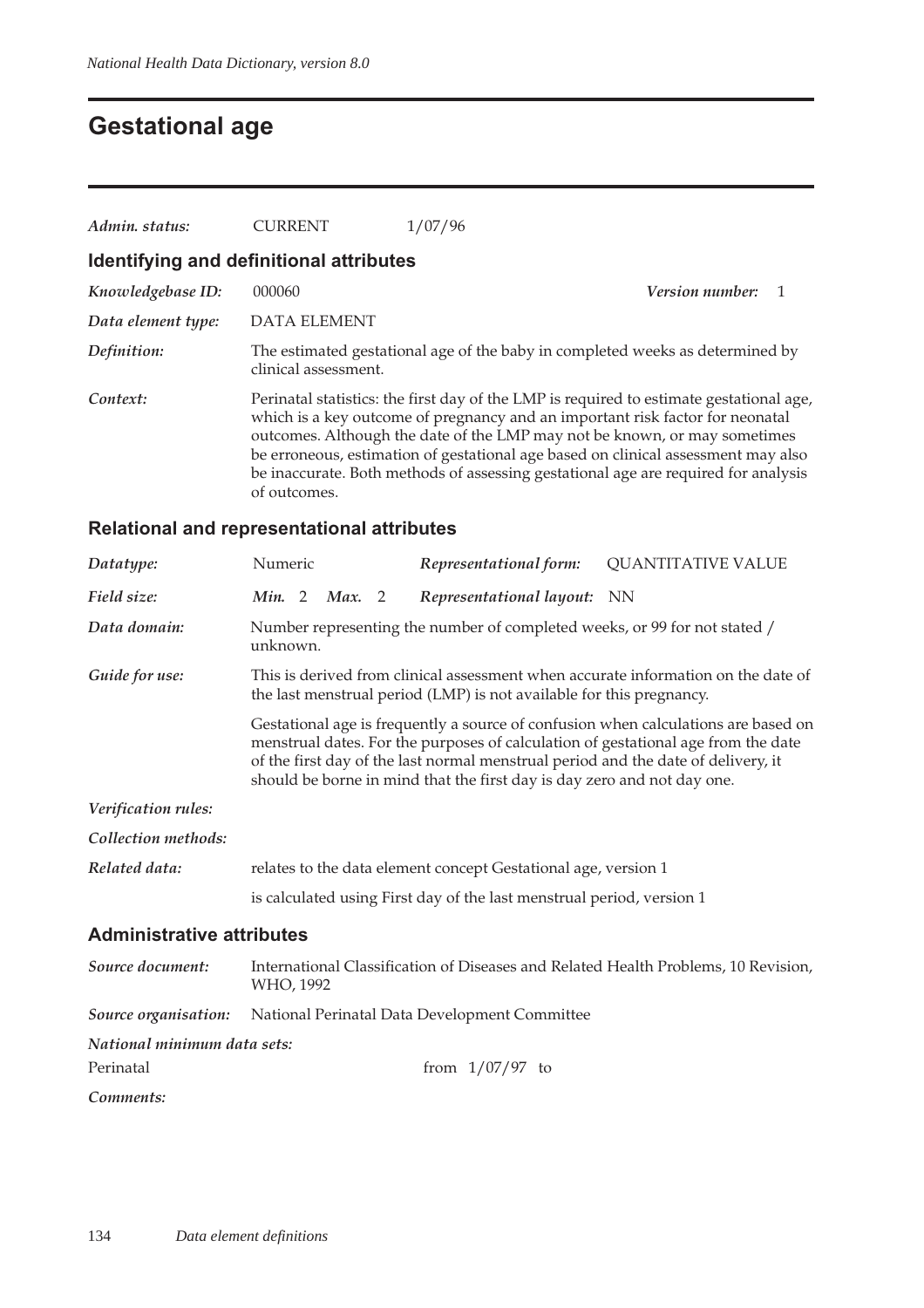# **Congenital malformations**

| Admin. status:                                    | <b>CURRENT</b>                                                                                                                                                                                                                                                          | 1/07/98                                                                                                                                                                                                                                                                                                   |                                                                                     |  |  |  |  |
|---------------------------------------------------|-------------------------------------------------------------------------------------------------------------------------------------------------------------------------------------------------------------------------------------------------------------------------|-----------------------------------------------------------------------------------------------------------------------------------------------------------------------------------------------------------------------------------------------------------------------------------------------------------|-------------------------------------------------------------------------------------|--|--|--|--|
| Identifying and definitional attributes           |                                                                                                                                                                                                                                                                         |                                                                                                                                                                                                                                                                                                           |                                                                                     |  |  |  |  |
| Knowledgebase ID:                                 | 000030                                                                                                                                                                                                                                                                  |                                                                                                                                                                                                                                                                                                           | <b>Version number:</b><br>2                                                         |  |  |  |  |
| Data element type:                                | <b>DATA ELEMENT</b>                                                                                                                                                                                                                                                     |                                                                                                                                                                                                                                                                                                           |                                                                                     |  |  |  |  |
| Definition:                                       | diagnosed prior to separation from care.                                                                                                                                                                                                                                | Structural abnormalities (including deformations) that are present at birth and                                                                                                                                                                                                                           |                                                                                     |  |  |  |  |
| Context:                                          |                                                                                                                                                                                                                                                                         | Institutional health care: required to monitor trends in the reported incidence of<br>congenital malformations, to detect new drug and environmental teratogens, to<br>analyse possible causes in epidemiological studies, and to determine survival<br>rates and the utilisation of paediatric services. |                                                                                     |  |  |  |  |
| <b>Relational and representational attributes</b> |                                                                                                                                                                                                                                                                         |                                                                                                                                                                                                                                                                                                           |                                                                                     |  |  |  |  |
| Datatype:                                         | Alphanumeric                                                                                                                                                                                                                                                            | Representational form:                                                                                                                                                                                                                                                                                    | CODE                                                                                |  |  |  |  |
| Field size:                                       | Min. 3 Max. 6                                                                                                                                                                                                                                                           | Representational layout: ANN.NN                                                                                                                                                                                                                                                                           |                                                                                     |  |  |  |  |
| Data domain:                                      | $ICD-10-AM$                                                                                                                                                                                                                                                             |                                                                                                                                                                                                                                                                                                           |                                                                                     |  |  |  |  |
| Guide for use:                                    | Coding to the disease classification of ICD-10-AM is the preferred method of<br>coding admitted patients. However, for the perinatal data collection, the use of<br>BPA is preferred as this is more detailed (see 'Congenital malformations - BPA<br>classification'). |                                                                                                                                                                                                                                                                                                           |                                                                                     |  |  |  |  |
|                                                   | New South Wales, Australian Capital Territory, Victoria and the Northern<br>Territory implemented ICD-10-AM from 1 July 1998. Other States will implement<br>ICD-10-AM from 1 July 1999.                                                                                |                                                                                                                                                                                                                                                                                                           |                                                                                     |  |  |  |  |
| Verification rules:                               |                                                                                                                                                                                                                                                                         |                                                                                                                                                                                                                                                                                                           |                                                                                     |  |  |  |  |
| Collection methods:                               |                                                                                                                                                                                                                                                                         |                                                                                                                                                                                                                                                                                                           |                                                                                     |  |  |  |  |
| Related data:                                     | version 1                                                                                                                                                                                                                                                               | supersedes previous data element Congenital malformations - ICD-9-CM code,                                                                                                                                                                                                                                |                                                                                     |  |  |  |  |
|                                                   |                                                                                                                                                                                                                                                                         | is used in conjunction with Neonatal morbidity, version 2                                                                                                                                                                                                                                                 |                                                                                     |  |  |  |  |
| <b>Administrative attributes</b>                  |                                                                                                                                                                                                                                                                         |                                                                                                                                                                                                                                                                                                           |                                                                                     |  |  |  |  |
| Source document:                                  | Health, Sydney.                                                                                                                                                                                                                                                         | International Statistical Classification of Diseases and Related health Problems -                                                                                                                                                                                                                        | 10th Revision, Australian Modification (1998) National Centre for Classification in |  |  |  |  |
| Source organisation:                              |                                                                                                                                                                                                                                                                         | National Perinatal Data Development Committee                                                                                                                                                                                                                                                             |                                                                                     |  |  |  |  |
| National minimum data sets:                       |                                                                                                                                                                                                                                                                         |                                                                                                                                                                                                                                                                                                           |                                                                                     |  |  |  |  |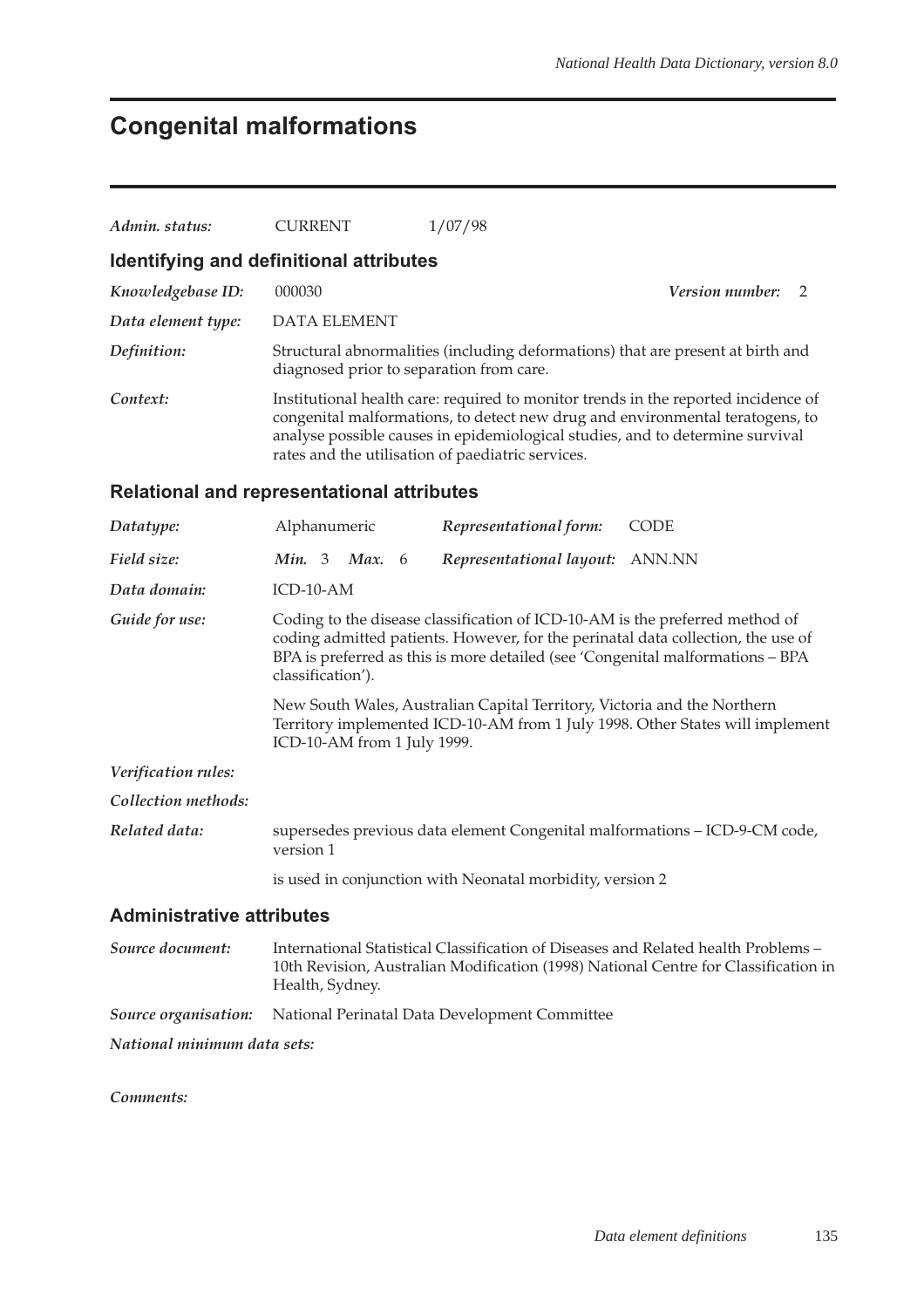### **Congenital malformations – BPA code**

| Admin. status:                                    | <b>CURRENT</b>                           | 1/07/96                                                                                                                                                                                                                                                                                              |
|---------------------------------------------------|------------------------------------------|------------------------------------------------------------------------------------------------------------------------------------------------------------------------------------------------------------------------------------------------------------------------------------------------------|
| Identifying and definitional attributes           |                                          |                                                                                                                                                                                                                                                                                                      |
| Knowledgebase ID:                                 | 000029                                   | Version number:<br>1                                                                                                                                                                                                                                                                                 |
| Data element type:                                | <b>DATA ELEMENT</b>                      |                                                                                                                                                                                                                                                                                                      |
| Definition:                                       | diagnosed prior to separation from care. | Structural abnormalities (including deformations) that are present at birth and                                                                                                                                                                                                                      |
| Context:                                          |                                          | Perinatal statistics: required to monitor trends in the reported incidence of<br>congenital malformations, to detect new drug and environmental teratogens, to<br>analyse possible causes in epidemiological studies, and to determine survival<br>rates and the utilisation of paediatric services. |
| <b>Relational and representational attributes</b> |                                          |                                                                                                                                                                                                                                                                                                      |
| Datatype:                                         | Alphanumeric                             | Representational form:<br><b>CODE</b>                                                                                                                                                                                                                                                                |
| Field size:                                       | Min. $5$<br>Max. 5                       | Representational layout:<br><b>NNNNN</b>                                                                                                                                                                                                                                                             |
| Data domain:                                      |                                          | British Paediatric Association (BPA) Classification of Diseases (1979)                                                                                                                                                                                                                               |
| Guide for use:                                    | as this is more detailed.                | Coding to the disease classification of ICD-10-AM is the preferred method of<br>coding admitted patients. For perinatal data collection, the use of BPA is preferred                                                                                                                                 |
| Verification rules:                               |                                          |                                                                                                                                                                                                                                                                                                      |
| Collection methods:                               |                                          |                                                                                                                                                                                                                                                                                                      |
| Related data:                                     |                                          | is used in conjunction with Neonatal morbidity, version 2                                                                                                                                                                                                                                            |
| <b>Administrative attributes</b>                  |                                          |                                                                                                                                                                                                                                                                                                      |
| Source document:                                  |                                          | British Paediatric Association Classification of Diseases (1979)                                                                                                                                                                                                                                     |

*Source organisation:* National Perinatal Data Development Committee

*National minimum data sets:*

*Comments:* There is no arbitrary limit on the number of conditions specified. Most perinatal data groups and birth defects registers in the States and Territories have used the 5-digit British Paediatric Association (BPA) Classification of Diseases to code congenital malformations since the early 1980s. The use of the classification is to be reviewed with the introduction of ICD-10.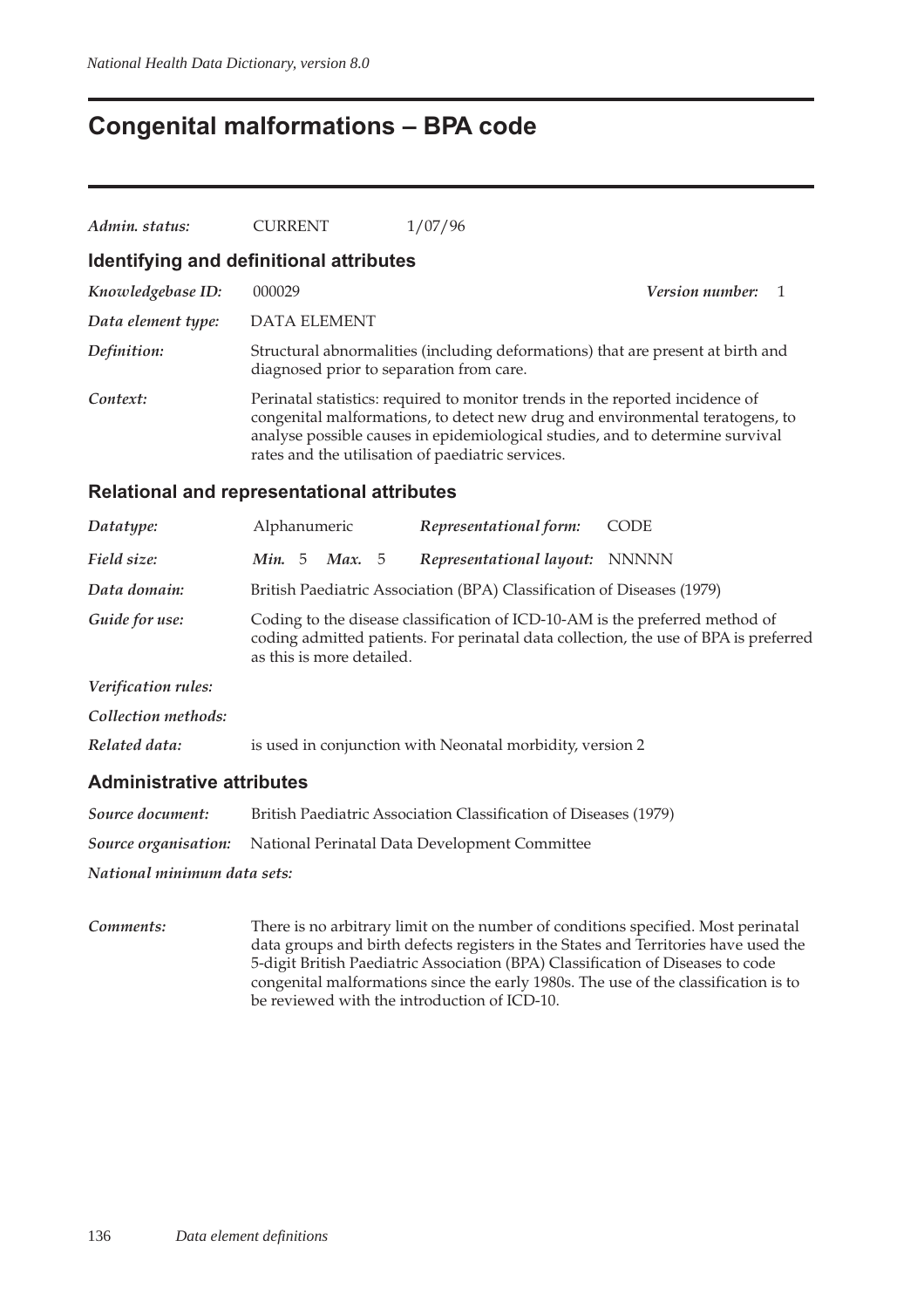## **Infant weight, neonate, stillborn**

| Admin. status:     | <b>CURRENT</b>                          | 1/07/97                                                                                                                                                                 |                          |  |
|--------------------|-----------------------------------------|-------------------------------------------------------------------------------------------------------------------------------------------------------------------------|--------------------------|--|
|                    | Identifying and definitional attributes |                                                                                                                                                                         |                          |  |
| Knowledgebase ID:  | 000010                                  |                                                                                                                                                                         | <b>Version number:</b> 3 |  |
| Data element type: | <b>DATA ELEMENT</b>                     |                                                                                                                                                                         |                          |  |
| Definition:        | date of birth.                          | The first weight of the live born or stillborn baby obtained after birth, or the<br>weight of the neonate or infant on the date admitted if this is different from the  |                          |  |
| Context:           | high-risk infants.                      | Weight is an important indicator of pregnancy outcome, is a major risk factor for<br>neonatal morbidity and mortality and is required to analyse perinatal services for |                          |  |
|                    |                                         | This item is required to generate Australian Refined Diagnosis Related Groups.                                                                                          |                          |  |
|                    |                                         |                                                                                                                                                                         |                          |  |

#### **Relational and representational attributes**

| Datatype:           | Numeric                                                                                                                                                                                                                                                                                                                                                                       |  |        |  | Representational form:                                                     | <b>QUANTITATIVE VALUE</b>                                                            |
|---------------------|-------------------------------------------------------------------------------------------------------------------------------------------------------------------------------------------------------------------------------------------------------------------------------------------------------------------------------------------------------------------------------|--|--------|--|----------------------------------------------------------------------------|--------------------------------------------------------------------------------------|
| Field size:         | Min. 4                                                                                                                                                                                                                                                                                                                                                                        |  | Max. 4 |  | Representational layout:                                                   | <b>NNNN</b>                                                                          |
| Data domain:        |                                                                                                                                                                                                                                                                                                                                                                               |  |        |  | 4-digit field representing the weight in grams                             |                                                                                      |
| Guide for use:      | For live births, birthweight should preferably be measured within the first hour of<br>life before significant postnatal weight loss has occurred. While statistical<br>tabulations include 500 g groupings for birthweight, weights should not be<br>recorded in those groupings. The actual weight should be recorded to the degree<br>of accuracy to which it is measured. |  |        |  |                                                                            |                                                                                      |
|                     | In perinatal collections the birthweight is to be provided for liveborn and stillborn<br>babies.                                                                                                                                                                                                                                                                              |  |        |  |                                                                            |                                                                                      |
|                     |                                                                                                                                                                                                                                                                                                                                                                               |  |        |  | than or equal to 9000g and age is less than 365 days.                      | Weight on the date the infant is admitted should be recorded if the weight is less   |
| Verification rules: | grouping.                                                                                                                                                                                                                                                                                                                                                                     |  |        |  | this field must be consistent with diagnoses and procedure codes for valid | For the provision of State and Territory hospital data to Commonwealth agencies      |
| Collection methods: |                                                                                                                                                                                                                                                                                                                                                                               |  |        |  |                                                                            |                                                                                      |
| Related data:       |                                                                                                                                                                                                                                                                                                                                                                               |  |        |  | is used in the derivation of Diagnosis related group, version 1            | supersedes previous data element Stillborn, live born baby, infant weight, version 2 |

#### **Administrative attributes**

| Source document:                                           |  |                   |  |
|------------------------------------------------------------|--|-------------------|--|
| <b>Source organisation:</b> National Health Data Committee |  |                   |  |
| National minimum data sets:                                |  |                   |  |
| Institutional health care                                  |  | from $1/07/89$ to |  |
| Perinatal                                                  |  | from $1/07/97$ to |  |
| Comments:                                                  |  |                   |  |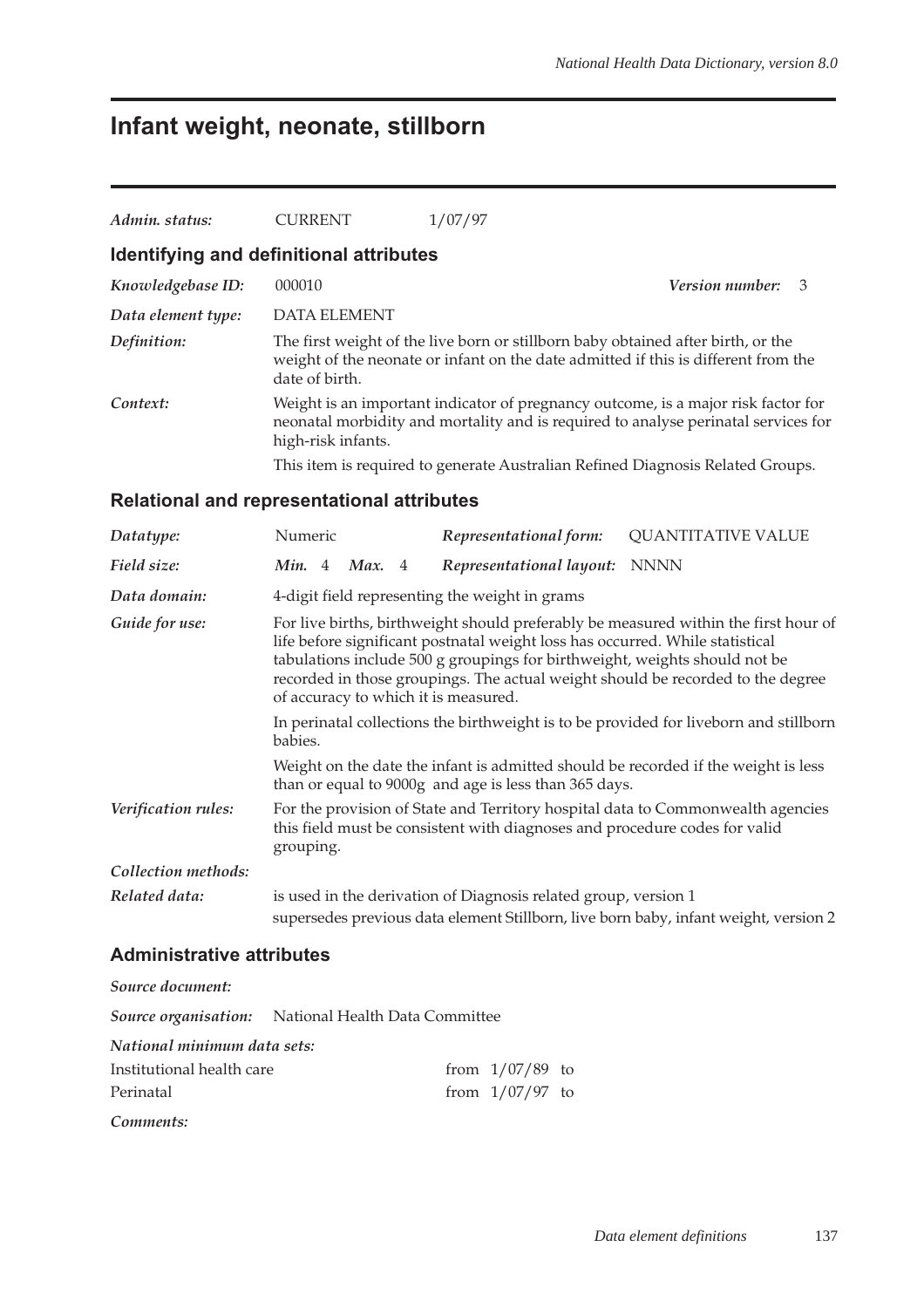# **Status of the baby**

| Admin. status:                                    | <b>CURRENT</b>                                                                               | 1/07/96                                                                                                                                                                                                                                                                                                                                                                                                                                                                                                                                                                                                                                                                                                                                                                                                                                                                                                                                                                                                                                |                                                                                    |  |  |  |  |  |
|---------------------------------------------------|----------------------------------------------------------------------------------------------|----------------------------------------------------------------------------------------------------------------------------------------------------------------------------------------------------------------------------------------------------------------------------------------------------------------------------------------------------------------------------------------------------------------------------------------------------------------------------------------------------------------------------------------------------------------------------------------------------------------------------------------------------------------------------------------------------------------------------------------------------------------------------------------------------------------------------------------------------------------------------------------------------------------------------------------------------------------------------------------------------------------------------------------|------------------------------------------------------------------------------------|--|--|--|--|--|
| Identifying and definitional attributes           |                                                                                              |                                                                                                                                                                                                                                                                                                                                                                                                                                                                                                                                                                                                                                                                                                                                                                                                                                                                                                                                                                                                                                        |                                                                                    |  |  |  |  |  |
| Knowledgebase ID:                                 | 000159                                                                                       |                                                                                                                                                                                                                                                                                                                                                                                                                                                                                                                                                                                                                                                                                                                                                                                                                                                                                                                                                                                                                                        | <i>Version number:</i><br>1                                                        |  |  |  |  |  |
| Data element type:                                | <b>DATA ELEMENT</b>                                                                          |                                                                                                                                                                                                                                                                                                                                                                                                                                                                                                                                                                                                                                                                                                                                                                                                                                                                                                                                                                                                                                        |                                                                                    |  |  |  |  |  |
| Definition:                                       | Status of the baby at birth.                                                                 |                                                                                                                                                                                                                                                                                                                                                                                                                                                                                                                                                                                                                                                                                                                                                                                                                                                                                                                                                                                                                                        |                                                                                    |  |  |  |  |  |
| Context:                                          |                                                                                              | Perinatal statistics: essential to analyse outcome of pregnancy.                                                                                                                                                                                                                                                                                                                                                                                                                                                                                                                                                                                                                                                                                                                                                                                                                                                                                                                                                                       |                                                                                    |  |  |  |  |  |
| <b>Relational and representational attributes</b> |                                                                                              |                                                                                                                                                                                                                                                                                                                                                                                                                                                                                                                                                                                                                                                                                                                                                                                                                                                                                                                                                                                                                                        |                                                                                    |  |  |  |  |  |
| Datatype:                                         | Numeric                                                                                      | Representational form:                                                                                                                                                                                                                                                                                                                                                                                                                                                                                                                                                                                                                                                                                                                                                                                                                                                                                                                                                                                                                 | <b>CODE</b>                                                                        |  |  |  |  |  |
| Field size:                                       | Min. 1<br>Max. 1                                                                             | Representational layout:                                                                                                                                                                                                                                                                                                                                                                                                                                                                                                                                                                                                                                                                                                                                                                                                                                                                                                                                                                                                               | N                                                                                  |  |  |  |  |  |
| Data domain:<br>Guide for use:                    | Live birth<br>$\mathbf{1}$<br>$\overline{2}$<br>Stillbirth (foetal death)<br>9<br>Not stated |                                                                                                                                                                                                                                                                                                                                                                                                                                                                                                                                                                                                                                                                                                                                                                                                                                                                                                                                                                                                                                        | Live birth is the complete expulsion or extraction from its mother of a product of |  |  |  |  |  |
|                                                   |                                                                                              | conception, irrespective of the duration of the pregnancy which, after such<br>separation, breathes or shows any other evidence of life, such as beating of the<br>heart, pulsation of the umbilical cord, or definite movement of voluntary muscles,<br>whether or not the umbilical cord has been cut or the placenta is attached; each<br>product of such a birth is considered liveborn (WHO, 1992 definition).<br>Stillbirth is a foetal death prior to the complete expulsion or extraction from its<br>mother of a product of conception of 20 or more completed weeks of gestation or<br>of 400 g or more birthweight; the death is indicated by the fact that after such<br>separation the foetus does not breathe or show any other evidence of life, such as<br>beating of the heart, pulsation of the umbilical cord, or definite movement of<br>voluntary muscles. (This is the same as the WHO definition of foetal death, except<br>that there are no limits of gestational age or birthweight for the WHO definition.) |                                                                                    |  |  |  |  |  |
| Verification rules:                               |                                                                                              |                                                                                                                                                                                                                                                                                                                                                                                                                                                                                                                                                                                                                                                                                                                                                                                                                                                                                                                                                                                                                                        |                                                                                    |  |  |  |  |  |
| Collection methods:                               |                                                                                              |                                                                                                                                                                                                                                                                                                                                                                                                                                                                                                                                                                                                                                                                                                                                                                                                                                                                                                                                                                                                                                        |                                                                                    |  |  |  |  |  |
| Related data:                                     |                                                                                              | relates to the data element concept Live birth, version 1<br>relates to the data element concept Stillbirth (foetal death), version 1<br>is used in conjunction with Resuscitation of baby, version 1<br>is qualified by Apgar score at 1 minute, version 1                                                                                                                                                                                                                                                                                                                                                                                                                                                                                                                                                                                                                                                                                                                                                                            |                                                                                    |  |  |  |  |  |
| <b>Administrative attributes</b>                  |                                                                                              |                                                                                                                                                                                                                                                                                                                                                                                                                                                                                                                                                                                                                                                                                                                                                                                                                                                                                                                                                                                                                                        |                                                                                    |  |  |  |  |  |
| Source document:                                  |                                                                                              |                                                                                                                                                                                                                                                                                                                                                                                                                                                                                                                                                                                                                                                                                                                                                                                                                                                                                                                                                                                                                                        |                                                                                    |  |  |  |  |  |
| Source organisation:                              |                                                                                              | National Perinatal Data Development Committee                                                                                                                                                                                                                                                                                                                                                                                                                                                                                                                                                                                                                                                                                                                                                                                                                                                                                                                                                                                          |                                                                                    |  |  |  |  |  |
| National minimum data sets:<br>Perinatal          |                                                                                              | from $1/07/97$ to                                                                                                                                                                                                                                                                                                                                                                                                                                                                                                                                                                                                                                                                                                                                                                                                                                                                                                                                                                                                                      |                                                                                    |  |  |  |  |  |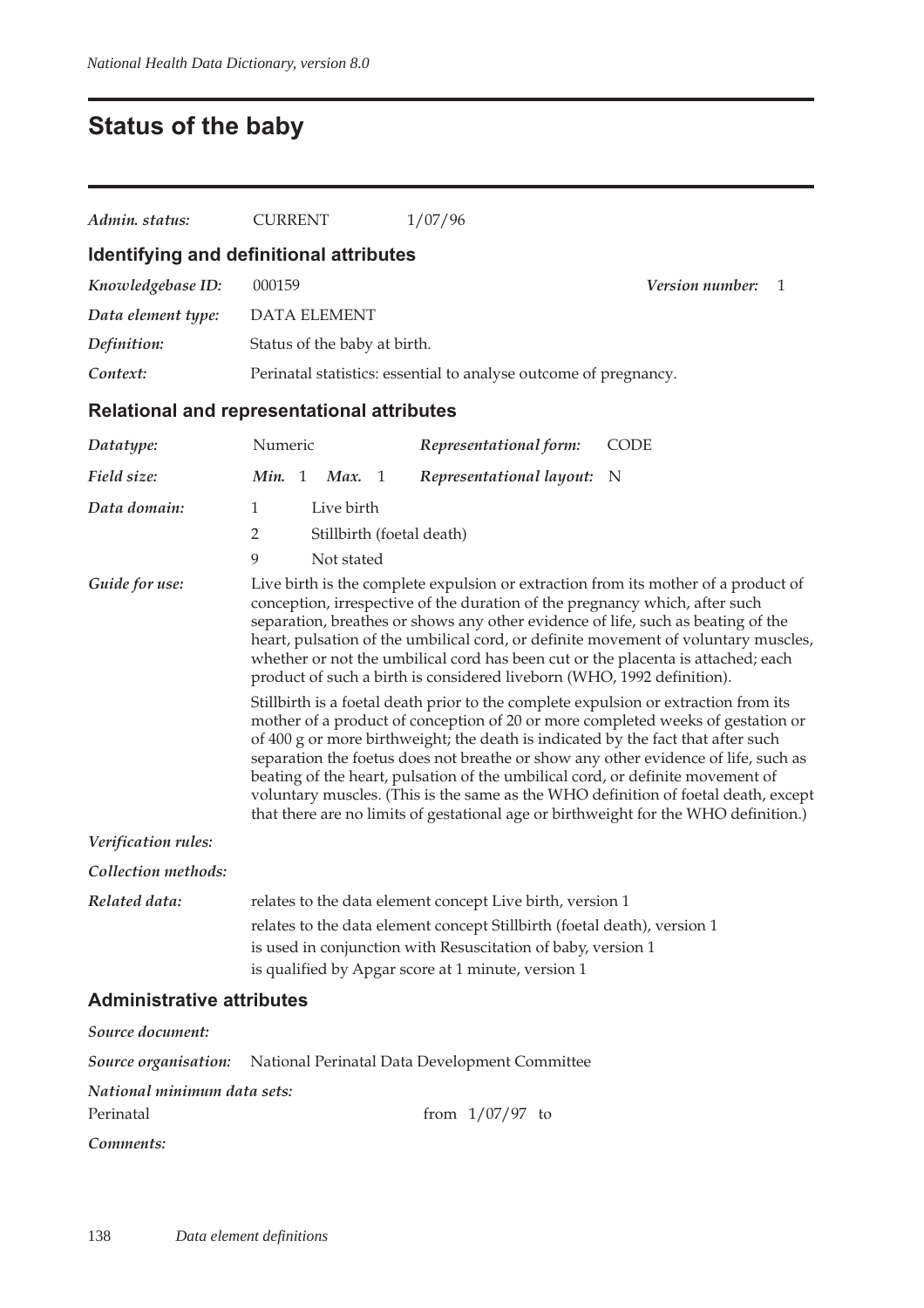# **Perinatal period**

| Admin. status:                                    | <b>CURRENT</b>                                                                                                          |                      | 1/07/96                                                                                                                                                                                                                                                                                                                                                                                                                                                                                     |                 |    |  |  |  |
|---------------------------------------------------|-------------------------------------------------------------------------------------------------------------------------|----------------------|---------------------------------------------------------------------------------------------------------------------------------------------------------------------------------------------------------------------------------------------------------------------------------------------------------------------------------------------------------------------------------------------------------------------------------------------------------------------------------------------|-----------------|----|--|--|--|
| Identifying and definitional attributes           |                                                                                                                         |                      |                                                                                                                                                                                                                                                                                                                                                                                                                                                                                             |                 |    |  |  |  |
| Knowledgebase ID:                                 | 000124                                                                                                                  |                      |                                                                                                                                                                                                                                                                                                                                                                                                                                                                                             | Version number: | -1 |  |  |  |
| Data element type:                                |                                                                                                                         | DATA ELEMENT CONCEPT |                                                                                                                                                                                                                                                                                                                                                                                                                                                                                             |                 |    |  |  |  |
| Definition:                                       | The perinatal period commences at 20 completed weeks (140 days) of gestation<br>and ends 28 completed days after birth. |                      |                                                                                                                                                                                                                                                                                                                                                                                                                                                                                             |                 |    |  |  |  |
| Context:                                          | Perinatal                                                                                                               |                      |                                                                                                                                                                                                                                                                                                                                                                                                                                                                                             |                 |    |  |  |  |
| <b>Relational and representational attributes</b> |                                                                                                                         |                      |                                                                                                                                                                                                                                                                                                                                                                                                                                                                                             |                 |    |  |  |  |
| Datatype:                                         |                                                                                                                         |                      | Representational form:                                                                                                                                                                                                                                                                                                                                                                                                                                                                      |                 |    |  |  |  |
| Field size:                                       | Min.                                                                                                                    | Max.                 | Representational layout:                                                                                                                                                                                                                                                                                                                                                                                                                                                                    |                 |    |  |  |  |
| Data domain:                                      |                                                                                                                         |                      |                                                                                                                                                                                                                                                                                                                                                                                                                                                                                             |                 |    |  |  |  |
| Guide for use:                                    |                                                                                                                         |                      |                                                                                                                                                                                                                                                                                                                                                                                                                                                                                             |                 |    |  |  |  |
| Verification rules:                               |                                                                                                                         |                      |                                                                                                                                                                                                                                                                                                                                                                                                                                                                                             |                 |    |  |  |  |
| Collection methods:                               |                                                                                                                         |                      |                                                                                                                                                                                                                                                                                                                                                                                                                                                                                             |                 |    |  |  |  |
| Related data:                                     |                                                                                                                         |                      |                                                                                                                                                                                                                                                                                                                                                                                                                                                                                             |                 |    |  |  |  |
| <b>Administrative attributes</b>                  |                                                                                                                         |                      |                                                                                                                                                                                                                                                                                                                                                                                                                                                                                             |                 |    |  |  |  |
| Source document:                                  |                                                                                                                         |                      |                                                                                                                                                                                                                                                                                                                                                                                                                                                                                             |                 |    |  |  |  |
| Source organisation:                              |                                                                                                                         |                      | National Perinatal Data Development Committee                                                                                                                                                                                                                                                                                                                                                                                                                                               |                 |    |  |  |  |
| National minimum data sets:                       |                                                                                                                         |                      |                                                                                                                                                                                                                                                                                                                                                                                                                                                                                             |                 |    |  |  |  |
| Perinatal                                         |                                                                                                                         |                      | from $1/07/97$ to                                                                                                                                                                                                                                                                                                                                                                                                                                                                           |                 |    |  |  |  |
| Comments:                                         |                                                                                                                         |                      | This definition of perinatal period differs from that recommended by WHO. In<br>the Tenth Revision of the International Statistical Classification of Diseases and<br>Related Health Problems, (WHO, 1992) the perinatal period is defined as<br>commencing: 'at 22 completed weeks (154 days) of gestation (the time when<br>birthweight is normally 500 g) and ends seven completed days after birth'.                                                                                    |                 |    |  |  |  |
|                                                   |                                                                                                                         |                      | At the time that WHO first recommended 500 g (and now 22 weeks) as the lower<br>limits for reporting perinatal and infant mortality, Australia had already adopted<br>legal and statistical definitions for birthweight (400 g) and gestational age (20<br>weeks) limits that were lower than the WHO limits. Also, the upper limit for the<br>perinatal period in Australia was 28 days. These broader definitions in Australia<br>obviously comply with, and extend, the WHO definitions. |                 |    |  |  |  |
|                                                   |                                                                                                                         |                      | To avoid unnecessary confusion between legal and statistical definitions in<br>Australia, for the purposes of perinatal data collection it is recommended that the<br>perinatal period commences at 20 completed weeks (140 days) of gestation and<br>ends 28 completed days after birth.                                                                                                                                                                                                   |                 |    |  |  |  |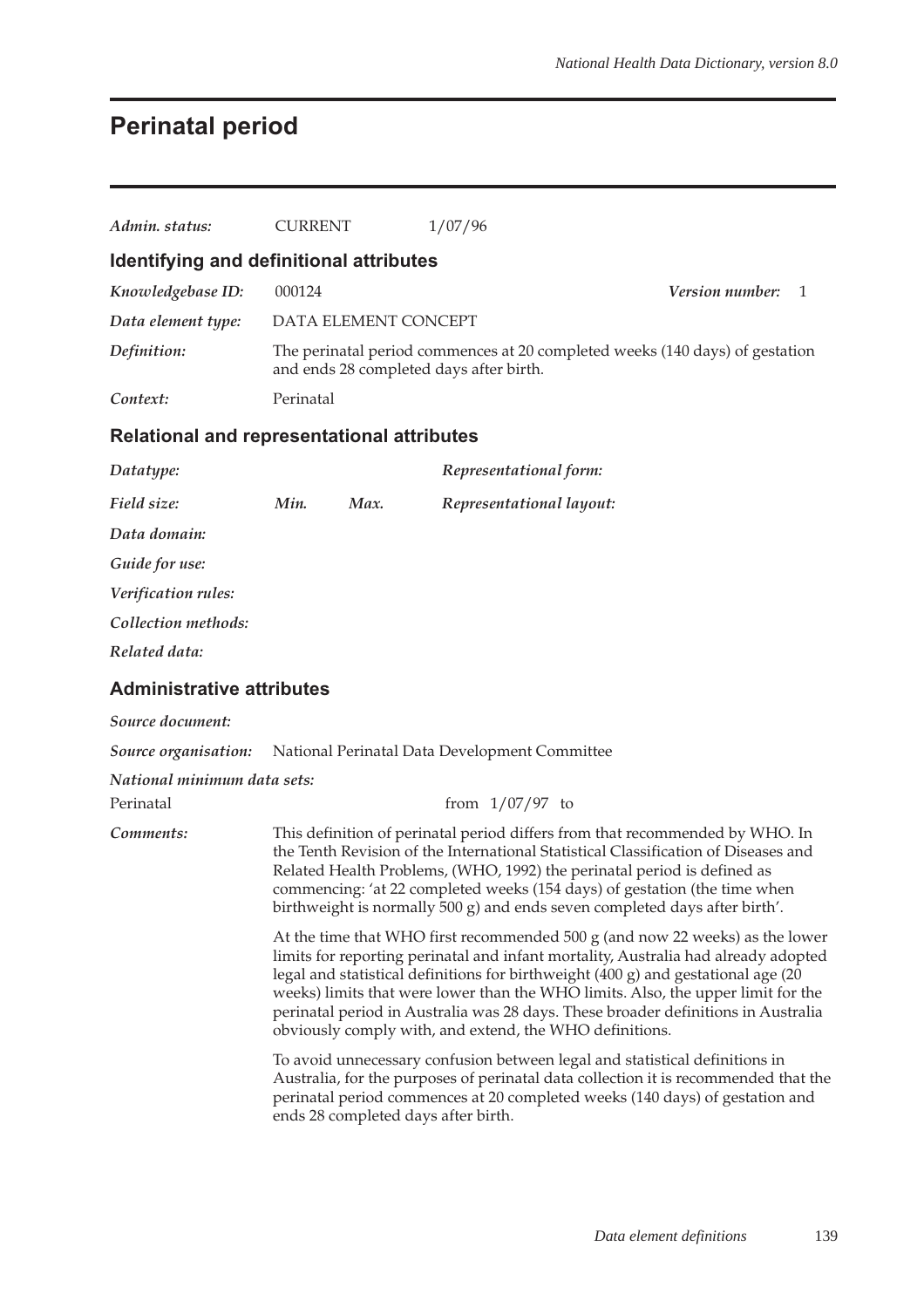### **Perineal status**

| Admin. status:                          | <b>CURRENT</b>                         | 1/07/96                                                                                                                                                                                                                     |                        |
|-----------------------------------------|----------------------------------------|-----------------------------------------------------------------------------------------------------------------------------------------------------------------------------------------------------------------------------|------------------------|
| Identifying and definitional attributes |                                        |                                                                                                                                                                                                                             |                        |
| Knowledgebase ID:                       | 000125                                 |                                                                                                                                                                                                                             | <b>Version number:</b> |
| Data element type:                      | <b>DATA ELEMENT</b>                    |                                                                                                                                                                                                                             |                        |
| Definition:                             | State of the perineum following birth. |                                                                                                                                                                                                                             |                        |
| Context:                                |                                        | Perinatal statistics: perineal laceration (tear) may cause significant maternal<br>morbidity in the postnatal period. Episiotomy is an indicator of management<br>during labour and, to some extent, of intervention rates. |                        |

#### **Relational and representational attributes**

| Datatype:           | Numeric |                                                                               |            |  | Representational form:                                       | <b>CODE</b> |  |  |  |
|---------------------|---------|-------------------------------------------------------------------------------|------------|--|--------------------------------------------------------------|-------------|--|--|--|
| Field size:         | Min. 1  |                                                                               | Max. 1     |  | Representational layout: N                                   |             |  |  |  |
| Data domain:        | 1       |                                                                               | Intact     |  |                                                              |             |  |  |  |
|                     | 2       |                                                                               |            |  | 1st degree laceration/vaginal graze                          |             |  |  |  |
|                     | 3       |                                                                               |            |  | 2nd degree laceration                                        |             |  |  |  |
|                     | 4       | 3rd degree laceration                                                         |            |  |                                                              |             |  |  |  |
|                     | 5       |                                                                               | Episiotomy |  |                                                              |             |  |  |  |
|                     | 6       |                                                                               |            |  | Combined laceration and episiotomy                           |             |  |  |  |
|                     | 8       |                                                                               | Other      |  |                                                              |             |  |  |  |
|                     | 9       |                                                                               | Not stated |  |                                                              |             |  |  |  |
| Guide for use:      |         |                                                                               |            |  |                                                              |             |  |  |  |
| Verification rules: |         |                                                                               |            |  |                                                              |             |  |  |  |
| Collection methods: |         |                                                                               |            |  |                                                              |             |  |  |  |
| Related data:       |         | is used in conjunction with Anaesthesia administered during labour, version 1 |            |  |                                                              |             |  |  |  |
|                     |         |                                                                               |            |  | is used in conjunction with Presentation at birth, version 1 |             |  |  |  |

is used in conjunction with Method of birth, version 1

**Administrative attributes**

*Source document:*

*Source organisation:* National Perinatal Data Development Committee *National minimum data sets:*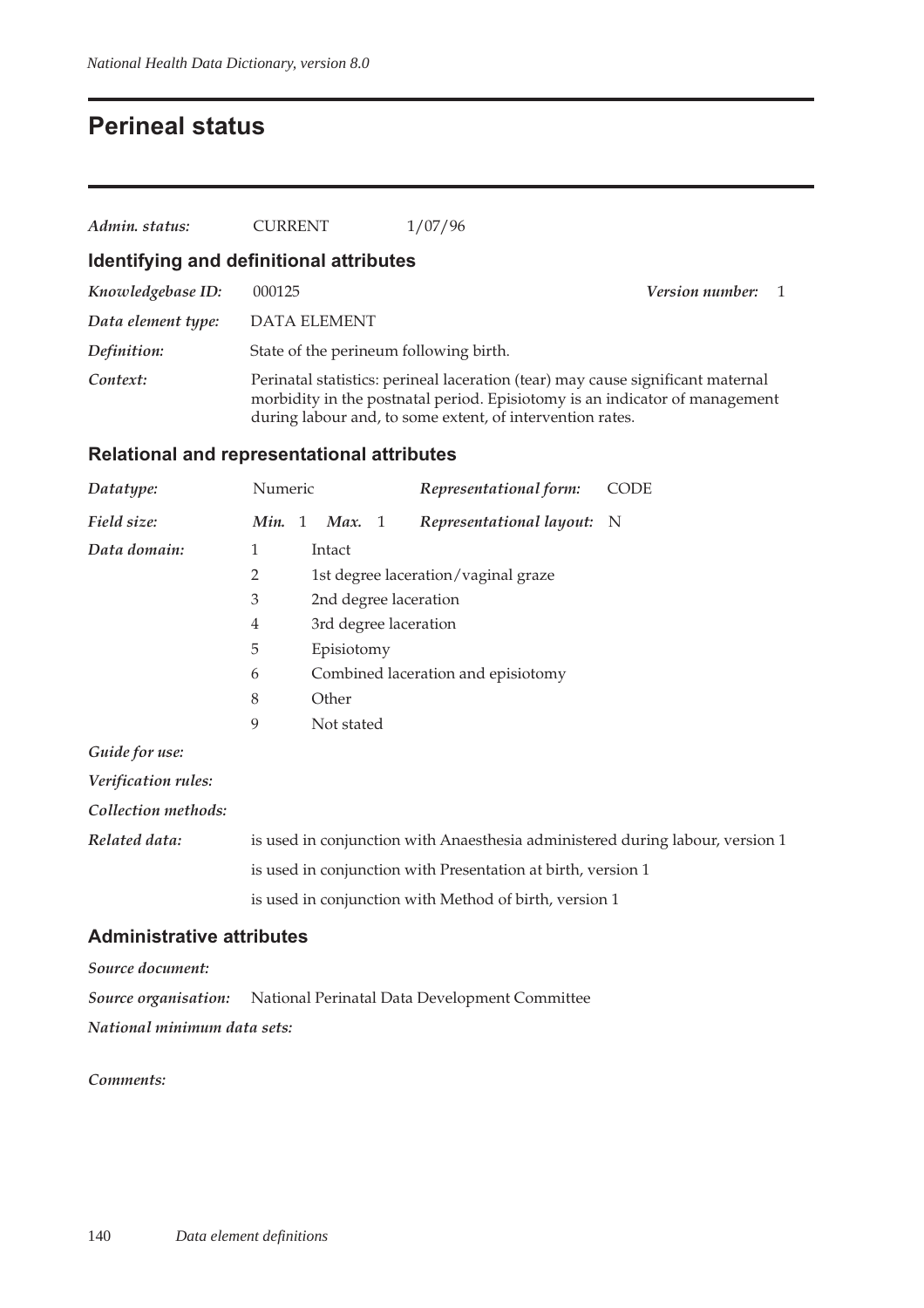## **Postpartum complication**

| Admin. status:                   | <b>CURRENT</b>                                                                                                                                                                           | 1/07/98                                                                                                                                                                                                                |                                                                                                                                                                           |  |  |  |  |  |
|----------------------------------|------------------------------------------------------------------------------------------------------------------------------------------------------------------------------------------|------------------------------------------------------------------------------------------------------------------------------------------------------------------------------------------------------------------------|---------------------------------------------------------------------------------------------------------------------------------------------------------------------------|--|--|--|--|--|
|                                  | Identifying and definitional attributes                                                                                                                                                  |                                                                                                                                                                                                                        |                                                                                                                                                                           |  |  |  |  |  |
| Knowledgebase ID:                | 000131                                                                                                                                                                                   |                                                                                                                                                                                                                        | Version number:<br>2                                                                                                                                                      |  |  |  |  |  |
| Data element type:               | <b>DATA ELEMENT</b>                                                                                                                                                                      |                                                                                                                                                                                                                        |                                                                                                                                                                           |  |  |  |  |  |
| Definition:                      |                                                                                                                                                                                          | period up to the time of separation from care.                                                                                                                                                                         | Medical and obstetric complications of the mother occurring during the postnatal                                                                                          |  |  |  |  |  |
| Context:                         |                                                                                                                                                                                          | Perinatal statistics: complications of the puerperal period may cause maternal<br>morbidity, and occasionally death, and may be an important factor in prolonging<br>the duration of hospitalisation after childbirth. |                                                                                                                                                                           |  |  |  |  |  |
|                                  | <b>Relational and representational attributes</b>                                                                                                                                        |                                                                                                                                                                                                                        |                                                                                                                                                                           |  |  |  |  |  |
| Datatype:                        | Alphanumeric                                                                                                                                                                             | Representational form:                                                                                                                                                                                                 | <b>CODE</b>                                                                                                                                                               |  |  |  |  |  |
| Field size:                      | Min. 3<br><b>Max.</b> 6                                                                                                                                                                  | Representational layout: ANN.NN                                                                                                                                                                                        |                                                                                                                                                                           |  |  |  |  |  |
| Data domain:                     | ICD-10-AM                                                                                                                                                                                |                                                                                                                                                                                                                        |                                                                                                                                                                           |  |  |  |  |  |
| Guide for use:                   |                                                                                                                                                                                          | There is no arbitrary limit on the number of conditions specified.                                                                                                                                                     |                                                                                                                                                                           |  |  |  |  |  |
|                                  | New South Wales, Australian Capital Territory, Victoria and the Northern<br>Territory implemented ICD-10-AM from 1 July 1998. Other States will implement<br>ICD-10-AM from 1 July 1999. |                                                                                                                                                                                                                        |                                                                                                                                                                           |  |  |  |  |  |
| Verification rules:              | Complications should be coded within the Pregnancy, Childbirth, Puerperium<br>chapter 15 of Volume 1, ICD-10-AM                                                                          |                                                                                                                                                                                                                        |                                                                                                                                                                           |  |  |  |  |  |
| Collection methods:              |                                                                                                                                                                                          |                                                                                                                                                                                                                        |                                                                                                                                                                           |  |  |  |  |  |
| Related data:                    |                                                                                                                                                                                          | is used in conjunction with Complication of labour and delivery, version 2                                                                                                                                             |                                                                                                                                                                           |  |  |  |  |  |
| <b>Administrative attributes</b> |                                                                                                                                                                                          |                                                                                                                                                                                                                        |                                                                                                                                                                           |  |  |  |  |  |
| Source document:                 | Health, Sydney.                                                                                                                                                                          |                                                                                                                                                                                                                        | International Statistical Classification of Diseases and Related health Problems -<br>10th Revision, Australian Modification (1998) National Centre for Classification in |  |  |  |  |  |

*Source organisation:* National Perinatal Data Development Committee

*National minimum data sets:*

*Comments:* Examples of such conditions include postpartum haemorrhage, retained placenta, puerperal infections, puerperal psychosis, essential hypertension, psychiatric disorders, diabetes mellitus, epilepsy, cardiac disease and chronic renal disease.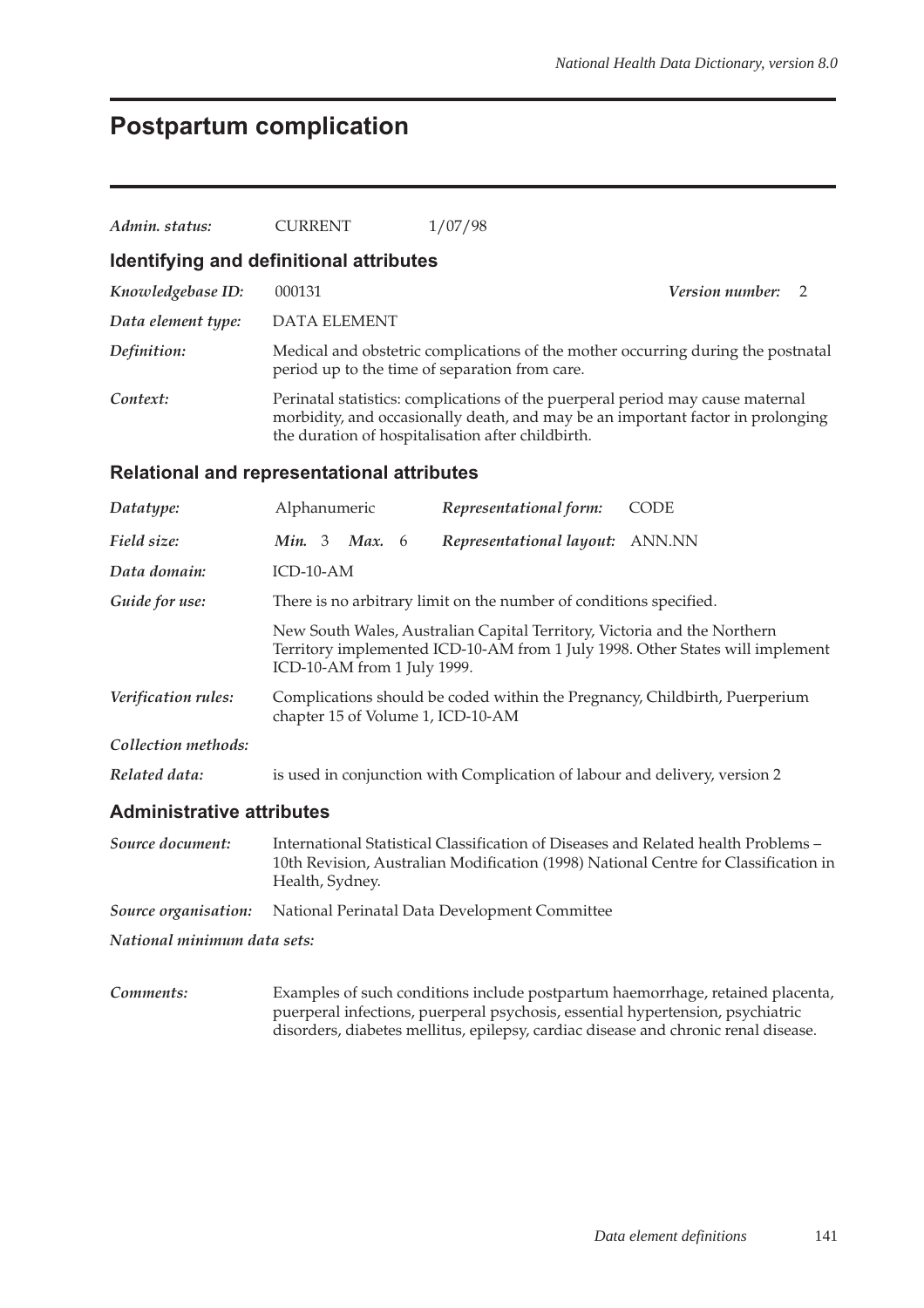## **Previous pregnancies**

| Admin. status:                          | <b>CURRENT</b>                                                                                                                    | 1/07/96                                                                                                                                                                                                                                                                                                                                                                                                   |  |  |  |  |  |  |  |
|-----------------------------------------|-----------------------------------------------------------------------------------------------------------------------------------|-----------------------------------------------------------------------------------------------------------------------------------------------------------------------------------------------------------------------------------------------------------------------------------------------------------------------------------------------------------------------------------------------------------|--|--|--|--|--|--|--|
| Identifying and definitional attributes |                                                                                                                                   |                                                                                                                                                                                                                                                                                                                                                                                                           |  |  |  |  |  |  |  |
| Knowledgebase ID:                       | 000134                                                                                                                            | <b>Version number:</b><br>$\mathbf{1}$                                                                                                                                                                                                                                                                                                                                                                    |  |  |  |  |  |  |  |
| Data element type:                      | <b>DATA ELEMENT</b>                                                                                                               |                                                                                                                                                                                                                                                                                                                                                                                                           |  |  |  |  |  |  |  |
| Definition:                             |                                                                                                                                   | The total number of previous pregnancies, specified as pregnancies resulting in:                                                                                                                                                                                                                                                                                                                          |  |  |  |  |  |  |  |
|                                         | - live birth, or                                                                                                                  |                                                                                                                                                                                                                                                                                                                                                                                                           |  |  |  |  |  |  |  |
|                                         | - stillbirth – at least 20 weeks' gestational age or 400 g birthweight, or                                                        |                                                                                                                                                                                                                                                                                                                                                                                                           |  |  |  |  |  |  |  |
|                                         | - spontaneous abortion (less than 20 weeks' gestational age, or less than 400 g<br>birthweight if gestational age is unknown), or |                                                                                                                                                                                                                                                                                                                                                                                                           |  |  |  |  |  |  |  |
|                                         |                                                                                                                                   | - induced abortion (termination of pregnancy before 20 weeks' gestation), or                                                                                                                                                                                                                                                                                                                              |  |  |  |  |  |  |  |
|                                         | - ectopic pregnancy.                                                                                                              |                                                                                                                                                                                                                                                                                                                                                                                                           |  |  |  |  |  |  |  |
| Context:                                | outcomes in subsequent pregnancies.                                                                                               | Perinatal statistics: the number of previous pregnancies is an important<br>component of the woman's reproductive history. Parity may be a risk factor for<br>adverse maternal and perinatal outcomes. A previous history of stillbirth or<br>spontaneous abortion identifies the mother as high risk for subsequent<br>pregnancies. A previous history of induced abortion may increase the risk of some |  |  |  |  |  |  |  |

### **Relational and representational attributes**

| Datatype:           | Numeric           |                        | Representational form:                                                                                                    | <b>QUANTITATIVE VALUE</b> |
|---------------------|-------------------|------------------------|---------------------------------------------------------------------------------------------------------------------------|---------------------------|
| Field size:         |                   | Min. 2 Max. 2          | Representational layout: NN                                                                                               |                           |
| Data domain:        |                   |                        | 2-digit numeric field representing the number of pregnancies for each of the<br>categories above, or 99 for not stated    |                           |
| Guide for use:      |                   |                        | A pregnancy resulting in multiple births should be counted as one pregnancy.                                              |                           |
|                     |                   |                        | In multiple pregnancies with more than one type of outcome, the pregnancies<br>should be recorded in the following order: |                           |
|                     | - all live births |                        |                                                                                                                           |                           |
|                     | - stillbirth      |                        |                                                                                                                           |                           |
|                     |                   | - spontaneous abortion |                                                                                                                           |                           |
|                     |                   | - induced abortion     |                                                                                                                           |                           |
|                     |                   | - ectopic pregnancy    |                                                                                                                           |                           |
|                     |                   |                        | Where the outcome was one stillbirth and one live birth, count as stillbirth.                                             |                           |
| Verification rules: |                   |                        |                                                                                                                           |                           |
| Collection methods: |                   |                        |                                                                                                                           |                           |
| Related data:       |                   |                        | is qualified by Date of completion of last previous pregnancy, version 1                                                  |                           |
|                     |                   |                        | is used in conjunction with Outcome of last previous pregnancy, version 1                                                 |                           |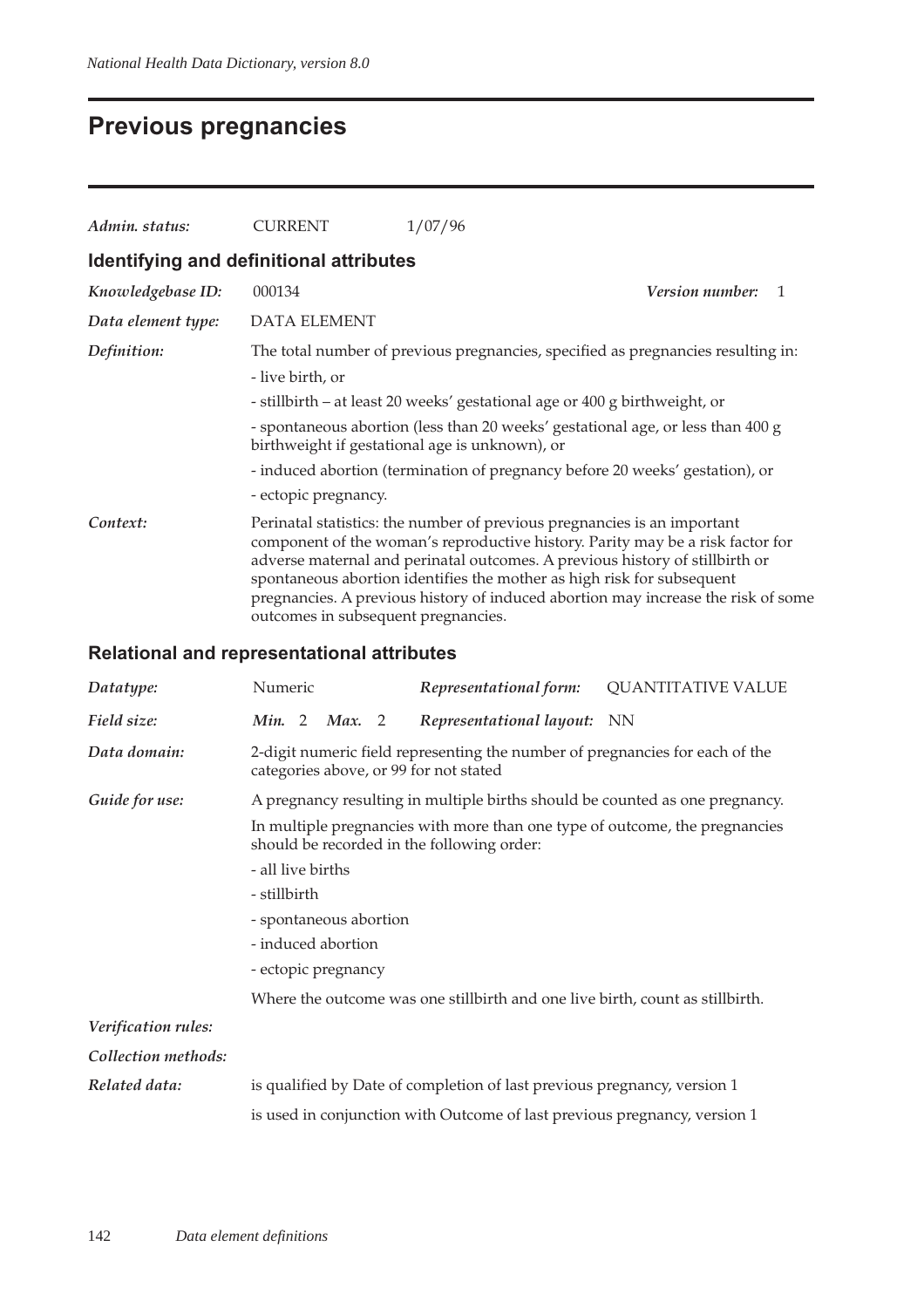# **Previous pregnancies** *(continued)*

### **Administrative attributes**

*Source document:*

*Source organisation:* National Perinatal Data Development Committee

*National minimum data sets:*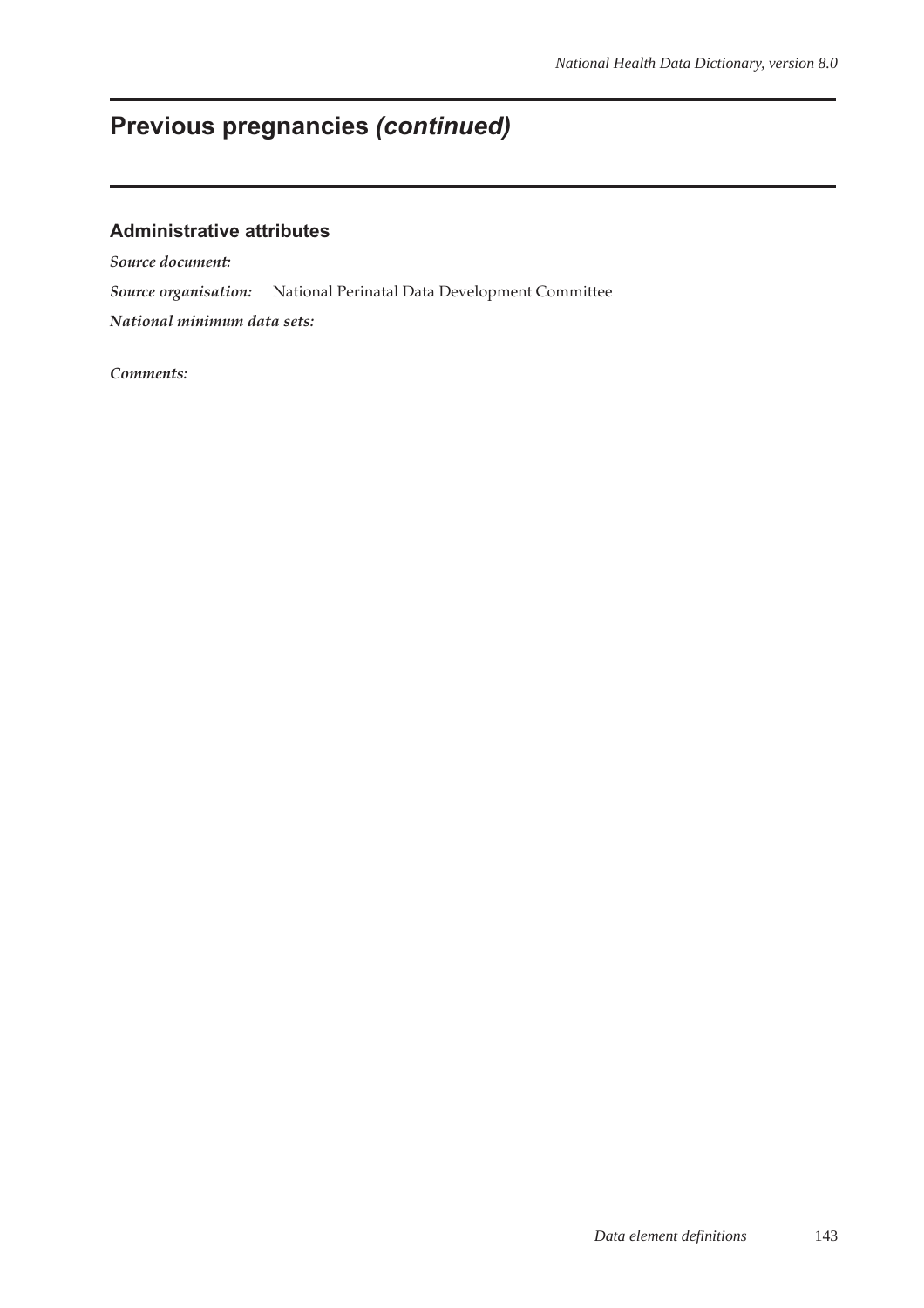## **Behaviour-related nursing requirements – at nursing home admission**

| Admin. status:                          | CURRENT      | 1/07/89                                                                                                                                                                                                                                                                                                                                                                                                                                                                                                        |
|-----------------------------------------|--------------|----------------------------------------------------------------------------------------------------------------------------------------------------------------------------------------------------------------------------------------------------------------------------------------------------------------------------------------------------------------------------------------------------------------------------------------------------------------------------------------------------------------|
| Identifying and definitional attributes |              |                                                                                                                                                                                                                                                                                                                                                                                                                                                                                                                |
| Knowledgebase ID:                       | 000018       | <i>Version number:</i>                                                                                                                                                                                                                                                                                                                                                                                                                                                                                         |
| Data element type:                      | DATA ELEMENT |                                                                                                                                                                                                                                                                                                                                                                                                                                                                                                                |
| Definition:                             | support.     | A measure of the additional nursing and personal care time for nursing home<br>residents at the time of admission required for nursing home residents resulting<br>from certain behaviour (normally arising from the resident's mental state) such as<br>disorientation, confusion, aggression, severe agitation or extreme anxiety,<br>wandering and noisiness, and disruptive or self-destructive behaviour. Note that<br>this is not intended to cover the routine or normal levels of social and emotional |
| Context:                                | dictionary.  | Nursing home statistics: along with functional profile, continence and specialised<br>nursing procedures, behaviour constitutes one of the key indicators of<br>dependency and disability for nursing home residents and serves to supplement<br>Resident Classification Instrument level of dependency which is also in the                                                                                                                                                                                   |

### **Relational and representational attributes**

| Datatype:                        | Alphabetic |        | Representational form:                                                       | <b>CODE</b>                                                                |
|----------------------------------|------------|--------|------------------------------------------------------------------------------|----------------------------------------------------------------------------|
| Field size:                      | Min. 1     | Max. 1 | Representational layout: A                                                   |                                                                            |
| Data domain:                     | A          |        | For additional attention                                                     |                                                                            |
|                                  | B          |        | Less than 0.5 hours of direct individual attention per day                   |                                                                            |
|                                  | C          |        | or more hours at least once a week on an episodic basis                      | From 0.5 to 1.5 hours of individual attention per day or attention for two |
|                                  | D          |        | More than 1.5 hours of individual attention per day                          |                                                                            |
| Guide for use:                   |            |        |                                                                              |                                                                            |
| Verification rules:              |            |        |                                                                              |                                                                            |
| Collection methods:              | replaced.  |        | This item is based on the Resident Classification Instrument, which has been |                                                                            |
| Related data:                    |            |        |                                                                              |                                                                            |
| <b>Administrative attributes</b> |            |        |                                                                              |                                                                            |
| Source document:                 |            |        |                                                                              |                                                                            |
| Source organisation:             |            |        |                                                                              |                                                                            |
| National minimum data sets:      |            |        |                                                                              |                                                                            |
| Comments:                        |            |        | This data element is subject to review during 1999.                          |                                                                            |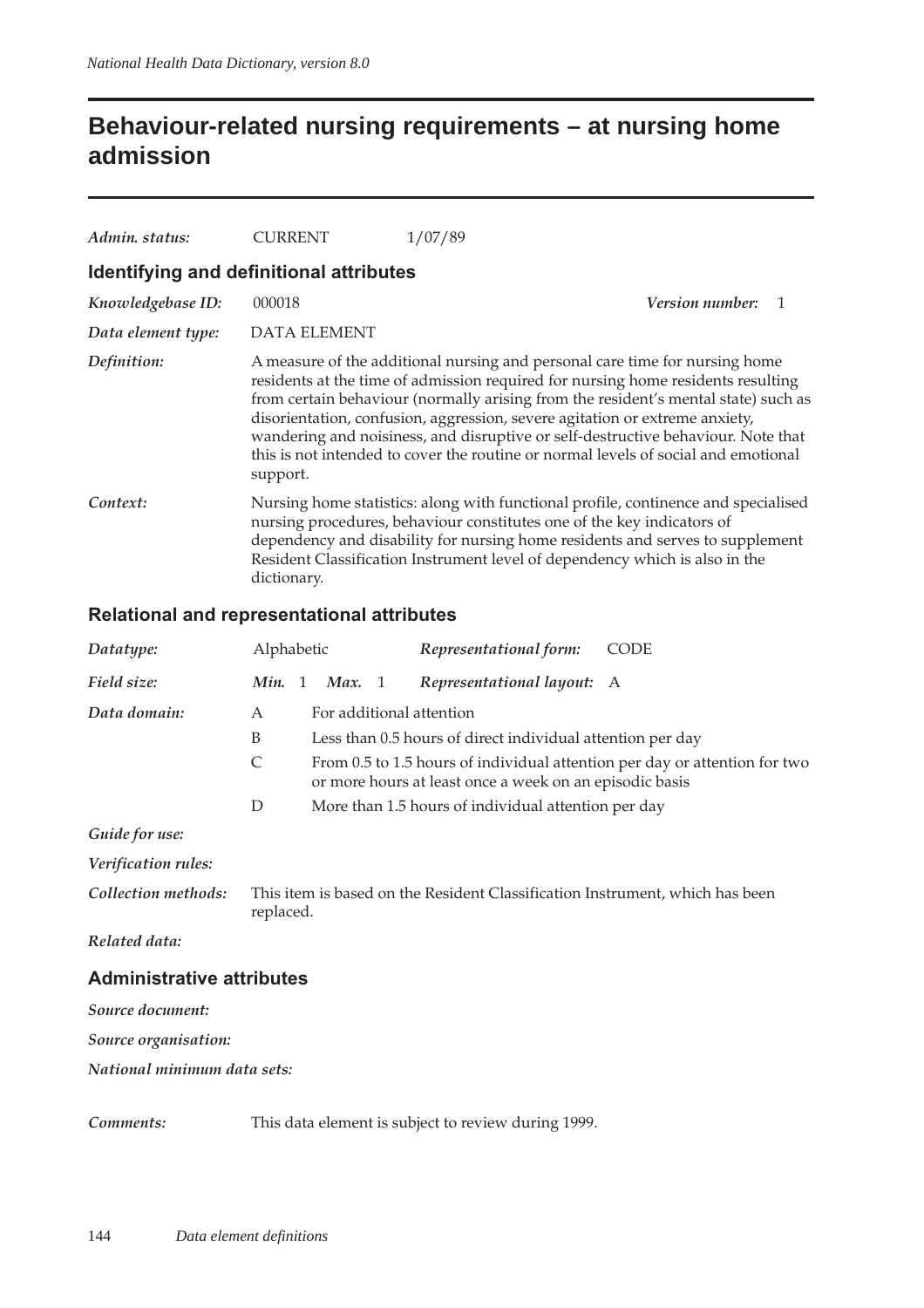## **Behaviour-related nursing requirements – at nursing home, current status**

| Admin. status:                          | CURRENT             | 1/07/89                                                                                                                                                                                                                                                                                                                                                                                                                                                                               |
|-----------------------------------------|---------------------|---------------------------------------------------------------------------------------------------------------------------------------------------------------------------------------------------------------------------------------------------------------------------------------------------------------------------------------------------------------------------------------------------------------------------------------------------------------------------------------|
| Identifying and definitional attributes |                     |                                                                                                                                                                                                                                                                                                                                                                                                                                                                                       |
| Knowledgebase ID:                       | 000374              | <b>Version number:</b>                                                                                                                                                                                                                                                                                                                                                                                                                                                                |
| Data element type:                      | <b>DATA ELEMENT</b> |                                                                                                                                                                                                                                                                                                                                                                                                                                                                                       |
| Definition:                             |                     | A measure of the current status of additional nursing and personal care time<br>required for nursing home residents resulting from certain behaviour (normally<br>arising from the resident's mental state) such as disorientation, confusion,<br>aggression, severe agitation or extreme anxiety, wandering and noisiness, and<br>disruptive or self-destructive behaviour. Note that this is not intended to cover<br>the routine or normal levels of social and emotional support. |
| Context:                                | dictionary.         | Nursing home statistics: along with functional profile, continence and specialised<br>nursing procedures, behaviour constitutes one of the key indicators of<br>dependency and disability for nursing home residents and serves to supplement<br>Resident Classification Instrument level of dependency which is also in the                                                                                                                                                          |

### **Relational and representational attributes**

| Datatype:                        | Alphabetic                                                                                |              |        |  | Representational form:                                     | <b>CODE</b>                                                                |
|----------------------------------|-------------------------------------------------------------------------------------------|--------------|--------|--|------------------------------------------------------------|----------------------------------------------------------------------------|
| Field size:                      | Min.                                                                                      | $\mathbf{1}$ | Max. 1 |  | Representational layout:                                   | A                                                                          |
| Data domain:                     | A                                                                                         |              |        |  | For additional attention                                   |                                                                            |
|                                  | B                                                                                         |              |        |  | Less than 0.5 hours of direct individual attention per day |                                                                            |
|                                  | $\mathsf{C}$                                                                              |              |        |  | or more hours at least once a week on an episodic basis    | From 0.5 to 1.5 hours of individual attention per day or attention for two |
|                                  | D                                                                                         |              |        |  | More than 1.5 hours of individual attention per day        |                                                                            |
| Guide for use:                   |                                                                                           |              |        |  |                                                            |                                                                            |
| Verification rules:              |                                                                                           |              |        |  |                                                            |                                                                            |
| Collection methods:              | This item is based on the Resident Classification Instrument, which has been<br>replaced. |              |        |  |                                                            |                                                                            |
| Related data:                    |                                                                                           |              |        |  |                                                            |                                                                            |
| <b>Administrative attributes</b> |                                                                                           |              |        |  |                                                            |                                                                            |
| Source document:                 |                                                                                           |              |        |  |                                                            |                                                                            |
| Source organisation:             |                                                                                           |              |        |  |                                                            |                                                                            |
| National minimum data sets:      |                                                                                           |              |        |  |                                                            |                                                                            |
| Comments:                        |                                                                                           |              |        |  | This data element is subject to review during 1999.        |                                                                            |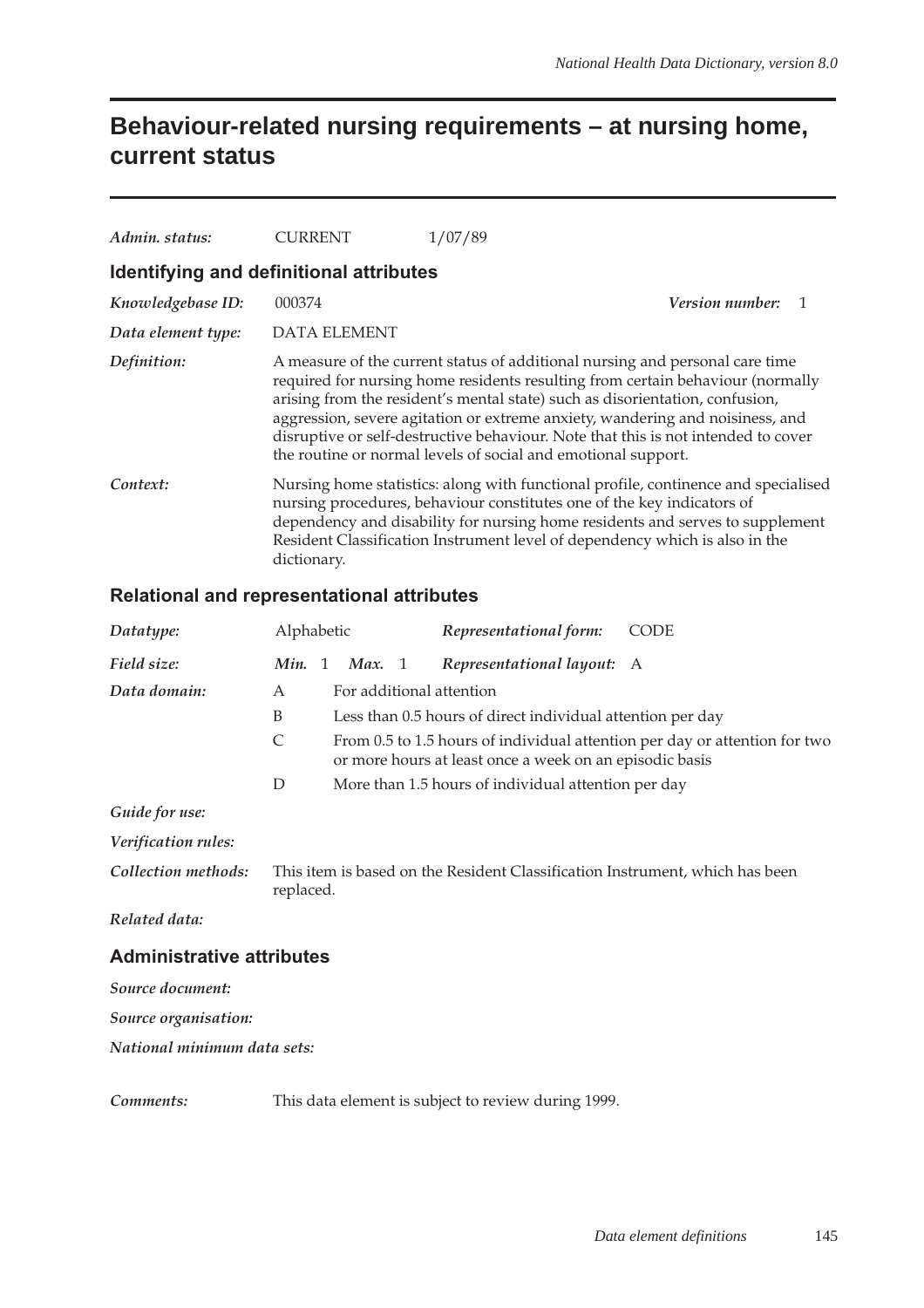## **Continence status (faeces) of nursing home resident – at admission**

| Admin. status:                          | <b>CURRENT</b>      | 1/07/97                                                                                                                                                                                                                                                                                                      |                          |  |
|-----------------------------------------|---------------------|--------------------------------------------------------------------------------------------------------------------------------------------------------------------------------------------------------------------------------------------------------------------------------------------------------------|--------------------------|--|
| Identifying and definitional attributes |                     |                                                                                                                                                                                                                                                                                                              |                          |  |
| Knowledgebase ID:                       | 000033              |                                                                                                                                                                                                                                                                                                              | <b>Version number:</b> 2 |  |
| Data element type:                      | <b>DATA ELEMENT</b> |                                                                                                                                                                                                                                                                                                              |                          |  |
| Definition:                             | incontinent.        | A measure of the level of incontinence (faeces) of a person at the time of<br>admission to a nursing home in terms of the frequency with which the resident is                                                                                                                                               |                          |  |
| Context:                                |                     | Nursing home statistics: along with continence, behaviour and specialised<br>nursing procedures, functional profile constitutes one of the key indicators of<br>dependency and disability for nursing home residents and serves to supplement<br>the Resident Classification Instrument level of dependency. |                          |  |
|                                         |                     |                                                                                                                                                                                                                                                                                                              |                          |  |

#### **Relational and representational attributes**

| Datatype:                        | Alphanumeric                                                                              |                             |  | Representational form:                                                     | <b>CODE</b> |
|----------------------------------|-------------------------------------------------------------------------------------------|-----------------------------|--|----------------------------------------------------------------------------|-------------|
| Field size:                      |                                                                                           | <i>Min.</i> 1 <i>Max.</i> 1 |  | Representational layout: A                                                 |             |
| Data domain:                     | A                                                                                         | Continent                   |  |                                                                            |             |
|                                  | B                                                                                         |                             |  | Incontinent, but not daily                                                 |             |
|                                  | C                                                                                         |                             |  | Incontinent, occurring once daily                                          |             |
|                                  | D                                                                                         |                             |  | Incontinent, occurring regularly more than once daily                      |             |
| Guide for use:                   |                                                                                           |                             |  |                                                                            |             |
| Verification rules:              |                                                                                           |                             |  |                                                                            |             |
| Collection methods:              | This item is based on the Resident Classification Instrument, which has been<br>replaced. |                             |  |                                                                            |             |
| Related data:                    |                                                                                           |                             |  | supersedes previous data element Continence status at admission, version 1 |             |
| <b>Administrative attributes</b> |                                                                                           |                             |  |                                                                            |             |

*Source document:*

*Source organisation:*

*National minimum data sets:*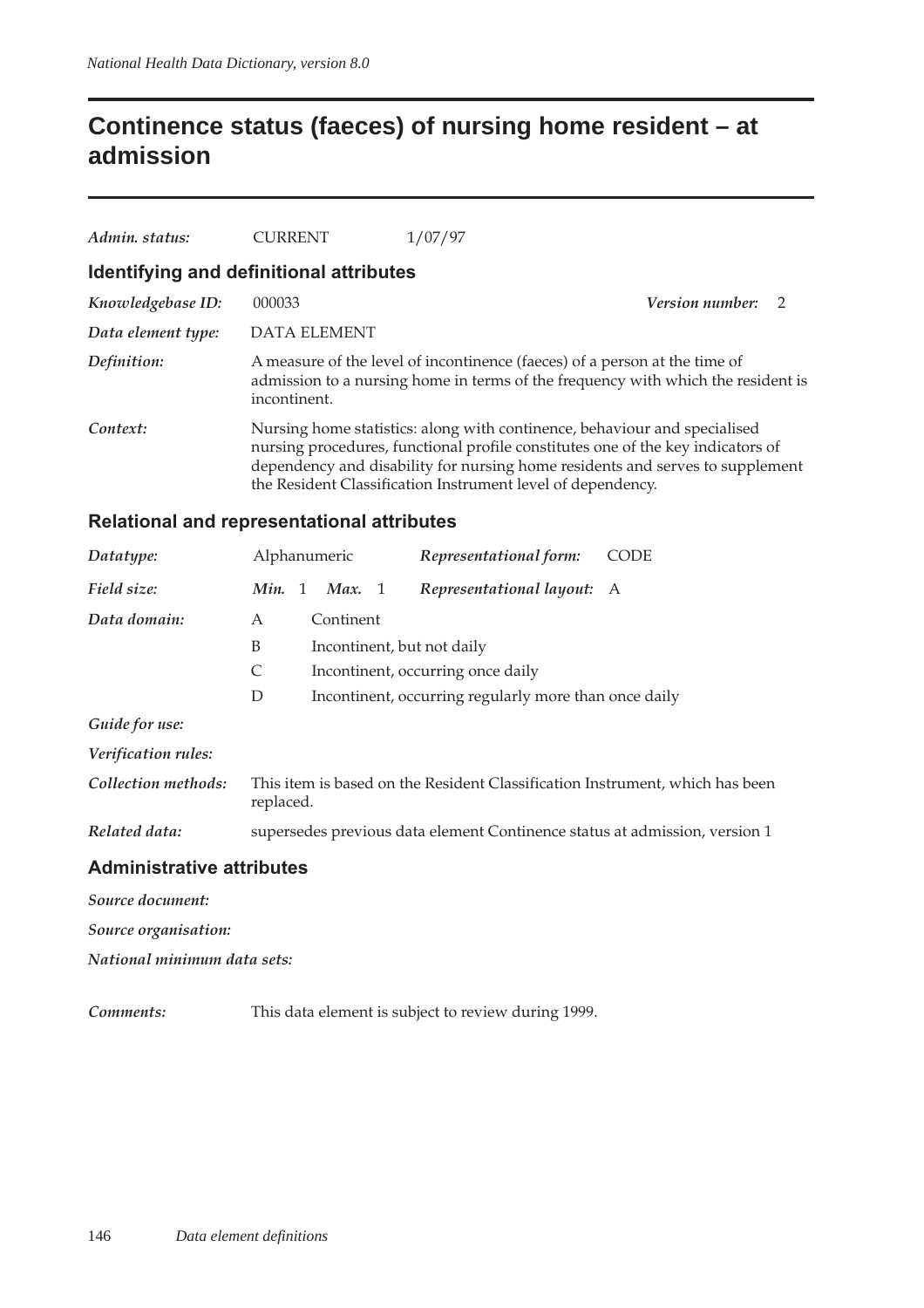## **Continence status (faeces) of nursing home resident – current status**

| Admin. status:                          | <b>CURRENT</b>      | 1/07/97                                                                                                                                                                                                                                                                                                      |                          |  |  |  |  |
|-----------------------------------------|---------------------|--------------------------------------------------------------------------------------------------------------------------------------------------------------------------------------------------------------------------------------------------------------------------------------------------------------|--------------------------|--|--|--|--|
| Identifying and definitional attributes |                     |                                                                                                                                                                                                                                                                                                              |                          |  |  |  |  |
| Knowledgebase ID:                       | 000034              |                                                                                                                                                                                                                                                                                                              | <b>Version number:</b> 2 |  |  |  |  |
| Data element type:                      | <b>DATA ELEMENT</b> |                                                                                                                                                                                                                                                                                                              |                          |  |  |  |  |
| Definition:                             |                     | A measure of the nursing home resident's current level of incontinence (faeces) in<br>terms of the frequency with which the resident is incontinent.                                                                                                                                                         |                          |  |  |  |  |
| Context:                                |                     | Nursing home statistics: along with continence, behaviour and specialised<br>nursing procedures, functional profile constitutes one of the key indicators of<br>dependency and disability for nursing home residents and serves to supplement<br>the Resident Classification Instrument level of dependency. |                          |  |  |  |  |

#### **Relational and representational attributes**

| Datatype:                        | Alphanumeric           |                                   |  | Representational form:                                                       | <b>CODE</b> |  |
|----------------------------------|------------------------|-----------------------------------|--|------------------------------------------------------------------------------|-------------|--|
| Field size:                      | Min.<br>$\overline{1}$ | Max. $1$                          |  | Representational layout: A                                                   |             |  |
| Data domain:                     | A                      | Continent                         |  |                                                                              |             |  |
|                                  | B                      |                                   |  | Incontinent, but not daily                                                   |             |  |
|                                  | C                      | Incontinent, occurring once daily |  |                                                                              |             |  |
|                                  | D                      |                                   |  | Incontinent, occurring regularly more than once daily                        |             |  |
| Guide for use:                   |                        |                                   |  |                                                                              |             |  |
| Verification rules:              |                        |                                   |  |                                                                              |             |  |
| Collection methods:              | replaced.              |                                   |  | This item is based on the Resident Classification Instrument, which has been |             |  |
| Related data:                    |                        |                                   |  |                                                                              |             |  |
| <b>Administrative attributes</b> |                        |                                   |  |                                                                              |             |  |

*Source document:*

*Source organisation:*

*National minimum data sets:*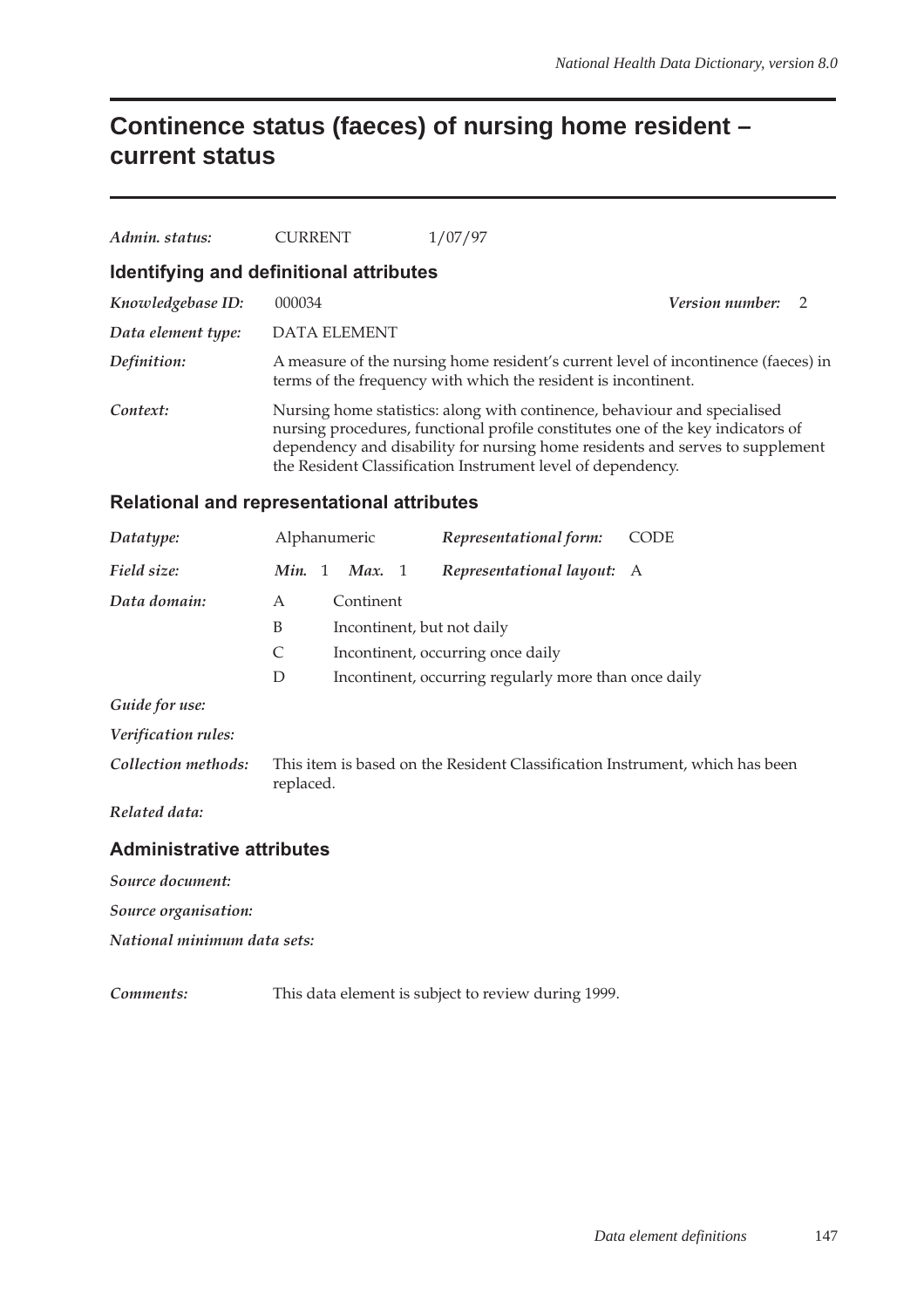## **Continence status (urine) of nursing home resident – at admission**

| Admin. status:                          | <b>CURRENT</b>                                                                                                                                                                                                                                                                                               | 1/07/97 |                   |  |  |  |  |
|-----------------------------------------|--------------------------------------------------------------------------------------------------------------------------------------------------------------------------------------------------------------------------------------------------------------------------------------------------------------|---------|-------------------|--|--|--|--|
| Identifying and definitional attributes |                                                                                                                                                                                                                                                                                                              |         |                   |  |  |  |  |
| Knowledgebase ID:                       | 000375                                                                                                                                                                                                                                                                                                       |         | Version number: 2 |  |  |  |  |
| Data element type:                      | <b>DATA ELEMENT</b>                                                                                                                                                                                                                                                                                          |         |                   |  |  |  |  |
| Definition:                             | A measure of the level of incontinence (urine) of a person at the time of admission<br>to a nursing home in terms of the frequency with which the resident is<br>incontinent.                                                                                                                                |         |                   |  |  |  |  |
| Context:                                | Nursing home statistics: along with continence, behaviour and specialised<br>nursing procedures, functional profile constitutes one of the key indicators of<br>dependency and disability for nursing home residents and serves to supplement<br>the Resident Classification Instrument level of dependency. |         |                   |  |  |  |  |
|                                         | Relational and representational attributes                                                                                                                                                                                                                                                                   |         |                   |  |  |  |  |

| Datatype:           |                                                            | Alphanumeric               |  | Representational form:                                                       | <b>CODE</b> |  |  |  |
|---------------------|------------------------------------------------------------|----------------------------|--|------------------------------------------------------------------------------|-------------|--|--|--|
| Field size:         | Min.<br>-1                                                 | Max. 1                     |  | Representational layout: A                                                   |             |  |  |  |
| Data domain:        | A                                                          | Continent                  |  |                                                                              |             |  |  |  |
|                     | B                                                          | Incontinent, but not daily |  |                                                                              |             |  |  |  |
|                     | C<br>Incontinent, occurring once daily                     |                            |  |                                                                              |             |  |  |  |
|                     | Incontinent, occurring regularly more than once daily<br>D |                            |  |                                                                              |             |  |  |  |
| Guide for use:      |                                                            |                            |  |                                                                              |             |  |  |  |
| Verification rules: |                                                            |                            |  |                                                                              |             |  |  |  |
| Collection methods: | replaced.                                                  |                            |  | This item is based on the Resident Classification Instrument, which has been |             |  |  |  |
| Related data:       |                                                            |                            |  |                                                                              |             |  |  |  |

*Related data:*

#### **Administrative attributes**

*Source document:*

*Source organisation:*

*National minimum data sets:*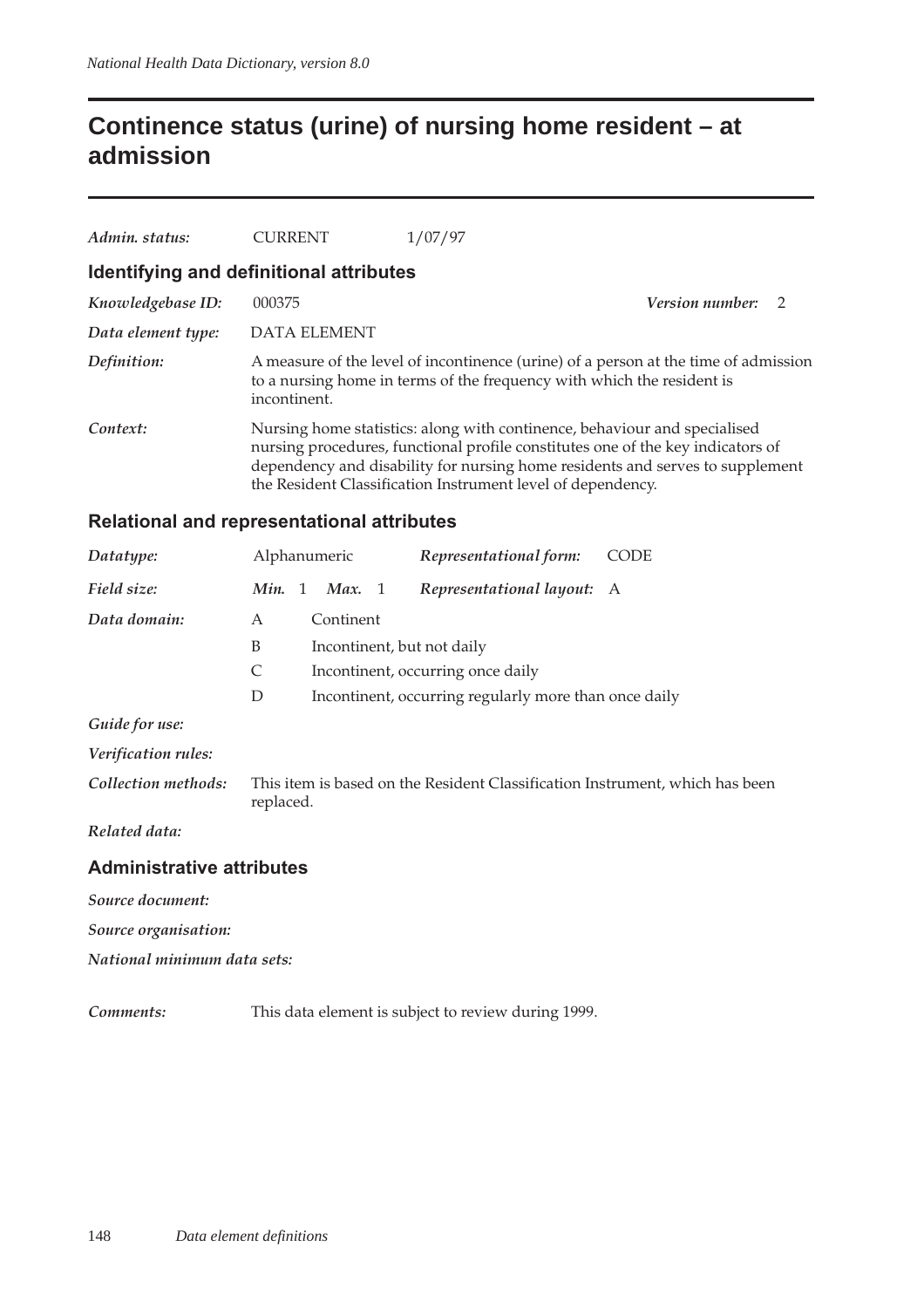## **Continence status (urine) of nursing home resident – current status**

| Admin. status:                          | <b>CURRENT</b>      | 1/07/97                                                                                                                                             |                                                                                                                                                                                                                                               |  |  |  |
|-----------------------------------------|---------------------|-----------------------------------------------------------------------------------------------------------------------------------------------------|-----------------------------------------------------------------------------------------------------------------------------------------------------------------------------------------------------------------------------------------------|--|--|--|
| Identifying and definitional attributes |                     |                                                                                                                                                     |                                                                                                                                                                                                                                               |  |  |  |
| Knowledgebase ID:                       | 000376              |                                                                                                                                                     | <b>Version number:</b><br>- 2                                                                                                                                                                                                                 |  |  |  |
| Data element type:                      | <b>DATA ELEMENT</b> |                                                                                                                                                     |                                                                                                                                                                                                                                               |  |  |  |
| Definition:                             |                     | A measure of the nursing home resident's current level of incontinence (urine) in<br>terms of the frequency with which the resident is incontinent. |                                                                                                                                                                                                                                               |  |  |  |
| Context:                                |                     | the Resident Classification Instrument level of dependency.                                                                                         | Nursing home statistics: along with continence, behaviour and specialised<br>nursing procedures, functional profile constitutes one of the key indicators of<br>dependency and disability for nursing home residents and serves to supplement |  |  |  |

#### **Relational and representational attributes**

| Datatype:                        | Alphabetic |           |  | Representational form:                                                       | CODE |
|----------------------------------|------------|-----------|--|------------------------------------------------------------------------------|------|
| Field size:                      | Min. 1     | Max. $1$  |  | Representational layout: A                                                   |      |
| Data domain:                     | A          | Continent |  |                                                                              |      |
|                                  | B          |           |  | Incontinent, but not daily                                                   |      |
|                                  | C          |           |  | Incontinent, occurring once daily                                            |      |
|                                  | D          |           |  | Incontinent, occurring regularly more than once daily                        |      |
| Guide for use:                   |            |           |  |                                                                              |      |
| Verification rules:              |            |           |  |                                                                              |      |
| Collection methods:              | replaced.  |           |  | This item is based on the Resident Classification Instrument, which has been |      |
| Related data:                    |            |           |  |                                                                              |      |
| <b>Administrative attributes</b> |            |           |  |                                                                              |      |

*Source document:*

*Source organisation:*

*National minimum data sets:*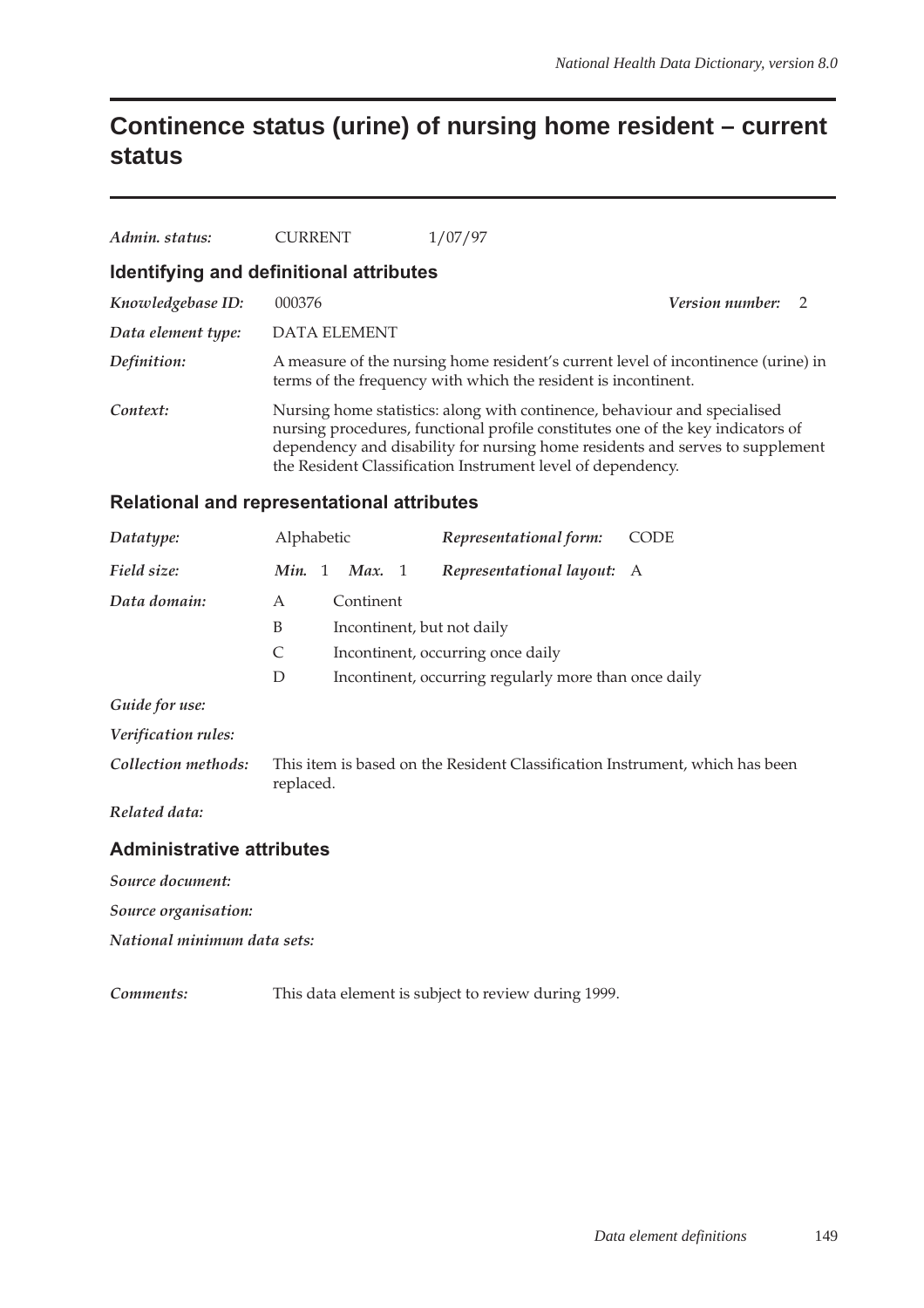## **Functional profile of nursing home resident – at admission**

| Admin. status:                          | <b>CURRENT</b>      | 1/07/89                                                                                                                                                  |                                                                                                                                                                                                                                               |  |  |  |
|-----------------------------------------|---------------------|----------------------------------------------------------------------------------------------------------------------------------------------------------|-----------------------------------------------------------------------------------------------------------------------------------------------------------------------------------------------------------------------------------------------|--|--|--|
| Identifying and definitional attributes |                     |                                                                                                                                                          |                                                                                                                                                                                                                                               |  |  |  |
| Knowledgebase ID:                       | 000057              |                                                                                                                                                          | <b>Version number:</b> 1                                                                                                                                                                                                                      |  |  |  |
| Data element type:                      | <b>DATA ELEMENT</b> |                                                                                                                                                          |                                                                                                                                                                                                                                               |  |  |  |
| Definition:                             |                     | A measure of the extent to which a person requires assistance in relation to a<br>range of normal activities at the time of admission to a nursing home. |                                                                                                                                                                                                                                               |  |  |  |
| Context:                                |                     | the Resident Classification Instrument level of dependency.                                                                                              | Nursing home statistics: along with continence, behaviour and specialised<br>nursing procedures, functional profile constitutes one of the key indicators of<br>dependency and disability for nursing home residents and serves to supplement |  |  |  |

#### **Relational and representational attributes**

| Datatype:           | Alphanumeric   |                                                                             |                             |  | Representational form:                                          | <b>CODE</b> |  |  |
|---------------------|----------------|-----------------------------------------------------------------------------|-----------------------------|--|-----------------------------------------------------------------|-------------|--|--|
| Field size:         |                |                                                                             | <i>Min.</i> 2 <i>Max.</i> 2 |  | Representational layout: AN                                     |             |  |  |
| Data domain:        |                |                                                                             |                             |  | Code comprising alphabetic (A-D) and numeric value (1-5)        |             |  |  |
|                     | 1              |                                                                             |                             |  | Transferring to / from bed / chair / walking aid                |             |  |  |
|                     | 2              |                                                                             | Mobility                    |  |                                                                 |             |  |  |
|                     | 3              | Bath / shower                                                               |                             |  |                                                                 |             |  |  |
|                     | $\overline{4}$ | Dressing / undressing (including fittng of artificial limbs and appliances) |                             |  |                                                                 |             |  |  |
|                     | 5              |                                                                             |                             |  | Eating (fluids and solid food)                                  |             |  |  |
|                     | Α              |                                                                             |                             |  | Requires no assistance                                          |             |  |  |
|                     | B              |                                                                             |                             |  | Requires observation / encouragement but no hands-on assistance |             |  |  |
|                     | $\mathsf{C}$   |                                                                             |                             |  | Requires some hands-on assistance                               |             |  |  |
|                     | D              |                                                                             | Requires full assistance    |  |                                                                 |             |  |  |
| Guide for use:      |                |                                                                             |                             |  |                                                                 |             |  |  |
| Verification rules: |                |                                                                             |                             |  |                                                                 |             |  |  |

*Collection methods:* This item is based on the Resident Classification Instrument, which has been replaced.

*Related data:*

#### **Administrative attributes**

*Source document:*

*Source organisation:* National minimum data set working parties

*National minimum data sets:*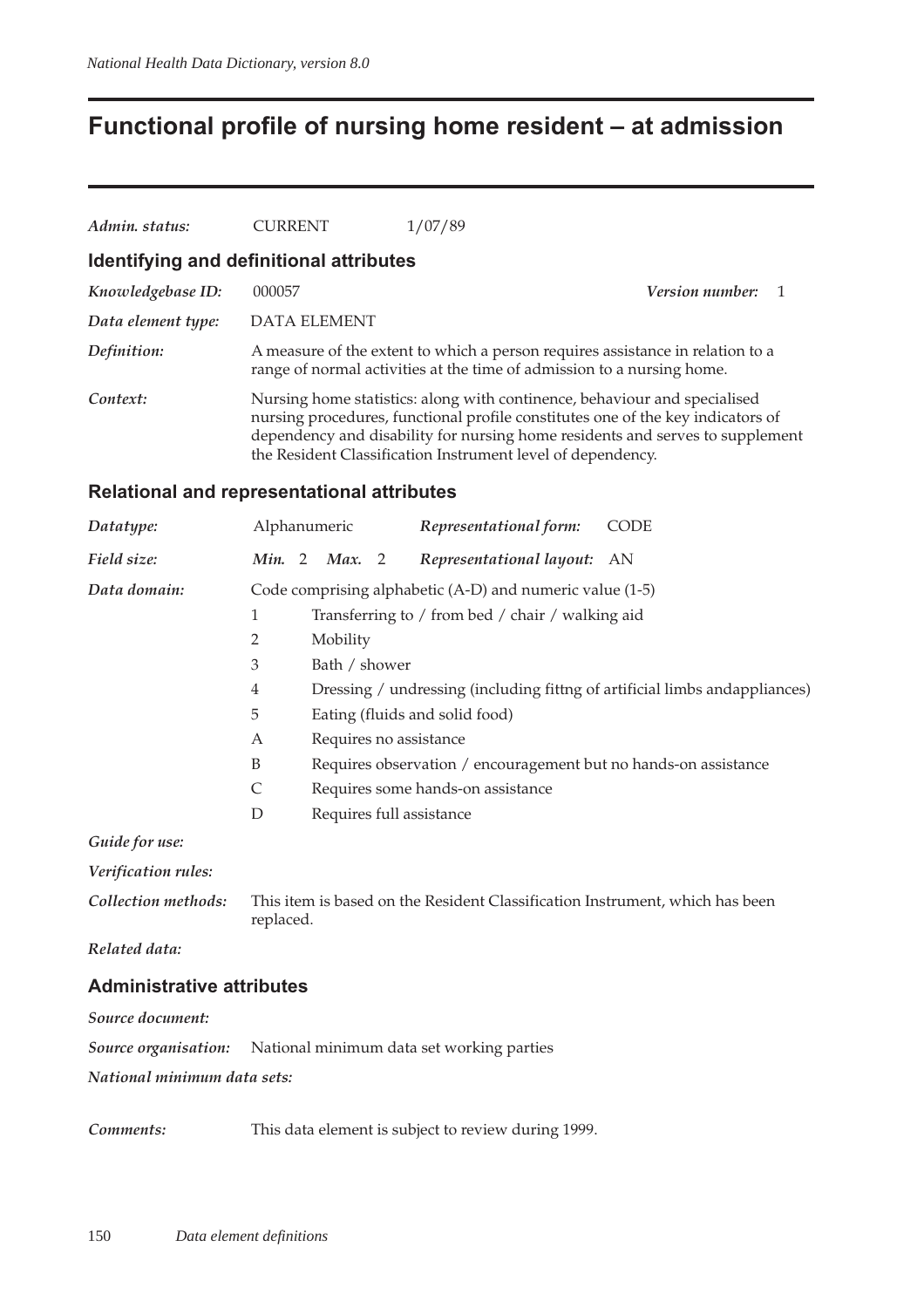# **Functional profile of nursing home resident – current status**

| Admin. status:                                      | <b>CURRENT</b>                                                                                                | 1/07/89                                                                                                                                                                                                                                                                                                      |                                                                                 |  |  |  |  |
|-----------------------------------------------------|---------------------------------------------------------------------------------------------------------------|--------------------------------------------------------------------------------------------------------------------------------------------------------------------------------------------------------------------------------------------------------------------------------------------------------------|---------------------------------------------------------------------------------|--|--|--|--|
|                                                     | Identifying and definitional attributes                                                                       |                                                                                                                                                                                                                                                                                                              |                                                                                 |  |  |  |  |
| Knowledgebase ID:                                   | 000058                                                                                                        |                                                                                                                                                                                                                                                                                                              | Version number:<br>$\overline{1}$                                               |  |  |  |  |
| Data element type:                                  | <b>DATA ELEMENT</b>                                                                                           |                                                                                                                                                                                                                                                                                                              |                                                                                 |  |  |  |  |
| Definition:                                         | relation to a range of normal activities.                                                                     |                                                                                                                                                                                                                                                                                                              | A measure of the extent to which a nursing home resident requires assistance in |  |  |  |  |
| Context:                                            |                                                                                                               | Nursing home statistics: along with continence, behaviour and specialised<br>nursing procedures, functional profile constitutes one of the key indicators of<br>dependency and disability for nursing home residents and serves to supplement<br>the Resident Classification Instrument level of dependency. |                                                                                 |  |  |  |  |
|                                                     | <b>Relational and representational attributes</b>                                                             |                                                                                                                                                                                                                                                                                                              |                                                                                 |  |  |  |  |
| Datatype:                                           | Alphanumeric                                                                                                  | Representational form:                                                                                                                                                                                                                                                                                       | <b>CODE</b>                                                                     |  |  |  |  |
| Field size:                                         | Min. 2<br>Max. 2                                                                                              | Representational layout:                                                                                                                                                                                                                                                                                     | AN                                                                              |  |  |  |  |
| Data domain:                                        | 1<br>2<br>Mobility<br>3<br>Bath / shower<br>$\overline{4}$<br>appliances)<br>5<br>Requires no assistance<br>Α | Code comprising alphabetic (A-D) and numeric value (1-5)<br>Transferring to / from bed / chair / walking aid<br>Dressing / undressing (including fitting of artificial limbs and<br>Eating (fluids and solid food)                                                                                           |                                                                                 |  |  |  |  |
|                                                     | B<br>$\mathsf{C}$<br>D<br>Requires full assistance                                                            | Requires observation / encouragement but no hands-on assistance<br>Requires some hands-on assistance                                                                                                                                                                                                         |                                                                                 |  |  |  |  |
| Guide for use:                                      |                                                                                                               |                                                                                                                                                                                                                                                                                                              |                                                                                 |  |  |  |  |
| Verification rules:                                 |                                                                                                               |                                                                                                                                                                                                                                                                                                              |                                                                                 |  |  |  |  |
| Collection methods:                                 | replaced.                                                                                                     | This item is based on the Resident Classification Instrument, which has been                                                                                                                                                                                                                                 |                                                                                 |  |  |  |  |
| Related data:                                       |                                                                                                               |                                                                                                                                                                                                                                                                                                              |                                                                                 |  |  |  |  |
| <b>Administrative attributes</b>                    |                                                                                                               |                                                                                                                                                                                                                                                                                                              |                                                                                 |  |  |  |  |
| Source document:                                    |                                                                                                               |                                                                                                                                                                                                                                                                                                              |                                                                                 |  |  |  |  |
| Source organisation:<br>National minimum data sets: |                                                                                                               | National minimum data set working parties                                                                                                                                                                                                                                                                    |                                                                                 |  |  |  |  |
|                                                     |                                                                                                               |                                                                                                                                                                                                                                                                                                              |                                                                                 |  |  |  |  |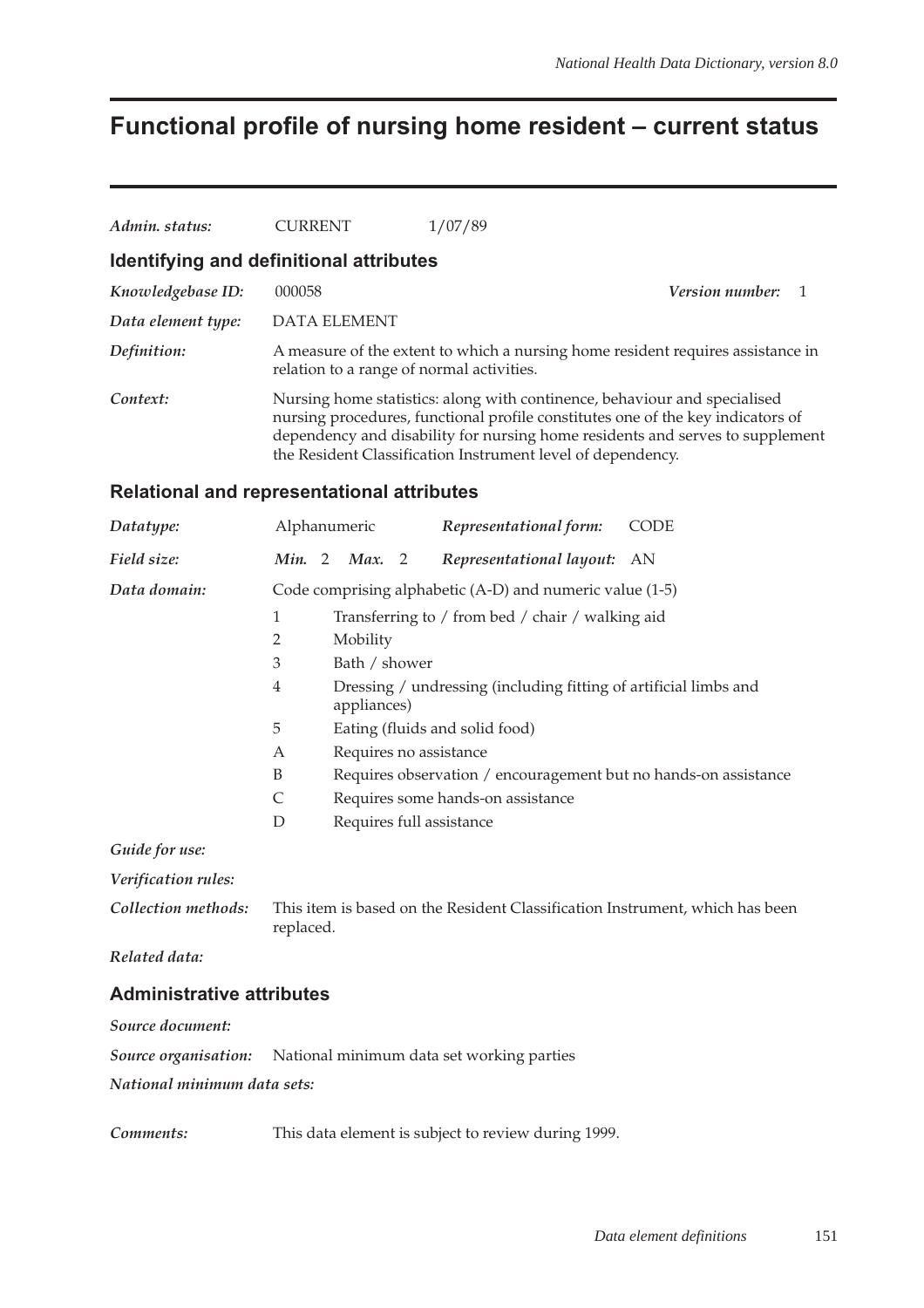## **Specialised nursing requirements – at nursing home admission**

| Admin. status:     | CURRENT                                 | 1/07/89                                                                                                                                                                                                                                                                                                                                                                                                                                                                                                       |  |  |  |  |  |  |
|--------------------|-----------------------------------------|---------------------------------------------------------------------------------------------------------------------------------------------------------------------------------------------------------------------------------------------------------------------------------------------------------------------------------------------------------------------------------------------------------------------------------------------------------------------------------------------------------------|--|--|--|--|--|--|
|                    | Identifying and definitional attributes |                                                                                                                                                                                                                                                                                                                                                                                                                                                                                                               |  |  |  |  |  |  |
| Knowledgebase ID:  | 000153                                  | <b>Version number:</b>                                                                                                                                                                                                                                                                                                                                                                                                                                                                                        |  |  |  |  |  |  |
| Data element type: | DATA ELEMENT                            |                                                                                                                                                                                                                                                                                                                                                                                                                                                                                                               |  |  |  |  |  |  |
| Definition:        | nursing procedures.                     | The additional nursing and personal care attention required at the time of<br>admission to a nursing home as a result of the resident needing specialised<br>nursing procedures, such as colostomy/catheter care, unstable diabetes<br>management. This is not intended to include time spent in relation to routine                                                                                                                                                                                          |  |  |  |  |  |  |
| Context:           |                                         | Nursing home statistics: along with functional profile, continence and behaviour,<br>specialised nursing procedures constitute one of the key indicators of dependency<br>and disability for nursing home residents and serve to supplement the Resident<br>Classification Instrument dependency level. The data item has been based on the<br>Resident Classification Instrument rather than the NH5 because the NH5 only<br>provides the status at or before admission and does not provide current status. |  |  |  |  |  |  |

#### **Relational and representational attributes**

| Datatype:                                                      | Alphabetic |        | Representational form:                                                       | CODE |
|----------------------------------------------------------------|------------|--------|------------------------------------------------------------------------------|------|
| Field size:                                                    | Min. 1     | Max. 1 | Representational layout: A                                                   |      |
| Data domain:                                                   | A          |        | No specialised nursing procedures                                            |      |
|                                                                | B          |        | Less than 0.5 hours of attention per day                                     |      |
|                                                                | C          |        | From 0.5 to 1.5 hours of attention per day                                   |      |
|                                                                | D          |        | More than 1 hour of attention per day                                        |      |
| Guide for use:                                                 |            |        |                                                                              |      |
| Verification rules:                                            |            |        |                                                                              |      |
| Collection methods:                                            | replaced.  |        | This item is based on the Resident Classification Instrument, which has been |      |
| Related data:                                                  |            |        |                                                                              |      |
| <b>Administrative attributes</b>                               |            |        |                                                                              |      |
| Source document:                                               |            |        |                                                                              |      |
| Source organisation: National minimum data set working parties |            |        |                                                                              |      |
| National minimum data sets:                                    |            |        |                                                                              |      |
| Comments:                                                      |            |        | This data element is subject to review during 1999.                          |      |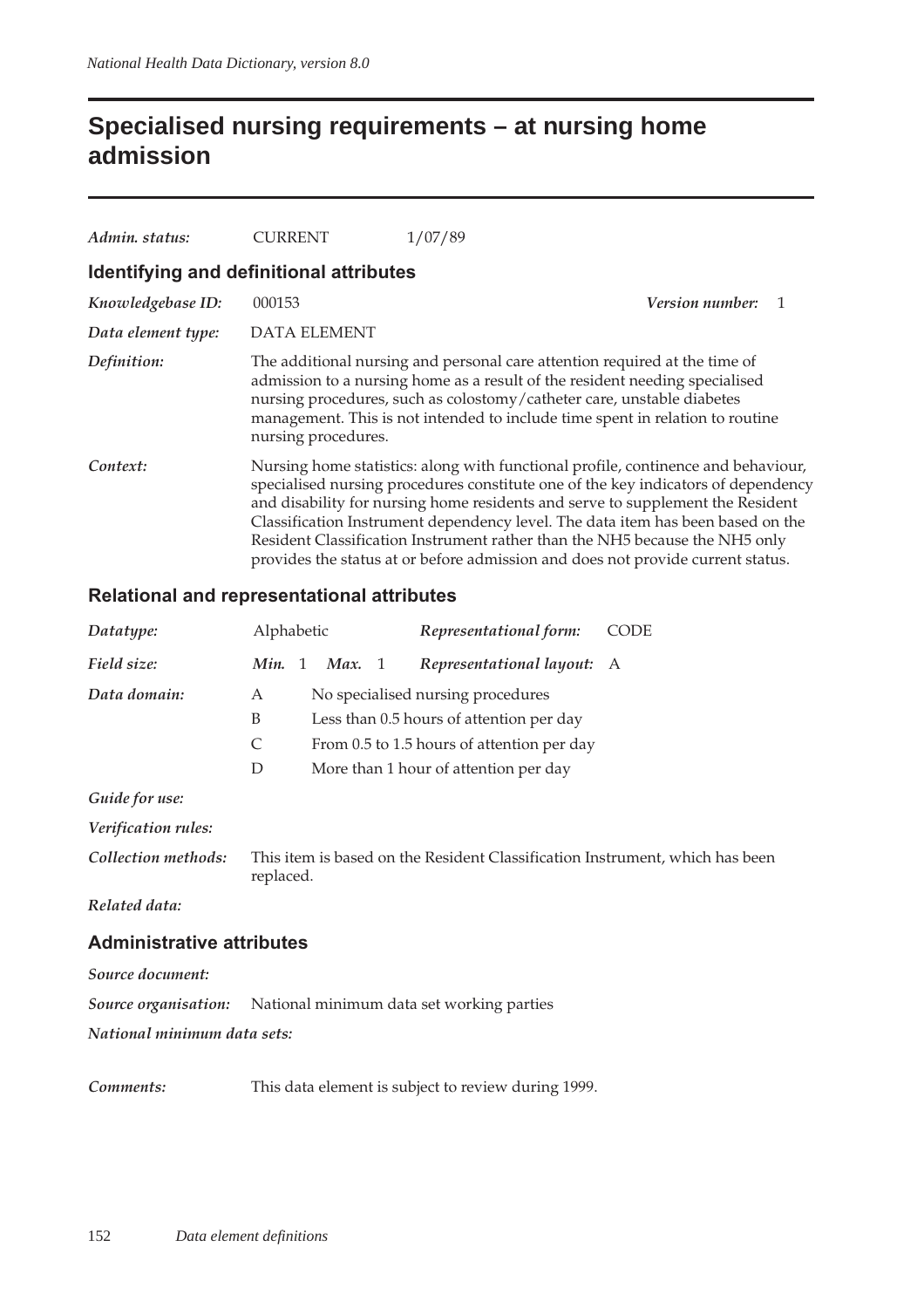## **Specialised nursing requirements – current status**

| Admin. status:                          | <b>CURRENT</b>      | 1/07/89                                                                                                                                                                                                                                                                                                                                                                                                                                                                                                       |
|-----------------------------------------|---------------------|---------------------------------------------------------------------------------------------------------------------------------------------------------------------------------------------------------------------------------------------------------------------------------------------------------------------------------------------------------------------------------------------------------------------------------------------------------------------------------------------------------------|
| Identifying and definitional attributes |                     |                                                                                                                                                                                                                                                                                                                                                                                                                                                                                                               |
| Knowledgebase ID:                       | 000154              | Version number:                                                                                                                                                                                                                                                                                                                                                                                                                                                                                               |
| Data element type:                      | <b>DATA ELEMENT</b> |                                                                                                                                                                                                                                                                                                                                                                                                                                                                                                               |
| Definition:                             |                     | A nursing home resident's current requirement for additional nursing and<br>personal care attention as a result of the resident needing specialised nursing<br>procedures, such as colostomy/catheter care, unstable diabetes management. This<br>is not intended to include time spent in relation to routine nursing procedures.                                                                                                                                                                            |
| Context:                                |                     | Nursing home statistics: along with functional profile, continence and behaviour,<br>specialised nursing procedures constitute one of the key indicators of dependency<br>and disability for nursing home residents and serve to supplement the Resident<br>Classification Instrument dependency level. The data item has been based on the<br>Resident Classification Instrument rather than the NH5 because the NH5 only<br>provides the status at or before admission and does not provide current status. |

#### **Relational and representational attributes**

| Datatype:                        | Alphabetic |      |     | Representational form:                                                       | <b>CODE</b> |
|----------------------------------|------------|------|-----|------------------------------------------------------------------------------|-------------|
| Field size:                      | Min. 1     | Max. | - 1 | Representational layout: A                                                   |             |
| Data domain:                     | A          |      |     | No specialised nursing procedures                                            |             |
|                                  | B          |      |     | Less than 0.5 hours of attention per day                                     |             |
|                                  | C          |      |     | From 0.5 to 1.5 hours of attention per day                                   |             |
|                                  | D          |      |     | More than 1 hour of attention per day                                        |             |
| Guide for use:                   |            |      |     |                                                                              |             |
| Verification rules:              |            |      |     |                                                                              |             |
| Collection methods:              | replaced.  |      |     | This item is based on the Resident Classification Instrument, which has been |             |
| Related data:                    |            |      |     |                                                                              |             |
| <b>Administrative attributes</b> |            |      |     |                                                                              |             |
| Source document:                 |            |      |     |                                                                              |             |
| Source organisation:             |            |      |     | National minimum data set working parties                                    |             |

*National minimum data sets:*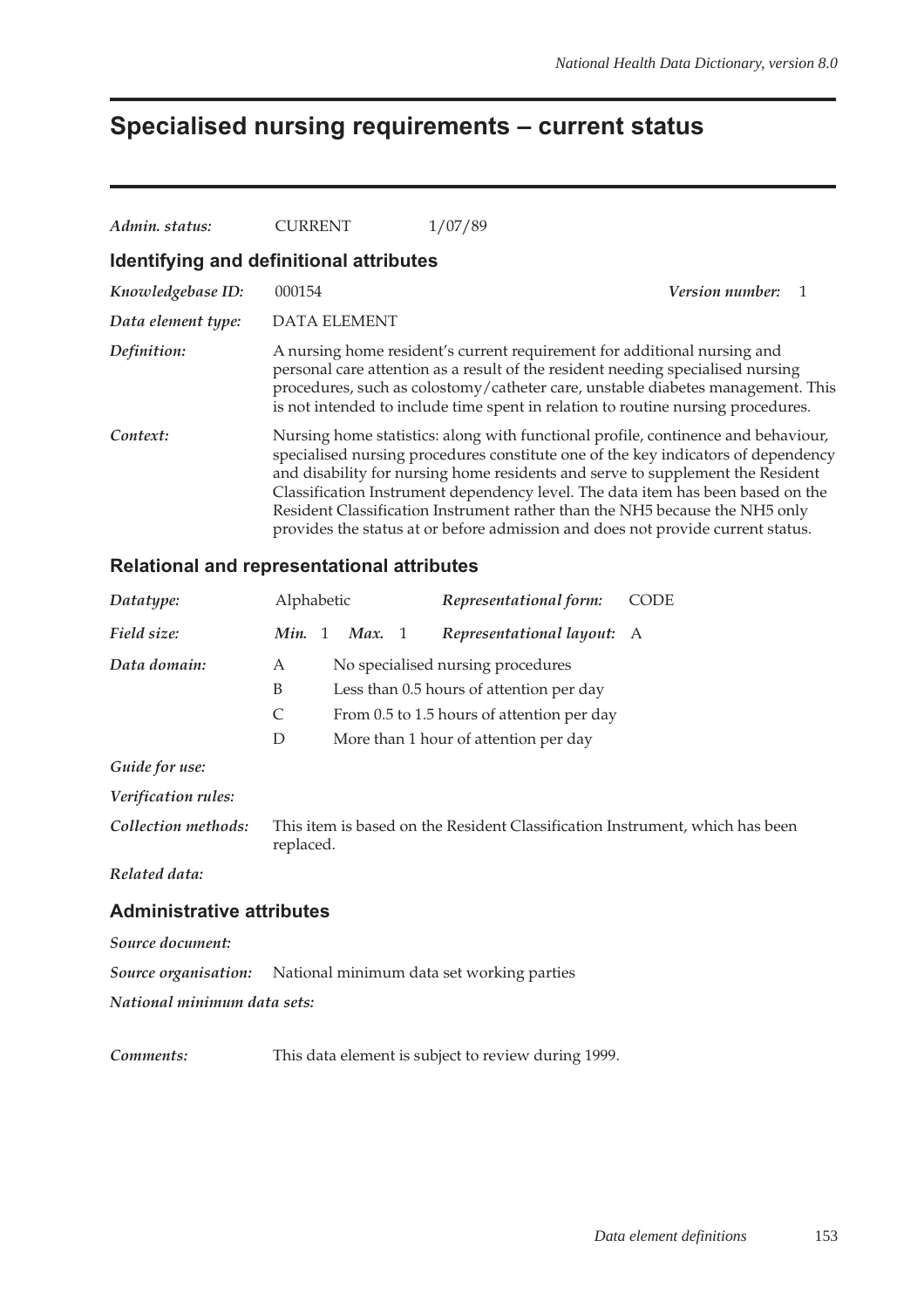# **Bodily location of main injury**

| Admin. status:     | <b>CURRENT</b>                          | 1/07/96                                                                                                                                                                                                                                              |                   |
|--------------------|-----------------------------------------|------------------------------------------------------------------------------------------------------------------------------------------------------------------------------------------------------------------------------------------------------|-------------------|
|                    | Identifying and definitional attributes |                                                                                                                                                                                                                                                      |                   |
| Knowledgebase ID:  | 000086                                  |                                                                                                                                                                                                                                                      | Version number: 1 |
| Data element type: | <b>DATA ELEMENT</b>                     |                                                                                                                                                                                                                                                      |                   |
| Definition:        | person at the health care facility.     | The bodily location of the injury chiefly responsible for the attendance of the                                                                                                                                                                      |                   |
| Context:           | of main injury indicates the diagnosis. | Injury surveillance: the injury diagnosis is necessary for purposes including<br>epidemiological research, casemix studies and planning. The data element Nature<br>of main injury – non-admitted patient together with data element Bodily location |                   |

### **Relational and representational attributes**

| Datatype:      | Numeric      |                     | Representational form:                                                                                                                                  | <b>CODE</b>                                                                                                                                                            |
|----------------|--------------|---------------------|---------------------------------------------------------------------------------------------------------------------------------------------------------|------------------------------------------------------------------------------------------------------------------------------------------------------------------------|
| Field size:    | Min. 2       | Max. 2              | Representational layout:                                                                                                                                | <b>NN</b>                                                                                                                                                              |
| Data domain:   | 01           |                     | Head (excludes face [02])                                                                                                                               |                                                                                                                                                                        |
|                | 02           | Face (excludes eye) |                                                                                                                                                         |                                                                                                                                                                        |
|                | 03           | <b>Neck</b>         |                                                                                                                                                         |                                                                                                                                                                        |
|                | 04           | Thorax              |                                                                                                                                                         |                                                                                                                                                                        |
|                | 05           | Abdomen             |                                                                                                                                                         |                                                                                                                                                                        |
|                | 06           |                     | Lower back (includes loin)                                                                                                                              |                                                                                                                                                                        |
|                | 07           |                     | Pelvis (includes perineum, anogenital area and buttocks)                                                                                                |                                                                                                                                                                        |
|                | 08           | Shoulder            |                                                                                                                                                         |                                                                                                                                                                        |
|                | 09           | Upper arm           |                                                                                                                                                         |                                                                                                                                                                        |
|                | 10           | Elbow               |                                                                                                                                                         |                                                                                                                                                                        |
|                | 11           | Forearm             |                                                                                                                                                         |                                                                                                                                                                        |
|                | 12           | Wrist               |                                                                                                                                                         |                                                                                                                                                                        |
|                | 13           |                     | Hand (include fingers)                                                                                                                                  |                                                                                                                                                                        |
|                | 14           | Hip                 |                                                                                                                                                         |                                                                                                                                                                        |
|                | 15           | Thigh               |                                                                                                                                                         |                                                                                                                                                                        |
|                | 16           | Knee                |                                                                                                                                                         |                                                                                                                                                                        |
|                | 17           | Lower leg           |                                                                                                                                                         |                                                                                                                                                                        |
|                | 18           | Ankle               |                                                                                                                                                         |                                                                                                                                                                        |
|                | 19           | Foot (include toes) |                                                                                                                                                         |                                                                                                                                                                        |
|                | 20           |                     | Unspecified bodily location                                                                                                                             |                                                                                                                                                                        |
|                | 21           |                     | Multiple injuries (involving more than one bodily location)                                                                                             |                                                                                                                                                                        |
|                | 22           |                     | Bodily location not required                                                                                                                            |                                                                                                                                                                        |
| Guide for use: | 1 July 1999. |                     | Australian Capital Territory, Victoria and the Northern Territory implemented<br>ICD-10-AM from 1 July 1998. Other States will implement ICD-10-AM from | If the full ICD-10-AM code is used to code the injury, this item is not required (see<br>data elements Principal diagnosis and Additional diagnosis). New South Wales, |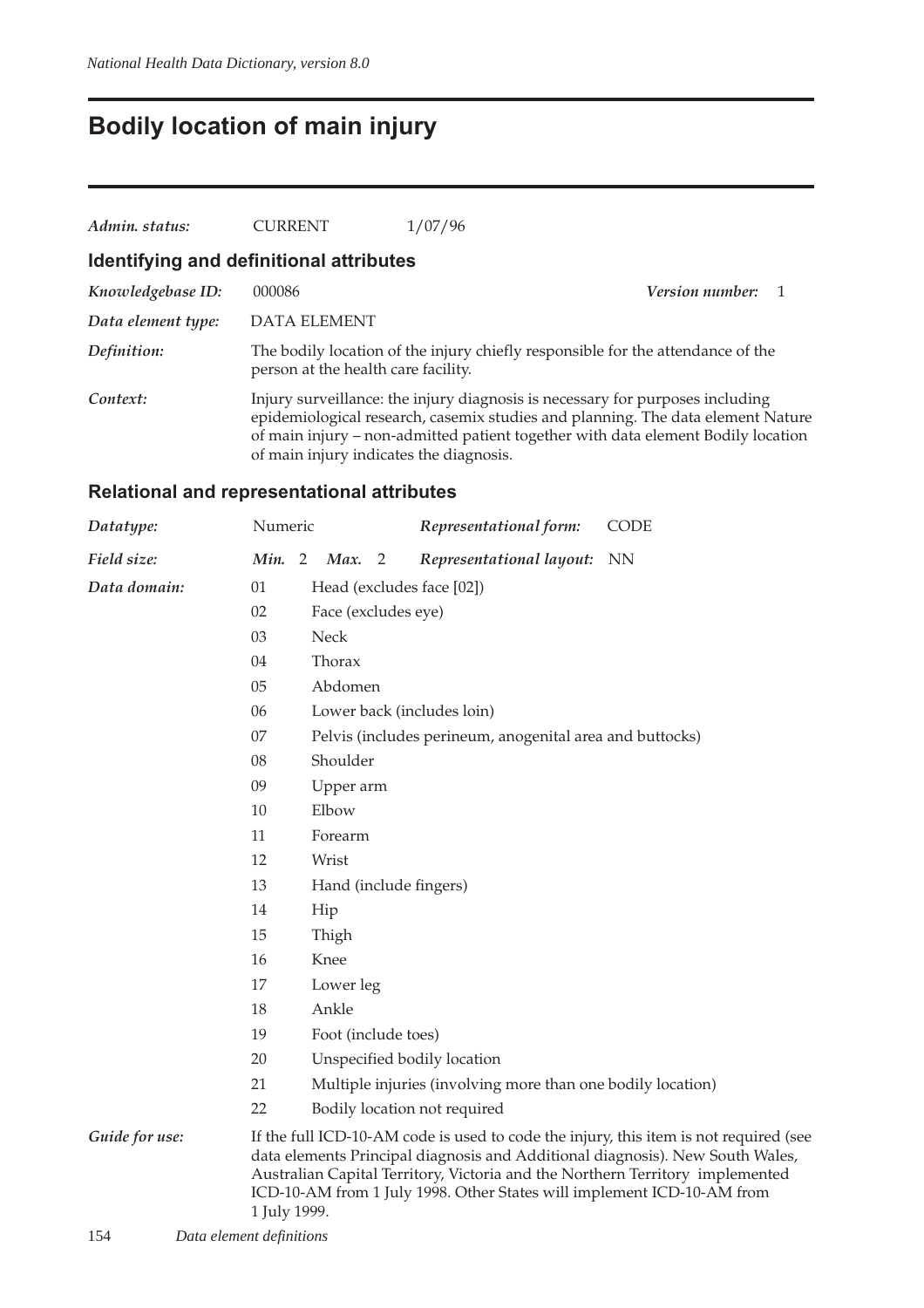## **Bodily location of main injury** *(continued)*

|                                  | Guide for use (cont'd): If any code from 01 to 12 or 26 to 29 in the data element Nature of main injury has<br>been selected, the body region affected by that injury must be specified.                                                                                                                                                                                                                                                                                                                                                                                                                                                                                                                                                                                                                                                |
|----------------------------------|-----------------------------------------------------------------------------------------------------------------------------------------------------------------------------------------------------------------------------------------------------------------------------------------------------------------------------------------------------------------------------------------------------------------------------------------------------------------------------------------------------------------------------------------------------------------------------------------------------------------------------------------------------------------------------------------------------------------------------------------------------------------------------------------------------------------------------------------|
|                                  | Select the category that best describes the location of the injury. If two or more<br>categories are judged to be equally appropriate, select the one that comes first on<br>the code list. A major injury, if present, should always be coded rather than a<br>minor injury. If a major injury has been sustained (e.g. a fractured femur), along<br>with one or more minor injuries (e.g. some small abrasions), the major injury<br>should be coded in preference to coding 'multiple injuries'. As a general guide, an<br>injury which, on its own, would be unlikely to have led to the attendance may be<br>regarded as 'minor'. Bodily location of main injury code is not required with<br>other Nature of main injury codes (code 22 may be used as a filler to indicate that<br>a specific body region code is not required). |
| Verification rules:              |                                                                                                                                                                                                                                                                                                                                                                                                                                                                                                                                                                                                                                                                                                                                                                                                                                         |
| Collection methods:              |                                                                                                                                                                                                                                                                                                                                                                                                                                                                                                                                                                                                                                                                                                                                                                                                                                         |
| Related data:                    | is used in conjunction with Nature of main injury – non-admitted patient,<br>version 1                                                                                                                                                                                                                                                                                                                                                                                                                                                                                                                                                                                                                                                                                                                                                  |
| <b>Administrative attributes</b> |                                                                                                                                                                                                                                                                                                                                                                                                                                                                                                                                                                                                                                                                                                                                                                                                                                         |

#### *Source document:*

*Source organisation:* Australian Institute of Health and Welfare National Injury Surveillance Unit and National Data Standards for Injury Surveillance Advisory Group

#### *National minimum data sets:*

| Injury surveillance | from $1/07/89$ to                                                                                                                                                                                                                                                                                                                                                                                                                                                                                                                                                                                                                                                                                      |
|---------------------|--------------------------------------------------------------------------------------------------------------------------------------------------------------------------------------------------------------------------------------------------------------------------------------------------------------------------------------------------------------------------------------------------------------------------------------------------------------------------------------------------------------------------------------------------------------------------------------------------------------------------------------------------------------------------------------------------------|
| Comments:           | This item is related to the ICD-10-AM injury and poisoning classification.<br>However, coding to the full ICD-10-AM injury and poisoning classification (see<br>data element Principal diagnosis) is not available in most settings where basic<br>injury surveillance is undertaken. This item, in combination with the data element<br>Nature of main injury – non-admitted patient, is a practicable alternative. Data<br>coded to the full ICD-10-AM codes can be aggregated to match this item,<br>facilitating data comparison. Further information on the national injury<br>surveillance program can be obtained from the National Injury Surveillance Unit,<br>Flinders University, Adelaide. |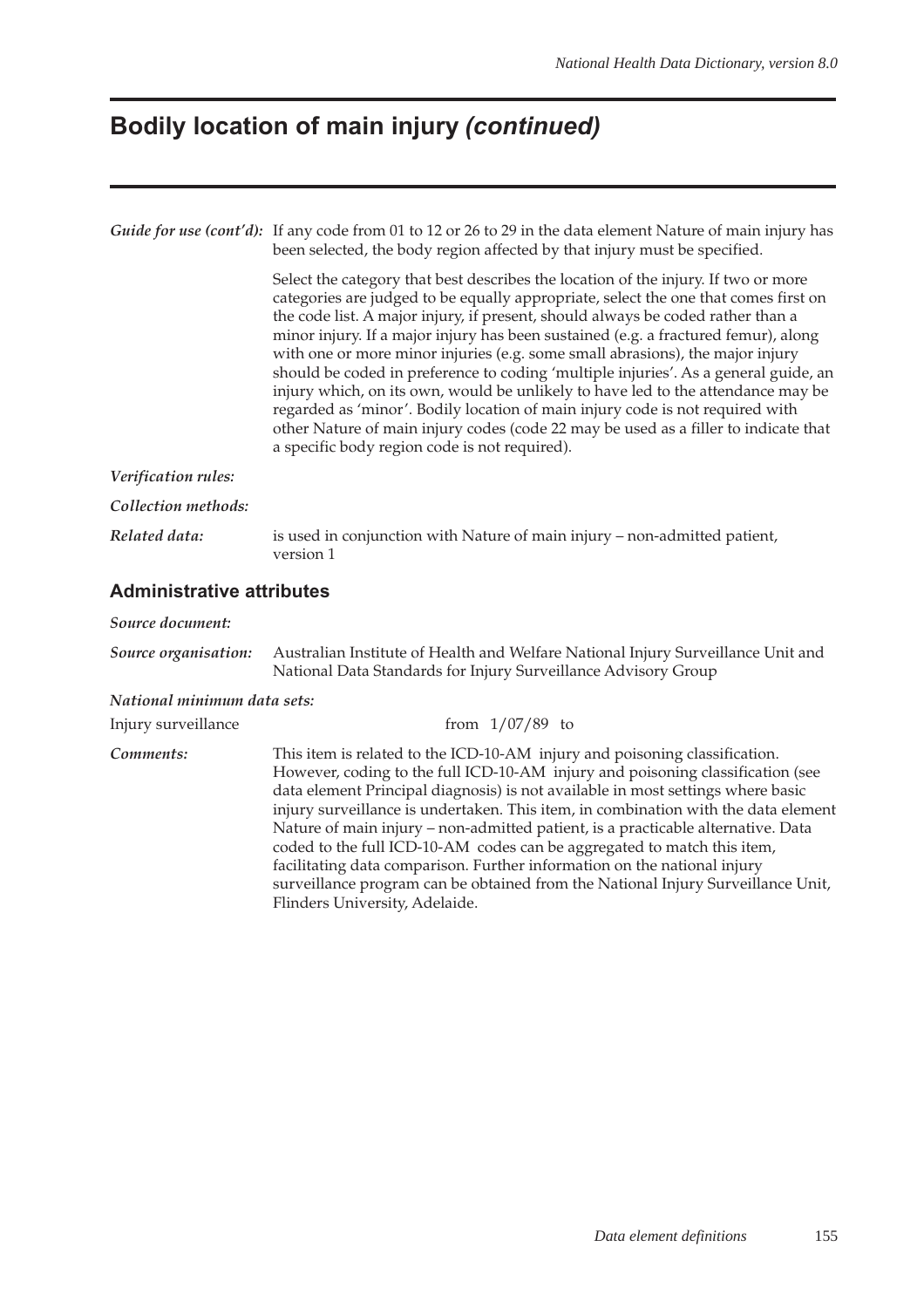## **Nature of main injury – non-admitted patient**

| Admin. status:     | <b>CURRENT</b>                          | 1/07/96                                                                                                                                                                                                                        |  |
|--------------------|-----------------------------------------|--------------------------------------------------------------------------------------------------------------------------------------------------------------------------------------------------------------------------------|--|
|                    | Identifying and definitional attributes |                                                                                                                                                                                                                                |  |
| Knowledgebase ID:  | 000087                                  | <b>Version number:</b>                                                                                                                                                                                                         |  |
| Data element type: | <b>DATA ELEMENT</b>                     |                                                                                                                                                                                                                                |  |
| Definition:        | health care facility.                   | The nature of the injury chiefly responsible for the attendance of the person at the                                                                                                                                           |  |
| Context:           |                                         | Injury surveillance: injury diagnosis is necessary for purposes including<br>epidemiological research, casemix studies and planning. This item together with<br>item 'Bodily location of main injury' indicates the diagnosis. |  |

### **Relational and representational attributes**

| Datatype:    | Numeric |                        |                | Representational form:                                         | CODE                                                                      |
|--------------|---------|------------------------|----------------|----------------------------------------------------------------|---------------------------------------------------------------------------|
| Field size:  | Min. 2  | Max.                   | $\overline{4}$ | Representational layout:                                       | NN or NN.N                                                                |
| Data domain: | 01      |                        |                | Superficial (excludes eye [13])                                |                                                                           |
|              | 02      |                        |                | Open wound (excludes eye [13])                                 |                                                                           |
|              | 03      |                        |                | Fracture (excludes tooth [21])                                 |                                                                           |
|              | 04      |                        |                | Dislocation (includes ruptured disc, cartilage, ligament)      |                                                                           |
|              | $05\,$  | Sprain or strain       |                |                                                                |                                                                           |
|              | 06      |                        |                |                                                                | Injury to nerve (includes spinal cord; excludes intracranial injury [20]) |
|              | 07      | Injury to blood vessel |                |                                                                |                                                                           |
|              | 08      |                        |                | Injury to muscle or tendon                                     |                                                                           |
|              | 09      | Crushing injury        |                |                                                                |                                                                           |
|              | 10      |                        |                | Traumatic amputation (includes partial amputation)             |                                                                           |
|              | 11      |                        |                | Injury to internal organ                                       |                                                                           |
|              | 12      |                        |                | Burn or corrosion (excludes eye [13])                          |                                                                           |
|              | 13      |                        |                |                                                                | Eye injury (excludes foreign body in external eye [14.1], includes burns) |
|              | 14.1    |                        |                | Foreign body in external eye                                   |                                                                           |
|              | 14.2    |                        |                | Foreign body in ear canal                                      |                                                                           |
|              | 14.3    | Foreign body in nose   |                |                                                                |                                                                           |
|              | 14.4    |                        |                |                                                                | Foreign body in respiratory tract (excludes foreign body in nose [14.3])  |
|              | 14.5    |                        |                | Foreign body in alimentary tract                               |                                                                           |
|              | 14.6    |                        |                | Foreign body in genitourinary tract                            |                                                                           |
|              | 14.7    |                        |                | Foreign body in soft tissue                                    |                                                                           |
|              | 14.9    |                        |                | Foreign body, other/unspecified                                |                                                                           |
|              | 20      |                        |                | Intracranial injury (includes concussion)                      |                                                                           |
|              | 21      |                        |                | Dental injury (includes fractured tooth)                       |                                                                           |
|              | 22      |                        |                | Drowning, immersion                                            |                                                                           |
|              | 23      |                        |                | Asphyxia or other threat to breathing (excludes drowning [22]) |                                                                           |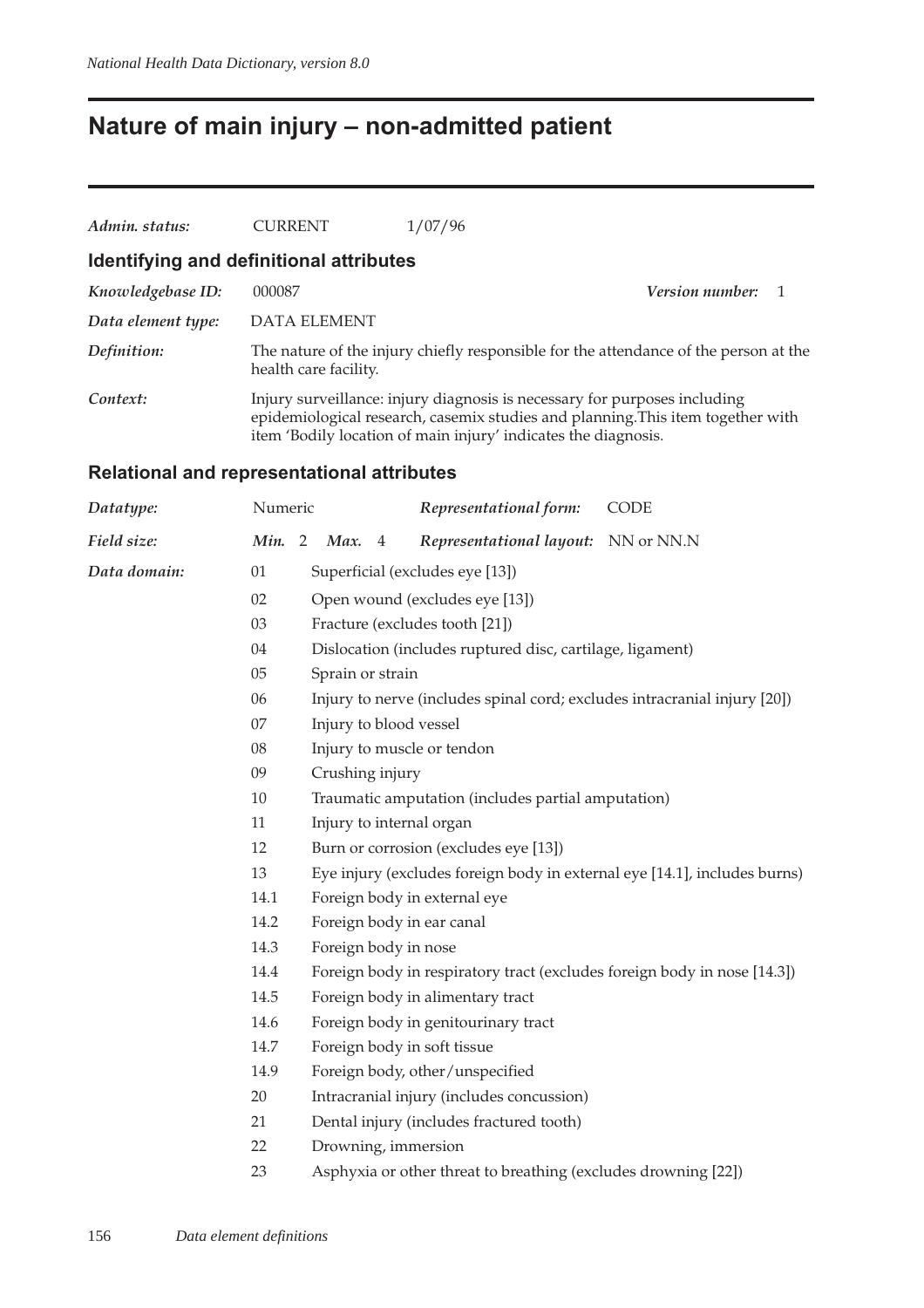# **Nature of main injury – non-admitted patient** *(continued)*

| Data domain (cont'd): 24         | Electrical injury<br>25<br>Poisoning, toxic effect (excludes venomous bite [26])<br>26<br>Effect of venom, or any insect bite<br>27<br>Other specified nature of injury<br>28<br>Injury of unspecified nature<br>Multiple injuries of more than one 'nature'<br>29<br>30<br>No injury detected                                                                                                                                                                                                                                                                                                                                                                                                                                                        |  |  |  |  |  |
|----------------------------------|-------------------------------------------------------------------------------------------------------------------------------------------------------------------------------------------------------------------------------------------------------------------------------------------------------------------------------------------------------------------------------------------------------------------------------------------------------------------------------------------------------------------------------------------------------------------------------------------------------------------------------------------------------------------------------------------------------------------------------------------------------|--|--|--|--|--|
| Guide for use:                   | If the full ICD-10-AM code is used to code the injury, this item is not required (see<br>data elements Principal diagnosis and Additional diagnosis).                                                                                                                                                                                                                                                                                                                                                                                                                                                                                                                                                                                                 |  |  |  |  |  |
|                                  | When coding to the full ICD-10-AM code is not possible, use this item with the<br>data element External cause of injury - non admitted patient, External cause of<br>injury – human intent and Bodily location of main injury.                                                                                                                                                                                                                                                                                                                                                                                                                                                                                                                        |  |  |  |  |  |
|                                  | Select the item which best characterises the nature of the injury chiefly responsible<br>for the attendance, on the basis of the information available at the time it is<br>recorded. If two or more categories are judged to be equally appropriate, select<br>the one that comes first in the code list. A major injury, if present, should always<br>be coded rather than a minor injury. If a major injury has been sustained (e.g. a<br>fractured femur), along with one or more minor injuries (e.g. some small<br>abrasions), the major injury should be coded in preference to coding 'multiple<br>injuries'. As a general guide, an injury which, on its own, would be unlikely to<br>have led to the attendance may be regarded as 'minor'. |  |  |  |  |  |
|                                  | If the nature of the injury code is 01 to 12 or 26 to 29 then data element Bodily<br>location of main injury should be used to record the bodily location of the injury.<br>If another code is used, bodily location is implicit or meaningless. Data element<br>Bodily location of main injury, category 22 may be used as a filler to indicate that<br>specific body region is not required.                                                                                                                                                                                                                                                                                                                                                        |  |  |  |  |  |
|                                  | New South Wales, Victoria, Australian Capital Territory and Northern Territory<br>implemented ICD-10-AM from 1 July 1998. Other States will implement ICD-10-<br>AM from 1 July 1999                                                                                                                                                                                                                                                                                                                                                                                                                                                                                                                                                                  |  |  |  |  |  |
| Verification rules:              | Left justified, zero filled.                                                                                                                                                                                                                                                                                                                                                                                                                                                                                                                                                                                                                                                                                                                          |  |  |  |  |  |
| Collection methods:              |                                                                                                                                                                                                                                                                                                                                                                                                                                                                                                                                                                                                                                                                                                                                                       |  |  |  |  |  |
| Related data:                    | is used in conjunction with External cause – major external cause, version 3                                                                                                                                                                                                                                                                                                                                                                                                                                                                                                                                                                                                                                                                          |  |  |  |  |  |
|                                  | is used in conjunction with External cause – human intent, version 3                                                                                                                                                                                                                                                                                                                                                                                                                                                                                                                                                                                                                                                                                  |  |  |  |  |  |
|                                  | is used in conjunction with Bodily location of main injury, version 1                                                                                                                                                                                                                                                                                                                                                                                                                                                                                                                                                                                                                                                                                 |  |  |  |  |  |
| <b>Administrative attributes</b> |                                                                                                                                                                                                                                                                                                                                                                                                                                                                                                                                                                                                                                                                                                                                                       |  |  |  |  |  |
| Source document:                 |                                                                                                                                                                                                                                                                                                                                                                                                                                                                                                                                                                                                                                                                                                                                                       |  |  |  |  |  |
| Source organisation:             | Australian Institute of Health and Welfare National Injury Surveillance Unit and<br>National Data Standards for Injury Surveillance Advisory Group                                                                                                                                                                                                                                                                                                                                                                                                                                                                                                                                                                                                    |  |  |  |  |  |
| National minimum data sets:      |                                                                                                                                                                                                                                                                                                                                                                                                                                                                                                                                                                                                                                                                                                                                                       |  |  |  |  |  |

Injury surveillance from 1/07/89 to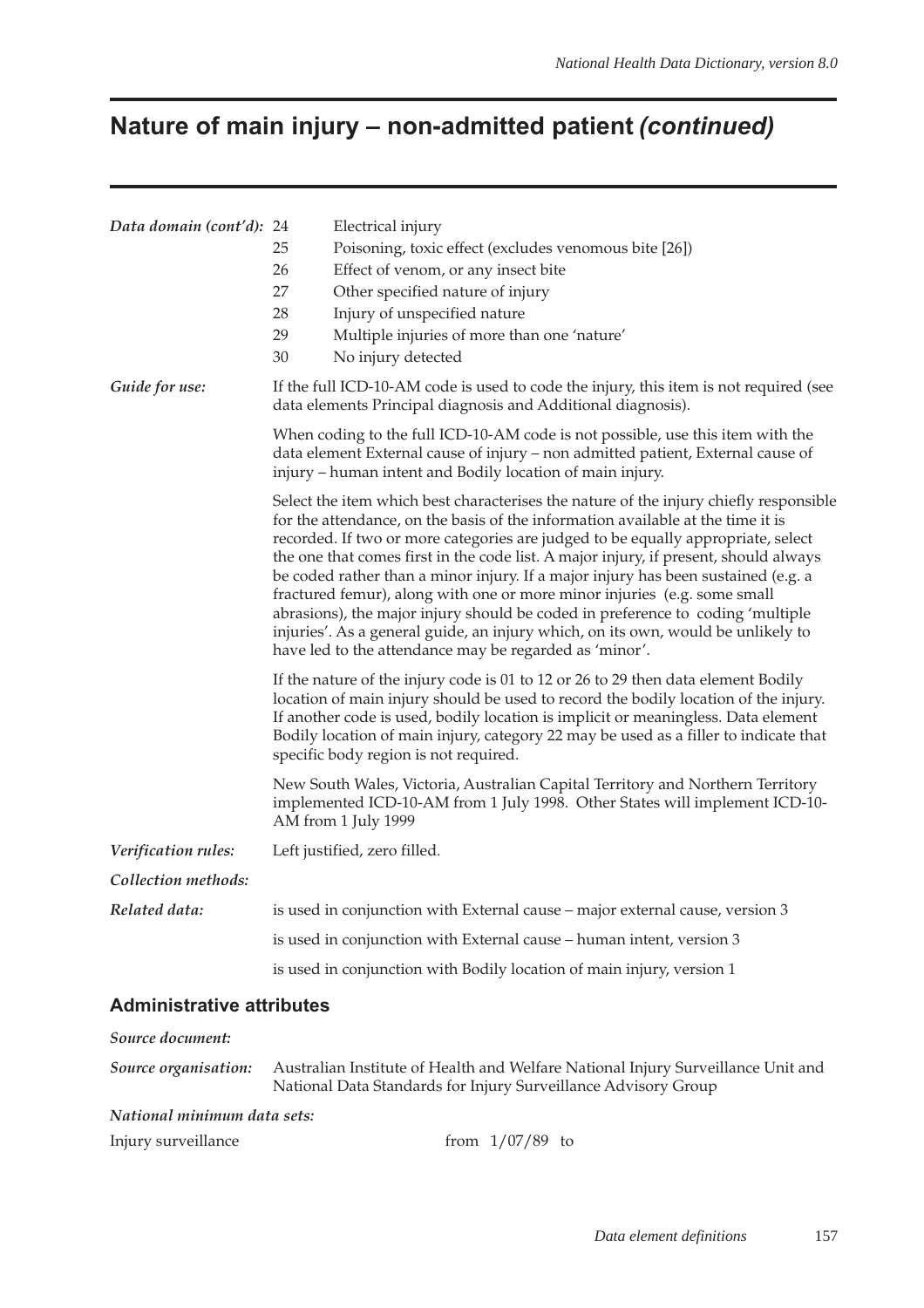## **Nature of main injury – non-admitted patient** *(continued)*

*Comments:* This item is related to the ICD-10-AM injury and poisoning classification. However, coding to the full ICD-10-AM injury and poisoning classification (see data element Principal diagnosis) is not available in most settings where basic injury surveillance is undertaken. This item, in combination with the data element Bodily location of main injury, is a practicable alternative. Data coded to the full ICD-10-AM codes can be aggregated to match this item, facilitating data comparison. Further information on the national injury surveillance program can be obtained from the National Injury Surveillance Unit, Flinders University, Adelaide.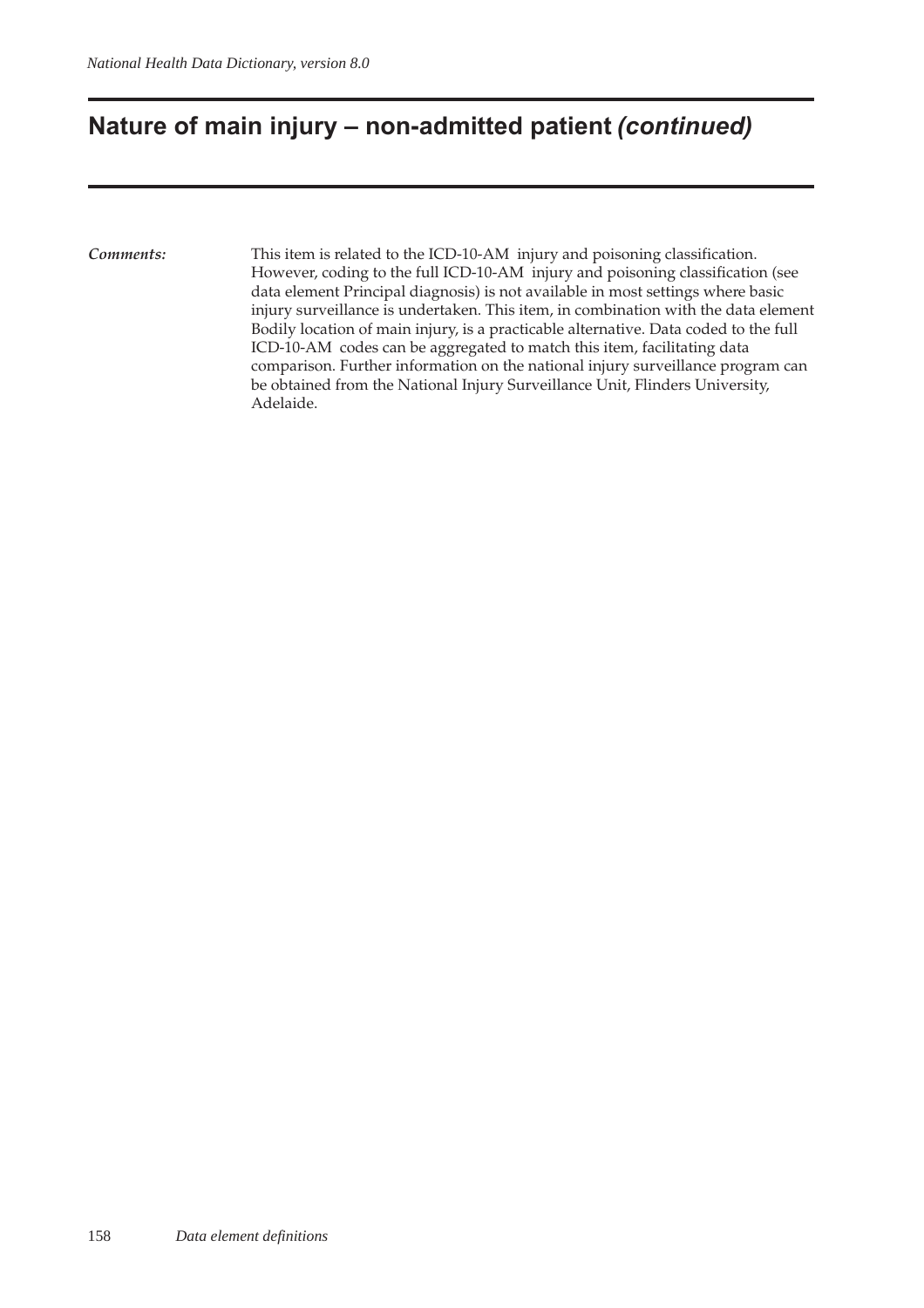### **Dependency in activities of daily living**

| Admin. status:                                                                                                                                                                                                   | <b>CURRENT</b>                                                                                                                                                                                                                                                                                                                                                                                                                                                                                                                                                                                                 | 1/07/98                                                                                                                       |                      |  |  |
|------------------------------------------------------------------------------------------------------------------------------------------------------------------------------------------------------------------|----------------------------------------------------------------------------------------------------------------------------------------------------------------------------------------------------------------------------------------------------------------------------------------------------------------------------------------------------------------------------------------------------------------------------------------------------------------------------------------------------------------------------------------------------------------------------------------------------------------|-------------------------------------------------------------------------------------------------------------------------------|----------------------|--|--|
|                                                                                                                                                                                                                  | Identifying and definitional attributes                                                                                                                                                                                                                                                                                                                                                                                                                                                                                                                                                                        |                                                                                                                               |                      |  |  |
| Knowledgebase ID:                                                                                                                                                                                                | 000309                                                                                                                                                                                                                                                                                                                                                                                                                                                                                                                                                                                                         |                                                                                                                               | Version number:<br>2 |  |  |
| Data element type:                                                                                                                                                                                               | <b>DATA ELEMENT</b>                                                                                                                                                                                                                                                                                                                                                                                                                                                                                                                                                                                            |                                                                                                                               |                      |  |  |
| Definition:                                                                                                                                                                                                      | assistance.                                                                                                                                                                                                                                                                                                                                                                                                                                                                                                                                                                                                    | An indicator of a person's ability to carry out activities of daily living without                                            |                      |  |  |
| Context:                                                                                                                                                                                                         | Dependency reflects the person's need, rather than the actual service provision<br>which addresses that need. This is essential information in the community<br>environment, where the relationship between a person's functional status and<br>care allocated is not direct. The involvement of 'informal' carers, the possibility of<br>resource allocation being driven by availability rather than need, and the<br>vulnerability of system to inequity, all require a 'standard' view of the person. It is<br>against this background that resource allocation and carer burden can then be<br>monitored. |                                                                                                                               |                      |  |  |
| It is important to distinguish between this view of dependency and that of the<br>institutional system, where a dependency 'measure' may be used to predict or<br>dictate staffing needs or to allocate funding. |                                                                                                                                                                                                                                                                                                                                                                                                                                                                                                                                                                                                                |                                                                                                                               |                      |  |  |
|                                                                                                                                                                                                                  | The following is an example of the minimum items, which are indicative of<br>dependency.                                                                                                                                                                                                                                                                                                                                                                                                                                                                                                                       |                                                                                                                               |                      |  |  |
|                                                                                                                                                                                                                  | <b>Relational and representational attributes</b>                                                                                                                                                                                                                                                                                                                                                                                                                                                                                                                                                              |                                                                                                                               |                      |  |  |
| Datatype:                                                                                                                                                                                                        | Numeric                                                                                                                                                                                                                                                                                                                                                                                                                                                                                                                                                                                                        | Representational form:                                                                                                        | <b>CODE</b>          |  |  |
| Field size:                                                                                                                                                                                                      | Min. 1<br>Max. 3                                                                                                                                                                                                                                                                                                                                                                                                                                                                                                                                                                                               | Representational layout:                                                                                                      | NNN                  |  |  |
| Data domain:                                                                                                                                                                                                     | Mobility* $1\ 2\ 3\ 4$<br>a)<br>Toileting 1 2 3 4<br>b)<br>Transferring 1 2 3 4 5<br>$\mathbf{C}$                                                                                                                                                                                                                                                                                                                                                                                                                                                                                                              | All items must be completed. Select the appropriate code from the options<br>provided for each of the above dependency items. |                      |  |  |
|                                                                                                                                                                                                                  | Bathing 1 2 3 4<br>d)                                                                                                                                                                                                                                                                                                                                                                                                                                                                                                                                                                                          |                                                                                                                               |                      |  |  |

- e) Dressing 1 2 3 4
- f) Eating 1 2 3 4 5
- g) Bed mobility 1 2 3 4 5
- h) Bladder continence 1 2 3 4 5 6
- i) Bowel continence 1 2 3 4 5
- j) Extra surveillance\* 1 2 3 4 5 6 7
- k) Technical care\*\* not required, or time in minutes

Guide for use: Services may elect to adopt the measures as defined in this item or adopt one of the following tools now available, such as the Bryan, Barthel, Katz, Functional Independence Measure, Resource Utilisation Groups etc. Each agency should seek to adopt a dependency classification, which can be mapped to other classifications and produce equivalent scores.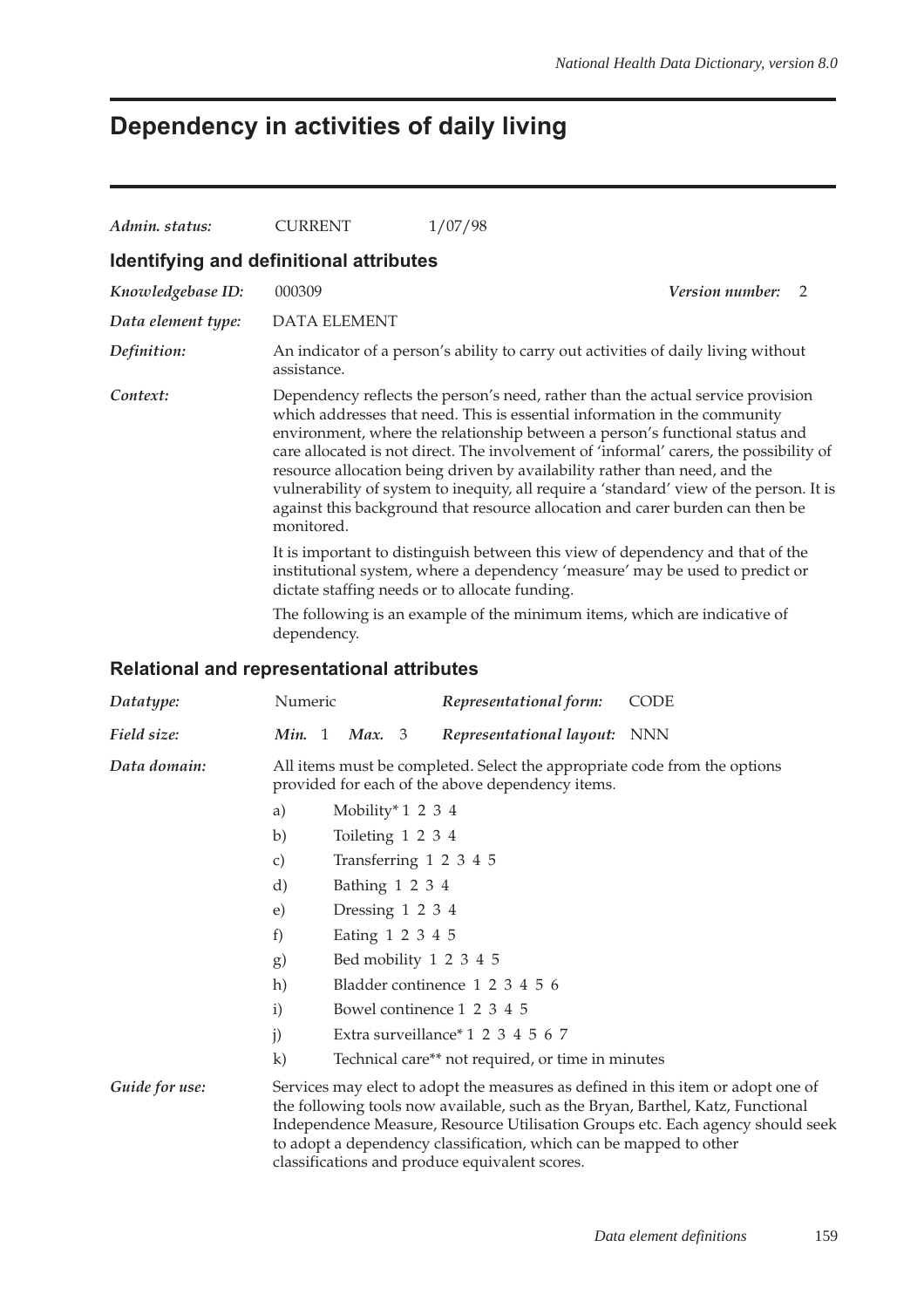# **Dependency in activities of daily living** *(continued)*

| Guide for use (cont'd): All items must be completed                                                                                                    |  |  |  |  |  |  |
|--------------------------------------------------------------------------------------------------------------------------------------------------------|--|--|--|--|--|--|
| Select the appropriate code from the options provided for activities a) to $g$ )<br>when:                                                              |  |  |  |  |  |  |
| $1 = Independent$                                                                                                                                      |  |  |  |  |  |  |
| 2 = Requires observation or rare physical assistance                                                                                                   |  |  |  |  |  |  |
| $3 =$ Cannot perform the activity without some assistance                                                                                              |  |  |  |  |  |  |
| $4$ = Full assistance required (totally dependent); for bed mobility – a hoist is<br>used                                                              |  |  |  |  |  |  |
| 5 = For transferring - person is bedfast; for eating - tube-fed only; for bed<br>mobility - 2 persons physical assist is required                      |  |  |  |  |  |  |
| * applies to walking, walking aid or wheelchair                                                                                                        |  |  |  |  |  |  |
| Select the appropriate code for h) Bladder continence when:                                                                                            |  |  |  |  |  |  |
| 1=Continent of urine (includes independence in use of device)                                                                                          |  |  |  |  |  |  |
| 2=Incontinent less than daily                                                                                                                          |  |  |  |  |  |  |
| 3=Incontinent once per 24 hour period                                                                                                                  |  |  |  |  |  |  |
| 4=Incontinent 2-6 times per 24 hour period                                                                                                             |  |  |  |  |  |  |
| 5=Incontinent more than 6 times per 24 hour period                                                                                                     |  |  |  |  |  |  |
| 6=Incontinent more than once at night only                                                                                                             |  |  |  |  |  |  |
| Select the appropriate code for I) Bowel continence when:                                                                                              |  |  |  |  |  |  |
| 1 = Continent of faeces (includes independence in use of device)                                                                                       |  |  |  |  |  |  |
| $2$ = Incontinent less than daily                                                                                                                      |  |  |  |  |  |  |
| $3$ = Incontinent once per 24 hour period                                                                                                              |  |  |  |  |  |  |
| $4$ = Incontinent regularly, more than once per 24 hour period                                                                                         |  |  |  |  |  |  |
| $5 =$ Incontinent more than once at night only                                                                                                         |  |  |  |  |  |  |
| Select the appropriate code for j) Extra surveillance* when:                                                                                           |  |  |  |  |  |  |
| $1 = No$ additional attention required                                                                                                                 |  |  |  |  |  |  |
| $2 =$ Less than 30 minutes individual attention per day                                                                                                |  |  |  |  |  |  |
| 3 = More than 30 and more than or equal to 90 minutes individual attention per<br>day                                                                  |  |  |  |  |  |  |
| 4 = Requires at least two hours intervention per week on an episodic basis                                                                             |  |  |  |  |  |  |
| 5 = More than 90 minutes but less than almost constant individual attention                                                                            |  |  |  |  |  |  |
| $6$ = Requires almost constant individual attention                                                                                                    |  |  |  |  |  |  |
| 7 = Cannot be left alone at all                                                                                                                        |  |  |  |  |  |  |
| * Extra surveillance refers to behaviour, which requires individual attention<br>and/or planned intervention. Some examples of extra surveillance are: |  |  |  |  |  |  |
| - aggressiveness;                                                                                                                                      |  |  |  |  |  |  |
| - wandering;                                                                                                                                           |  |  |  |  |  |  |
| - impaired memory or attention;                                                                                                                        |  |  |  |  |  |  |
| - disinhibition and other cognitive impairment.                                                                                                        |  |  |  |  |  |  |
|                                                                                                                                                        |  |  |  |  |  |  |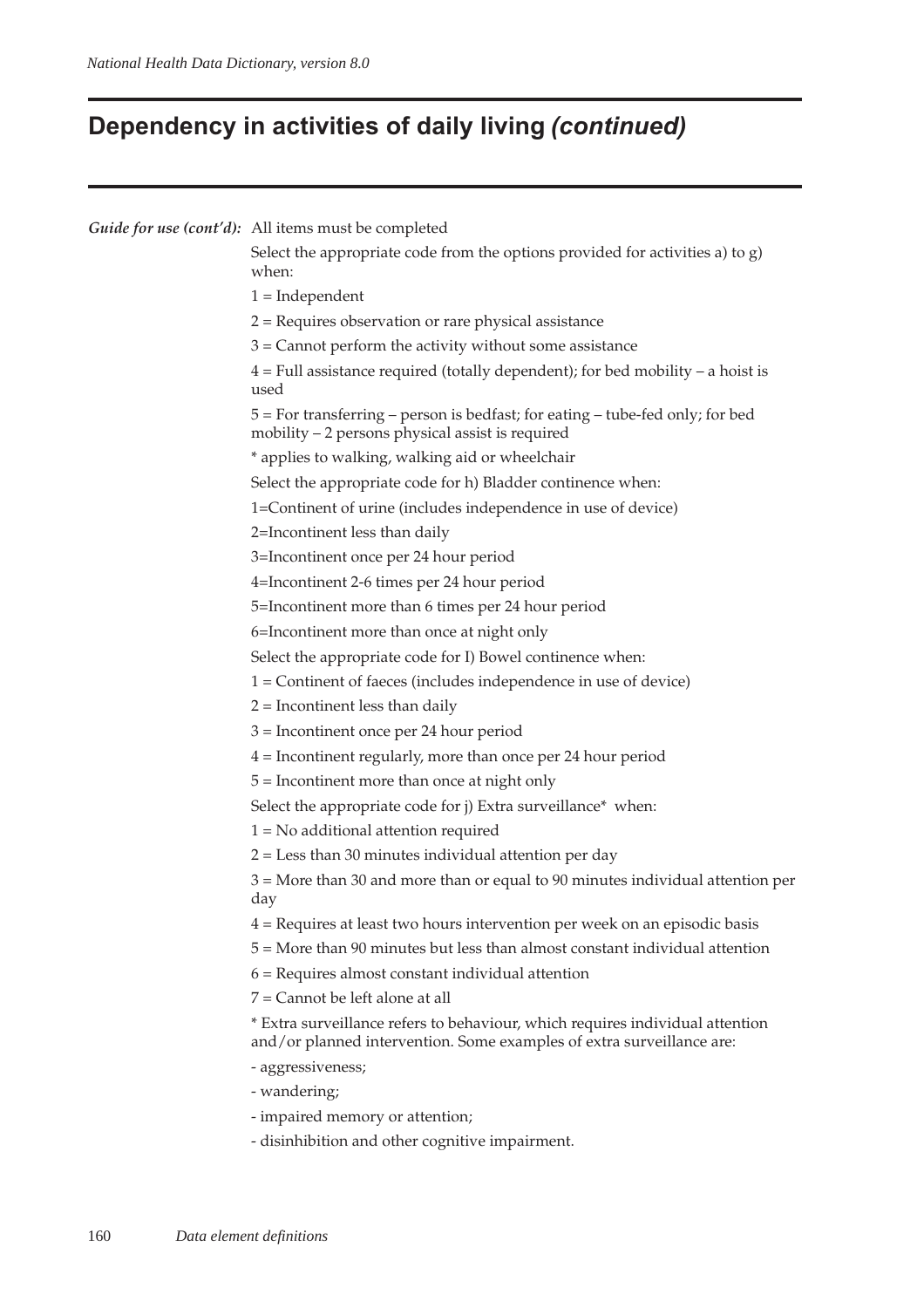## **Dependency in activities of daily living** *(continued)*

|                                  | Guide for use (cont'd): Select the appropriate code for k) Technical care** not required, or time in<br>minutes, when:                                                                                                                                                                                                                                                                                                                                          |  |  |  |  |  |  |
|----------------------------------|-----------------------------------------------------------------------------------------------------------------------------------------------------------------------------------------------------------------------------------------------------------------------------------------------------------------------------------------------------------------------------------------------------------------------------------------------------------------|--|--|--|--|--|--|
|                                  | $1 = No$ technical care requirements                                                                                                                                                                                                                                                                                                                                                                                                                            |  |  |  |  |  |  |
|                                  | <sub>or</sub>                                                                                                                                                                                                                                                                                                                                                                                                                                                   |  |  |  |  |  |  |
|                                  | ____ = Daytime technical (minutes per week)                                                                                                                                                                                                                                                                                                                                                                                                                     |  |  |  |  |  |  |
|                                  | $\frac{1}{1}$ = Evening technical (minutes per week)                                                                                                                                                                                                                                                                                                                                                                                                            |  |  |  |  |  |  |
|                                  | ___ = Night-time technical (minutes per week)                                                                                                                                                                                                                                                                                                                                                                                                                   |  |  |  |  |  |  |
|                                  | $=$ Infrequent technical (minutes per month)                                                                                                                                                                                                                                                                                                                                                                                                                    |  |  |  |  |  |  |
|                                  | ** Technical care refers to technical tasks and procedures for which nurses receive<br>specific education and which require nursing knowledge of expected therapeutic<br>effect, possible side-effects, complications and appropriate actions related to each.<br>In the community nursing setting, carers may undertake some of these activities<br>within, and under surveillance, of a nursing care-plan. Some examples of<br>technical care activities are: |  |  |  |  |  |  |
|                                  | - medication administration (including injections);<br>- dressings and other procedures;                                                                                                                                                                                                                                                                                                                                                                        |  |  |  |  |  |  |
|                                  |                                                                                                                                                                                                                                                                                                                                                                                                                                                                 |  |  |  |  |  |  |
|                                  | - venipuncture;                                                                                                                                                                                                                                                                                                                                                                                                                                                 |  |  |  |  |  |  |
|                                  | - monitoring of dialysis;                                                                                                                                                                                                                                                                                                                                                                                                                                       |  |  |  |  |  |  |
|                                  | - implementation of pain management technology.                                                                                                                                                                                                                                                                                                                                                                                                                 |  |  |  |  |  |  |
| Verification rules:              |                                                                                                                                                                                                                                                                                                                                                                                                                                                                 |  |  |  |  |  |  |
| Collection methods:              | Commencement of Care episode. (There may be several visits in which<br>assessment data are gathered.)                                                                                                                                                                                                                                                                                                                                                           |  |  |  |  |  |  |
| Related data:                    | supersedes previous data element Client dependency, version 1                                                                                                                                                                                                                                                                                                                                                                                                   |  |  |  |  |  |  |
| <b>Administrative attributes</b> |                                                                                                                                                                                                                                                                                                                                                                                                                                                                 |  |  |  |  |  |  |

*Source document:*

*Source organisation:* Australian Council of Community Nursing Services

*National minimum data sets:*

*Comments:* There are a significant number of dependency instruments in use in the community and institutional care. The CNMDSA recommends the adoption of a dependency tool from a limited range of options as outlined in Guide for use.

> The data domain specified in this item consists of a number of standard elements, which can be used to map to and/or score from the majority of them.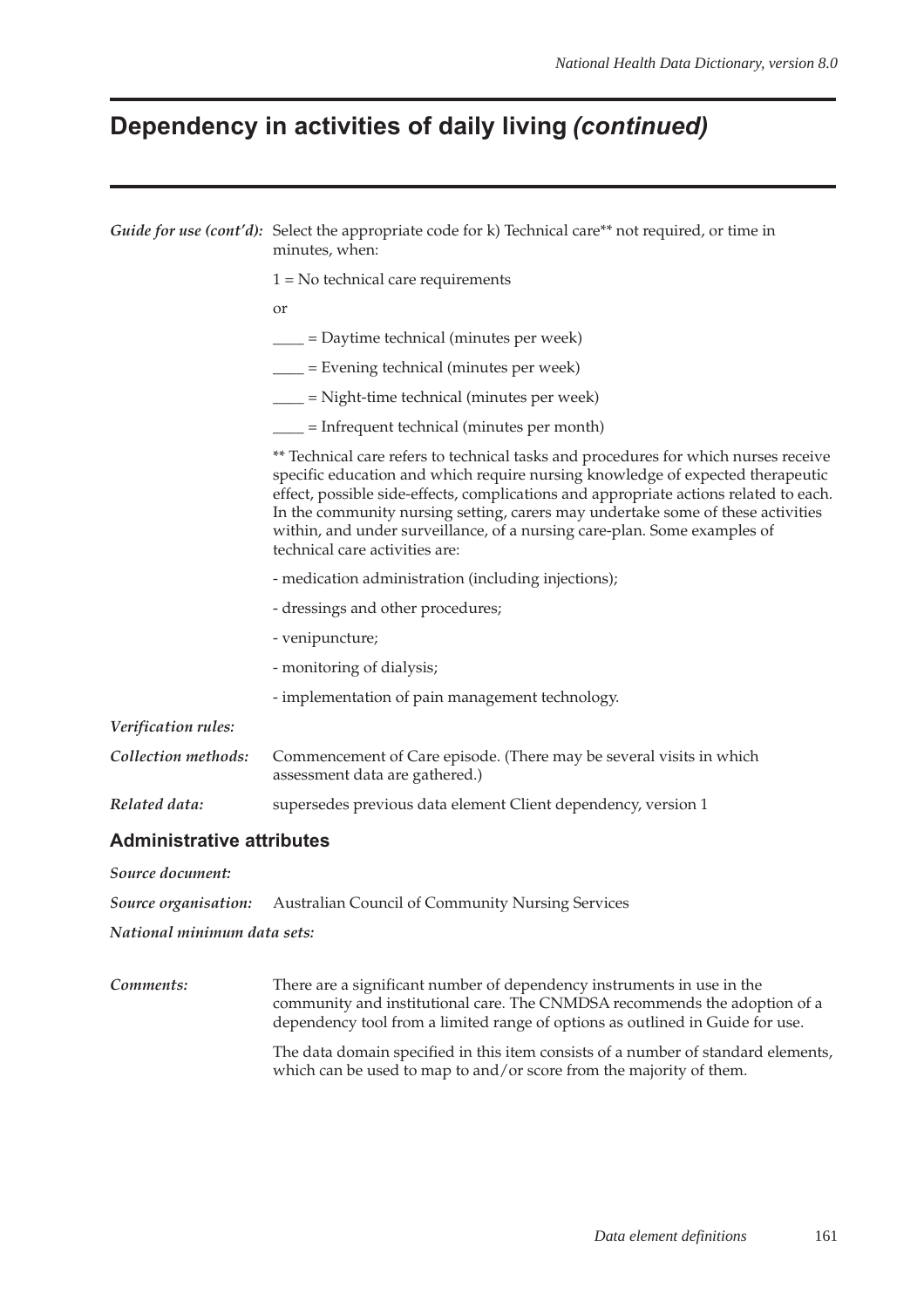## **Carer availability**

| Admin. status:                          | CURRENT                                                                                                                                                                                                                                                                                                                                                                                                                                                                                                                                         | /07/98                 |  |  |  |
|-----------------------------------------|-------------------------------------------------------------------------------------------------------------------------------------------------------------------------------------------------------------------------------------------------------------------------------------------------------------------------------------------------------------------------------------------------------------------------------------------------------------------------------------------------------------------------------------------------|------------------------|--|--|--|
| Identifying and definitional attributes |                                                                                                                                                                                                                                                                                                                                                                                                                                                                                                                                                 |                        |  |  |  |
| Knowledgebase ID:                       | 000022                                                                                                                                                                                                                                                                                                                                                                                                                                                                                                                                          | <i>Version number:</i> |  |  |  |
| Data element type:                      | <b>DATA ELEMENT</b>                                                                                                                                                                                                                                                                                                                                                                                                                                                                                                                             |                        |  |  |  |
| Definition:                             | A record of whether a person has been identified, such as a family member, friend<br>or neighbour as providing regular on-going care, or assistance which is not linked<br>to a formal service.                                                                                                                                                                                                                                                                                                                                                 |                        |  |  |  |
| Context:                                | The availability of informal care at home is often a determinant of a person's<br>ability to remain in home care, especially if they are highly dependent. It is also<br>an indicator of risk if a vulnerable person lives alone, or has no carer. As the focus<br>of care increasingly moves to the community, it is important to monitor the<br>degree of need, the amount of formal care given, and the presence of a carer. This<br>helps to establish how much of the overall burden is being absorbed by the<br>'informal' caring system. |                        |  |  |  |

### **Relational and representational attributes**

| Datatype:      | Numeric          | Representational form:                                                                                                                                                                                                                                                                                                                                                                                                                                                                                      | <b>CODE</b> |  |  |
|----------------|------------------|-------------------------------------------------------------------------------------------------------------------------------------------------------------------------------------------------------------------------------------------------------------------------------------------------------------------------------------------------------------------------------------------------------------------------------------------------------------------------------------------------------------|-------------|--|--|
| Field size:    | Min. 2<br>Max. 2 | Representational layout: NN                                                                                                                                                                                                                                                                                                                                                                                                                                                                                 |             |  |  |
| Data domain:   | 01               | Person independent                                                                                                                                                                                                                                                                                                                                                                                                                                                                                          |             |  |  |
|                | 02               | No carer available                                                                                                                                                                                                                                                                                                                                                                                                                                                                                          |             |  |  |
|                | 03               | Has a co-resident carer                                                                                                                                                                                                                                                                                                                                                                                                                                                                                     |             |  |  |
|                | 04               | Has a non-resident carer                                                                                                                                                                                                                                                                                                                                                                                                                                                                                    |             |  |  |
|                | 05               | Lives in a mutually dependent situation                                                                                                                                                                                                                                                                                                                                                                                                                                                                     |             |  |  |
|                | 06               | Not applicable person in residential care                                                                                                                                                                                                                                                                                                                                                                                                                                                                   |             |  |  |
|                | 07               | Not stated/inadequately described                                                                                                                                                                                                                                                                                                                                                                                                                                                                           |             |  |  |
| Guide for use: |                  | This includes people who receive payment such as a special benefit or pension.                                                                                                                                                                                                                                                                                                                                                                                                                              |             |  |  |
|                | available'.      | This excludes formal services such as delivered meals or home help, persons<br>arranged by formal services such as volunteers, and funded group housing or<br>similar situations. Availability infers carer willingness and ability to undertake the<br>caring role and can apply when there are several carers. Where a potential carer is<br>not prepared to undertake the role, or when their capacity to carry out necessary<br>tasks is minimal, then the person must be coded as not having 'No carer |             |  |  |
|                |                  | Where there are several carers, a decision should be taken as to which of these is<br>the main or primary carer and code accordingly. The following descriptions may<br>assist in the selection of the most appropriate data.                                                                                                                                                                                                                                                                               |             |  |  |